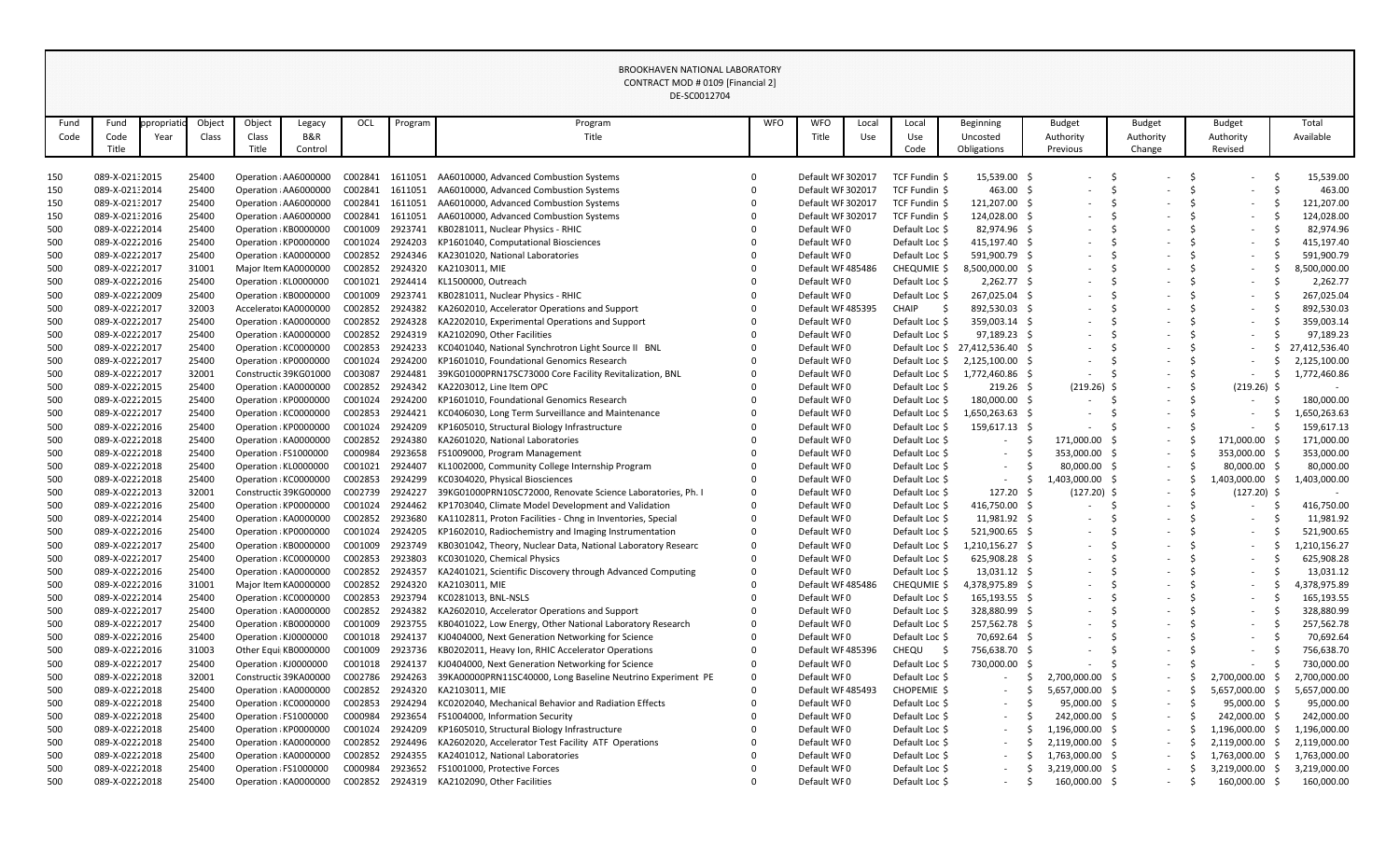| Fund | Fund                             | <i>propriatio</i> | Object | Object | Legacy                | OCL                | Program            | Program                                                     | <b>WFO</b> | <b>WFO</b>        | Local | Local          | Beginning         | <b>Budget</b>            | <b>Budget</b>            | <b>Budget</b>            | Total         |
|------|----------------------------------|-------------------|--------|--------|-----------------------|--------------------|--------------------|-------------------------------------------------------------|------------|-------------------|-------|----------------|-------------------|--------------------------|--------------------------|--------------------------|---------------|
| Code | Code                             | Year              | Class  | Class  | B&R                   |                    |                    | Title                                                       |            | Title             | Use   | Use            | Uncosted          | Authority                | Authority                | Authority                | Available     |
|      | Title                            |                   |        | Title  | Control               |                    |                    |                                                             |            |                   |       | Code           | Obligations       | Previous                 | Change                   | Revised                  |               |
| 500  | 089-X-02222017                   |                   | 25400  |        | Operation : KC0000000 | C002853            | 2924192            | KC0207010, Energy Frontier Research Centers EFRCs           |            | Default WF0       |       | Default Loc \$ | 3,332,000.00 \$   | $\overline{\phantom{0}}$ |                          | $\sim$                   | 3,332,000.00  |
| 500  | 089-X-02222013                   |                   | 25400  |        | Operation : KP0000000 | C001024            | 2924200            | KP1601010, Foundational Genomics Research                   |            | Default WF0       |       | Default Loc \$ | 42,626.46 \$      |                          |                          |                          | 42,626.46     |
| 500  | 089-X-02222017                   |                   | 25400  |        | Operation : KC0000000 | C002853            | 2924405            | KC0201060, Neutron and X-Ray Scatering                      |            | Default WF0       |       | Default Loc \$ | 330,037.56 \$     |                          |                          |                          | 330,037.56    |
| 500  | 089-X-02222017                   |                   | 25400  |        | Operation : KC0000000 | C002853            | 2923809            | KC0302030, Heavy Element Chemistry                          |            | Default WF0       |       | Default Loc \$ | 89,285.79 \$      |                          |                          |                          | 89,285.79     |
| 500  | 089-X-02222017                   |                   | 25400  |        | Operation : KB0000000 | C001009            | 2923736            | KB0202011, Heavy Ion, RHIC Accelerator Operations           |            | Default WF0       |       | Default Loc \$ | 2,878,588.37 \$   |                          |                          |                          | ,878,588.37   |
| 500  | 089-X-02222017                   |                   | 25400  |        | Operation : KC0000000 | C002853            | 2923775            | KC0202030, DO NOT USE!!! Condensed Matter Theory, Particle- |            | Default WF0       |       | Default Loc \$ | 183,023.62 \$     |                          |                          |                          | 183,023.62    |
| 500  | 089-X-02222017                   |                   | 25400  |        | Operation : KC0000000 | C002853            | 2924299            | KC0304020, Physical Biosciences                             |            | Default WF0       |       | Default Loc \$ | 1,286,114.39 \$   |                          |                          |                          | L,286,114.39  |
| 500  | 089-X-02222017                   |                   | 31003  |        | Other Equi  KA0000000 | C002852            | 2924363            | KA2403013, Other Projects                                   |            | Default WF485396  |       | <b>CHEQU</b>   | 750,000.00 \$     |                          |                          |                          | 750,000.00    |
| 500  | 089-X-02222017                   |                   | 25400  |        | Operation : KC0000000 | C002853            | 2923769            | KC0201010, Structure Of Materials                           |            | Default WF0       |       | Default Loc \$ | 1,878,640.89      |                          |                          |                          | ,878,640.89   |
| 500  | 089-X-02222017                   |                   | 25400  |        | Operation : KP0000000 | C001024            | 2924462            | KP1703040, Climate Model Development and Validation         |            | Default WF0       |       | Default Loc \$ | 1,431,000.00      |                          |                          |                          | L,431,000.00  |
| 500  | 089-X-02222017                   |                   | 25400  |        | Operation : KA0000000 | C002852            | 2924336            | KA2202090, Other Facilities                                 |            | Default WF0       |       | Default Loc \$ | 16,370.35 \$      |                          |                          |                          | 16,370.35     |
| 500  | 089-X-02222017                   |                   | 25400  |        | Operation : KL0000000 | C001021            | 2924414            | KL1500000, Outreach                                         |            | Default WF0       |       | Default Loc \$ | 76,950.00 \$      |                          |                          |                          | 76,950.00     |
| 500  | 089-X-02222016                   |                   | 31003  |        | Other Equi  KC0000000 | C002853            | 2924242            | KC0403020, Center for Functional Nanomaterials BNL          |            | Default WF485396  |       | <b>CHEQU</b>   | 410,798.13 \$     |                          |                          |                          | 410,798.13    |
| 500  | 089-X-02222017                   |                   | 25400  |        | Operation : KA0000000 | C002852            | 2924357            | KA2401021, Scientific Discovery through Advanced Computing  |            | Default WF0       |       | Default Loc \$ | 120,000.00        |                          |                          |                          | 120,000.00    |
| 500  | 089-X-02222017                   |                   | 25400  |        | Operation : KJ0000000 | C001018            | 2924476            | KJ0403010, Computational Partnerships - SciDAC              |            | Default WF0       |       | Default Loc \$ | 820,586.31<br>- S |                          | $\overline{\phantom{a}}$ | $\sim$                   | 820,586.31    |
| 500  | 089-X-02222018                   |                   | 25400  |        | Operation : KA0000000 | C002852            | 2924346            | KA2301020, National Laboratories                            |            | Default WF0       |       | Default Loc \$ |                   | 702,000.00               | $\overline{\phantom{a}}$ | 702,000.00               | 702,000.00    |
|      | 089-X-02222018                   |                   | 25400  |        | Operation : KA0000000 | C002852            | 2924328            | KA2202010, Experimental Operations and Support              |            | Default WF0       |       | Default Loc \$ |                   | 858,000.00               |                          | 858,000.00               | 858,000.00    |
| 500  |                                  |                   |        |        |                       |                    |                    |                                                             |            | Default WF0       |       |                |                   |                          | $\overline{\phantom{a}}$ |                          |               |
| 500  | 089-X-02222018<br>089-X-02222018 |                   | 25400  |        | Operation : KC0000000 | C002853<br>C002853 | 3023325<br>2924472 | KC0203020, Synthesis and Processing Science                 |            | Default WF0       |       | Default Loc \$ | $\sim$            | 882,000.00               | $\overline{\phantom{a}}$ | 882,000.00               | 882,000.00    |
| 500  |                                  |                   | 25400  |        | Operation : KC0000000 |                    |                    | KC0201070, X-Ray Scattering                                 |            |                   |       | Default Loc \$ | $\sim$            | 808,000.00               | $\overline{\phantom{a}}$ | 808,000.00               | 808,000.00    |
| 500  | 089-X-02222018                   |                   | 31003  |        | Other Equi  KB0000000 | C001009            | 2923736            | KB0202011, Heavy Ion, RHIC Accelerator Operations           |            | Default WF485396  |       | <b>CHEQU</b>   | $\sim$            | 395,000.00               | 121,000.00               | 516,000.00               | 516,000.00    |
| 500  | 089-X-02222018                   |                   | 31001  |        | Major Item KA0000000  | C002852            | 2924350            | KA2303011, MIE                                              |            | Default WF4809008 |       | CHEQUMII \$    |                   | 500,000.00               |                          | 500,000.00               | 500,000.00    |
| 500  | 089-X-02222014                   |                   | 25400  |        | Operation : KP0000000 | C001024            | 2924200            | KP1601010, Foundational Genomics Research                   |            | Default WF0       |       | Default Loc \$ | 180,000.00 \$     |                          |                          |                          | 180,000.00    |
| 500  | 089-X-02222016                   |                   | 25400  |        | Operation : KC0000000 | C002853            | 2924447            | KC0213010, Computational Materials Sciences                 |            | Default WF0       |       | Default Loc \$ | 2,141,187.26 \$   |                          |                          |                          | 141,187.26    |
| 500  | 089-X-02222007                   |                   | 31003  |        | Other Equi  KP0000000 | C001024            | 2923848            | KP1101010, Structural Biology                               |            | Default WF485396  |       | <b>CHEQU</b>   | 39,292.45 \$      |                          |                          |                          | 39,292.45     |
| 500  | 089-X-02222017                   |                   | 25400  |        | Operation : KA0000000 | C002852            | 2924358            | KA2401022, Scientific Computing                             |            | Default WF0       |       | Default Loc \$ | 232,519.94 \$     |                          |                          |                          | 232,519.94    |
| 500  | 089-X-02222017                   |                   | 25400  |        | Operation : KP0000000 | C001024            | 2924211            | KP1701000, Atmospheric System Research                      |            | Default WF0       |       | Default Loc \$ | 1,194,416.20      |                          |                          |                          | ,194,416.20   |
| 500  | 089-X-02222014                   |                   | 25400  |        | Operation : KB0000000 | C001009            | 2923728            | KB0181012, Nuclear Physics - BNL-Tandem                     |            | Default WF0       |       | Default Loc \$ | 34,228.17 \$      |                          |                          |                          | 34,228.17     |
| 500  | 089-X-02222017                   |                   | 25400  |        | Operation : KC0000000 | C002853            | 2924300            | KC0304030, Solar Photochemistry                             |            | Default WF0       |       | Default Loc \$ | 2,845,516.62 \$   |                          |                          |                          | 2,845,516.62  |
| 500  | 089-X-02222017                   |                   | 25400  |        | Operation : KC0000000 | C002853            | 2924460            | KC0301050, Condensed Phase & Interfacial Molecular Science  |            | Default WF0       |       | Default Loc \$ | 379,501.80 \$     |                          |                          |                          | 379,501.80    |
| 500  | 089-X-02222017                   |                   | 25400  |        | Operation : KP0000000 | C001024            | 2924203            | KP1601040, Computational Biosciences                        |            | Default WF0       |       | Default Loc \$ | 492,000.00 \$     |                          |                          | $\sim$                   | 492,000.00    |
| 500  | 089-X-02222012                   |                   | 25400  |        | Operation : KA0000000 | C002852            | 2923679            | KA1102080, Proton Facilities - Other                        |            | Default WF0       |       | Default Loc \$ | 1,492.25 \$       |                          |                          |                          | 1,492.25      |
| 500  | 089-X-02222017                   |                   | 25400  |        | Operation : KA0000000 | C002852            | 2924355            | KA2401012, National Laboratories                            |            | Default WF0       |       | Default Loc \$ | 1,183,684.51 \$   | $\overline{\phantom{a}}$ | $\overline{\phantom{a}}$ |                          | 1,183,684.51  |
| 500  | 089-X-02222017                   |                   | 25400  |        | Operation : KA0000000 | C002852            | 2924363            | KA2403013, Other Projects                                   |            | Default WF0       |       | Default Loc \$ | 107,115.36 \$     | $\overline{\phantom{a}}$ | $\overline{\phantom{a}}$ | $-$                      | 107,115.36    |
| 500  | 089-X-02222017                   |                   | 25400  |        | Operation : KA0000000 | C002852            | 2924368            | KA2501021, LHC Accelerator Research                         |            | Default WF0       |       | Default Loc \$ | $1,191,242.15$ \$ |                          |                          | $-$                      | 1,191,242.15  |
| 500  | 089-X-02222007                   |                   | 25400  |        | Operation : KP0000000 | C001024            | 2923849            | KP1102010, Molecular Biology                                |            | Default WF0       |       | Default Loc \$ | $16.33 \quad $$   |                          |                          |                          | 16.33         |
| 500  | 089-X-02222017                   |                   | 25400  |        | Operation : KA0000000 | C002852            | 2924320            | KA2103011, MIE                                              |            | Default WF485493  |       | CHOPEMIE \$    | 1,149,482.75 \$   |                          |                          |                          | L,149,482.75  |
| 500  | 089-X-02222017                   |                   | 25400  |        | Operation : KJ0000000 | C001018            | 2924474            | KJ0402010, Computer Sciences - Research                     |            | Default WF0       |       | Default Loc \$ | 450,000.00 \$     |                          | $\overline{\phantom{a}}$ | $-$                      | 450,000.00    |
| 500  | 089-X-02222017                   |                   | 25400  |        | Operation : KL0000000 | C001021            | 2924406            | KL1001000, Science Undergraduate Laboratory Internship      |            | Default WF0       |       | Default Loc \$ | 553,646.70 \$     |                          | $\overline{\phantom{a}}$ | $\sim$                   | 553,646.70    |
| 500  | 089-X-02222018                   |                   | 25400  |        | Operation : KJ0000000 | C001018            | 2924474            | KJ0402010, Computer Sciences - Research                     |            | Default WF0       |       | Default Loc \$ | $-$               | 750,000.00               | $\sim$                   | 750,000.00               | 750,000.00    |
| 500  | 089-X-02222018                   |                   | 25400  |        | Operation : FS1000000 | C000984            | 2923653            | FS1002000, Security Systems                                 |            | Default WF0       |       | Default Loc \$ | $\sim$            | 424,000.00 \$            | $\sim$                   | 424,000.00               | 424,000.00    |
| 500  | 089-X-02222018                   |                   | 32001  |        | Constructic 39KG01000 | C003087            | 2924481            | 39KG01000PRN17SC73000 Core Facility Revitalization, BNL     |            | Default WF0       |       | Default Loc \$ |                   | 852,233.00 \$            | $\overline{\phantom{a}}$ | 852,233.00               | 852,233.00    |
| 500  | 089-X-02222018                   |                   | 25400  |        | Operation : KC0000000 | C002853            | 2923807            | KC0302010, Chemical Energy                                  |            | Default WF0       |       | Default Loc \$ |                   | 1,476,000.00 \$          | $\overline{\phantom{a}}$ | 1,476,000.00             | 1,476,000.00  |
| 500  | 089-X-02222018                   |                   | 25400  |        | Operation : KC0000000 | C002853            | 2924242            | KC0403020, Center for Functional Nanomaterials BNL          |            | Default WF0       |       | Default Loc \$ |                   | 10,147,000.00 \$         | $\sim$                   | 10,147,000.00            | 10,147,000.00 |
| 500  | 089-X-02222018                   |                   | 25400  |        | Operation : KA0000000 | C002852            | 2924317            | KA2102021, ATLAS Detector and Computing Support             |            | Default WF0       |       | Default Loc \$ |                   | 12,082,000.00            | $\sim$                   | 12,082,000.00<br>-S      | 12,082,000.00 |
| 500  | 089-X-02222018                   |                   | 25400  |        | Operation : KA0000000 | C002852            | 2924336            | KA2202090, Other Facilities                                 |            | Default WF0       |       | Default Loc \$ |                   | 212,000.00               | $\overline{\phantom{a}}$ | 212,000.00               | 212,000.00    |
| 500  | 089-X-02222018                   |                   | 25400  |        | Operation : KP0000000 | C001024            | 2924203            | KP1601040, Computational Biosciences                        |            | Default WF0       |       | Default Loc \$ | $\sim$            | 187,000.00               | $\overline{\phantom{a}}$ | 187,000.00               | 187,000.00    |
| 500  | 089-X-02222018                   |                   | 25400  |        | Operation : KP0000000 | C001024            | 2924462            | KP1703040, Climate Model Development and Validation         |            | Default WF0       |       | Default Loc \$ | $\sim$            | 140,000.00               | $\sim$                   | 140,000.00               | 140,000.00    |
| 500  | 089-X-02222017                   |                   | 25400  |        | Operation : KC0000000 | C002853            | 2924305            | KC0406020, Accelerator and Detector Research                |            | Default WF0       |       | Default Loc \$ | 518,000.00 \$     |                          | $\overline{\phantom{a}}$ | $\sim$                   | 518,000.00    |
| 500  | 089-X-02222017                   |                   | 25400  |        | Operation : FS1000000 | C000984            | 2923655            | FS1005000, Cyber Security                                   |            | Default WF0       |       | Default Loc \$ | 523,499.81 \$     |                          | $\overline{\phantom{0}}$ | $\overline{\phantom{0}}$ | 523,499.81    |
| 500  | 089-X-02222017                   |                   | 25400  |        | Operation : KL0000000 | C001021            | 2924408            | KL1003000, Visiting Faculty Program                         |            | Default WF0       |       | Default Loc \$ | 120,000.00 \$     |                          |                          |                          | 120,000.00    |
| 500  | 089-X-02222016                   |                   | 25400  |        | Operation : KA0000000 | C002852            | 2924314            | KA2101030, University Service Accounts                      |            | Default WF0       |       | Default Loc \$ | 85,265.00 \$      |                          | $\overline{\phantom{a}}$ | $\sim$                   | 85,265.00     |
| 500  | 089-X-02222016                   |                   | 31003  |        | Other Equi FS1000000  | C000984            | 2923655            | FS1005000, Cyber Security                                   |            | Default WF485396  |       | CHEQU          | 508,268.60 \$     | $\overline{\phantom{a}}$ | $\overline{\phantom{a}}$ | $\overline{\phantom{0}}$ | 508,268.60    |
| 500  | 089-X-02222017                   |                   | 25400  |        | Operation : FS1000000 | C000984            | 2923654            | FS1004000, Information Security                             |            | Default WF0       |       | Default Loc \$ | 154,019.41 \$     | $\overline{\phantom{a}}$ |                          | $\sim$                   | 154,019.41    |
|      |                                  |                   |        |        |                       |                    |                    |                                                             |            |                   |       |                |                   |                          |                          |                          |               |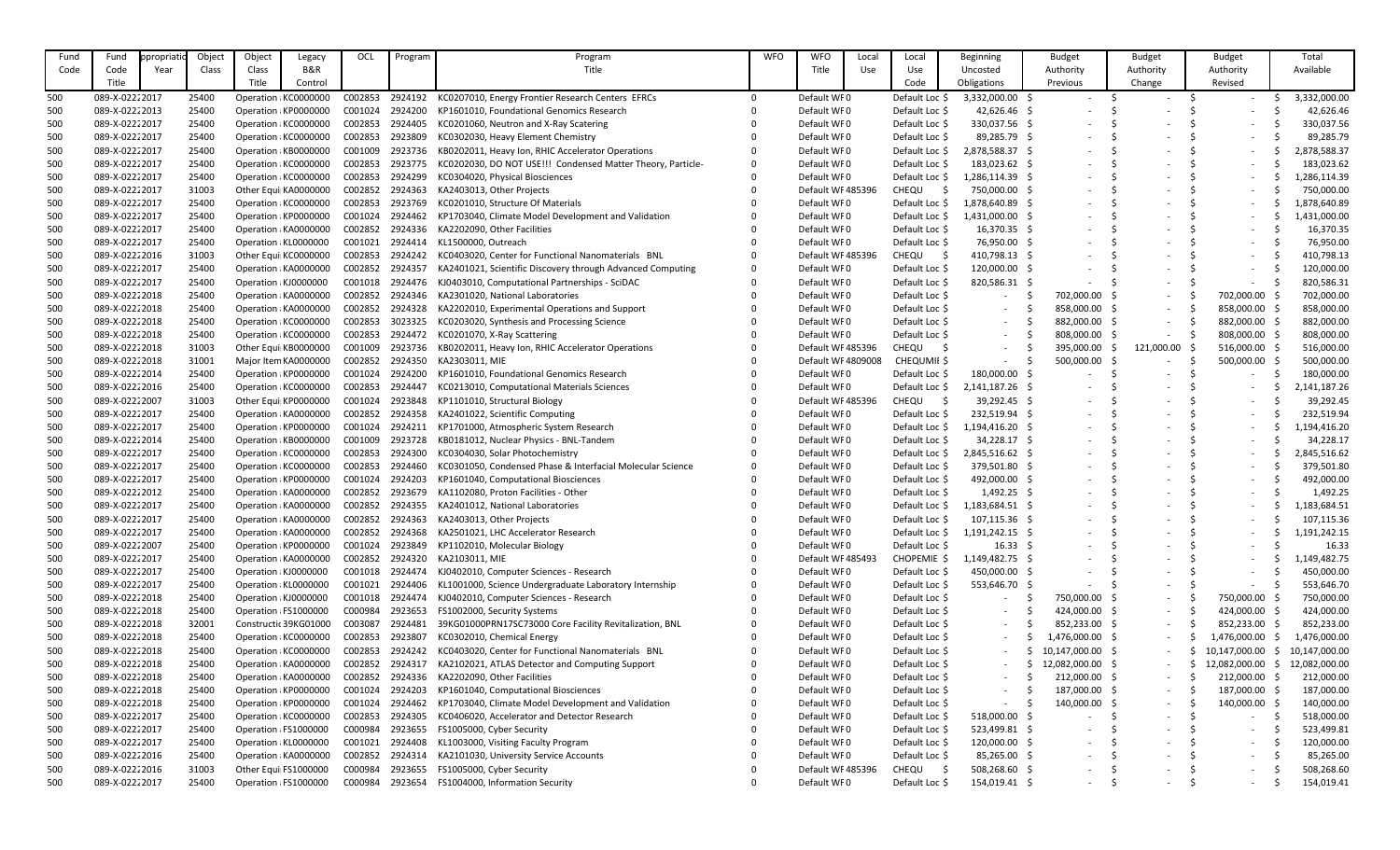| Fund | Fund           | ppropriati | Object | Object | Legacy                | OCL     | Program | Program                                                      | <b>WFO</b> | <b>WFO</b>        | Local | Local               | Beginning                       | <b>Budget</b>            | <b>Budget</b>            | <b>Budget</b>            | Total         |
|------|----------------|------------|--------|--------|-----------------------|---------|---------|--------------------------------------------------------------|------------|-------------------|-------|---------------------|---------------------------------|--------------------------|--------------------------|--------------------------|---------------|
| Code | Code           | Year       | Class  | Class  | <b>B&amp;R</b>        |         |         | Title                                                        |            | Title             | Use   | Use                 | Uncosted                        | Authority                | Authority                | Authority                | Available     |
|      | Title          |            |        | Title  | Control               |         |         |                                                              |            |                   |       | Code                | Obligations                     | Previous                 | Change                   | Revised                  |               |
| 500  | 089-X-02222016 |            | 32003  |        | Accelerator KB000000C | C001009 | 2923736 | KB0202011, Heavy Ion, RHIC Accelerator Operations            |            | Default WF485395  |       | <b>CHAIP</b>        | 138,941.27 \$                   |                          |                          |                          | 138,941.27    |
| 500  | 089-X-02222017 |            | 31003  |        | Other Equi  KC0000000 | C002853 | 2924233 | KC0401040, National Synchrotron Light Source II BNL          |            | Default WF485396  |       | CHEQU               | 1,454,488.91                    |                          |                          |                          | .,454,488.91  |
| 500  | 089-X-02222015 |            | 25400  |        | Operation : KA0000000 | C002852 | 2924313 | KA2101020, National Laboratories                             |            | Default WF485474  |       | CHOPEMIE \$         | 43,502.97 \$                    |                          |                          |                          | 43,502.97     |
| 500  | 089-X-02222017 |            | 25400  |        | Operation : FS1000000 | C000984 | 2923658 | FS1009000, Program Management                                |            | Default WF0       |       | Default Loc \$      | 511,951.37 \$                   |                          |                          |                          | 511,951.37    |
| 500  | 089-X-02222016 |            | 31001  |        | Major Item KC0000000  | C002853 | 2924289 | KC0405060, NSLS-II Experimental Tools NEXT                   |            | Default WF485469  |       | CHEQUMIE \$         | 698,538.41 \$                   |                          |                          |                          | 698,538.41    |
| 500  | 089-X-02222017 |            | 32003  |        | Accelerator KB0000000 | C001009 | 2923736 | KB0202011, Heavy Ion, RHIC Accelerator Operations            |            | Default WF485395  |       | <b>CHAIP</b>        | 2,369,000.00                    |                          |                          |                          | 2,369,000.00  |
| 500  | 089-X-02222017 |            | 25400  |        | Operation : KB0000000 | C001009 | 2923733 | KB0201021, Heavy Ion, RHIC Research                          |            | Default WF0       |       | Default Loc \$      | 1,821,032.34 \$                 |                          |                          |                          | 1,821,032.34  |
| 500  | 089-X-02222017 |            | 25400  |        | Operation : KB0000000 | C001009 | 2923752 | KB0301052, Theory, SciDAC, National Laboratory Research      |            | Default WF0       |       | Default Loc \$      | 367,444.68 \$                   |                          |                          |                          | 367,444.68    |
| 500  | 089-X-02222017 |            | 31003  |        | Other Equi KB0000000  | C001009 | 2923737 | KB0202012, Heavy Ion, RHIC Experimental Support              |            | Default WF485396  |       | CHEQU               | 2,650,000.00                    |                          |                          |                          | 2,650,000.00  |
| 500  | 089-X-02222016 |            | 25400  |        | Operation : KC0000000 | C002853 | 2924192 | KC0207010, Energy Frontier Research Centers EFRCs            |            | Default WF0       |       | Default Loc \$      | 308,303.74 \$                   |                          |                          |                          | 308,303.74    |
| 500  | 089-X-02222017 |            | 25400  |        | Operation : FS1000000 | C000984 | 2923656 | FS1006000, Personnel Security                                |            | Default WF0       |       | Default Loc \$      | 214,863.42 \$                   |                          |                          |                          | 214,863.42    |
| 500  | 089-X-02222017 |            | 25400  |        | Operation : KL0000000 | C001021 | 2924407 | KL1002000, Community College Internship Program              |            | Default WF0       |       | Default Loc \$      | 95,172.95 \$                    |                          |                          |                          | 95,172.95     |
| 500  | 089-X-02222018 |            | 25400  |        | Operation : FS1000000 | C000984 | 2923656 | FS1006000, Personnel Security                                |            | Default WF0       |       | Default Loc \$      |                                 | 279,000.00               | $\overline{\phantom{a}}$ | 279,000.00               | 279,000.00    |
| 500  | 089-X-02222018 |            | 25400  |        | Operation : KB0000000 | C001009 | 2923749 | KB0301042, Theory, Nuclear Data, National Laboratory Researc |            | Default WF0       |       | Default Loc \$      |                                 | 1,224,000.00             | 394,000.00               | 1,618,000.00             | ,618,000.00   |
| 500  | 089-X-02222018 |            | 25400  |        | Operation : KL0000000 | C001021 | 2924406 | KL1001000, Science Undergraduate Laboratory Internship       |            | Default WF0       |       | Default Loc \$      |                                 | 1,050,000.00 \$          | $\overline{\phantom{a}}$ | 1,050,000.00             | 1,050,000.00  |
| 500  | 089-X-02222018 |            | 25400  |        | Operation : KB0000000 | C001009 | 2923733 | KB0201021, Heavy Ion, RHIC Research                          |            | Default WF0       |       | Default Loc \$      |                                 | 1,935,000.00             | 689,000.00               | 2,624,000.00             | 2,624,000.00  |
| 500  | 089-X-02222018 |            | 31003  |        | Other Equi  KC0000000 | C002853 | 2924233 | KC0401040, National Synchrotron Light Source II BNL          |            | Default WF485396  |       | <b>CHEQU</b>        |                                 | 3,300,000.00 \$          | $\sim$                   | 3,300,000.00 \$          | 3,300,000.00  |
| 500  | 089-X-02222018 |            | 25400  |        | Operation : KL0000000 | C001021 | 2924408 | KL1003000, Visiting Faculty Program                          |            | Default WF0       |       | Default Loc \$      |                                 | 240,000.00               | $\overline{\phantom{a}}$ | 240,000.00               | 240,000.00    |
| 500  | 089-X-02222017 |            | 25400  |        | Operation : KA0000000 | C002852 | 2924317 | KA2102021, ATLAS Detector and Computing Support              |            | Default WF0       |       | Default Loc \$      | $9,236,115.22$ \$               |                          |                          |                          | 9,236,115.22  |
| 500  | 089-X-02222017 |            | 31003  |        | Other Equi  KC0000000 | C002853 | 2924242 | KC0403020, Center for Functional Nanomaterials BNL           |            | Default WF485396  |       | CHEQU<br>- S        | $600,000.00$ \$                 |                          |                          |                          | 600,000.00    |
| 500  | 089-X-02222017 |            | 25400  |        | Operation : KA0000000 | C002852 | 2924313 | KA2101020, National Laboratories                             |            | Default WF0       |       | Default Loc \$      | 2,551,418.41 \$                 |                          |                          |                          | 2,551,418.41  |
| 500  | 089-X-02222017 |            | 25400  |        | Operation : KC0000000 | C002853 | 2924294 | KC0202040, Mechanical Behavior and Radiation Effects         |            | Default WF0       |       | Default Loc \$      | $10,411.59$ \$                  |                          |                          |                          | 10,411.59     |
| 500  | 089-X-02222017 |            | 25400  |        | Operation : FS1000000 | C000984 | 2923652 | FS1001000, Protective Forces                                 |            | Default WF0       |       | Default Loc \$      | 633,591.08 \$                   |                          |                          |                          | 633,591.08    |
| 500  | 089-X-02222017 |            | 32001  |        | Constructic 39KA00000 | C002786 | 2924263 | 39KA00000PRN11SC40000, Long Baseline Neutrino Experiment PE  |            | Default WF0       |       | Default Loc \$      | 1,650,069.21 \$                 |                          |                          |                          | ,650,069.21   |
| 500  | 089-X-02222017 |            | 31003  |        | Other Equi  KB0000000 | C001009 | 2923736 | KB0202011, Heavy Ion, RHIC Accelerator Operations            |            | Default WF485396  |       | CHEQU<br>- S        | 1,094,000.00                    |                          |                          |                          | ,094,000.00   |
| 500  | 089-X-02222017 |            | 25400  |        | Operation : FS1000000 | C000984 | 2923657 | FS1007000, Material Control and Accountability               |            | Default WF0       |       | Default Loc \$      | 466,015.26 \$                   |                          |                          |                          | 466,015.26    |
| 500  | 089-X-02222017 |            | 25400  |        | Operation : KB0000000 | C001009 | 2923721 | KB0101022, Medium Energy, Other National Laboratory Research |            | Default WF0       |       | Default Loc \$      | 348,402.54                      |                          |                          |                          | 348,402.54    |
| 500  | 089-X-02222017 |            | 31001  |        | Major Item KA0000000  | C002852 | 2924350 | KA2303011, MIE                                               |            | Default WF4809008 |       | CHEQUMII \$         | 2,334,659.11                    |                          |                          |                          | 2,334,659.11  |
| 500  | 089-X-02222015 |            | 25400  |        | Operation : KC0000000 | C002853 | 2924232 | KC0401030, National Synchrotron Light Source BNL             |            | Default WF0       |       | Default Loc \$      | 783.45 \$                       | $(648.12)$ \$            |                          | $(648.12)$ \$            | 135.33        |
| 500  | 089-X-02222017 |            | 25400  |        | Operation : KC0000000 | C002853 | 3023325 | KC0203020, Synthesis and Processing Science                  |            | Default WF0       |       | Default Loc \$      | 887,796.19 \$                   |                          | $\overline{\phantom{a}}$ |                          | 887,796.19    |
| 500  | 089-X-02222017 |            | 25400  |        | Operation : KC0000000 | C002853 | 2924447 | KC0213010, Computational Materials Sciences                  |            | Default WF0       |       | Default Loc $\oint$ | 2,875,000.00 \$                 |                          |                          |                          | 2,875,000.00  |
| 500  | 089-X-02222005 |            | 25400  |        | Operation : KA0000000 | C002852 | 2923680 | KA1102811, Proton Facilities - Chng in Inventories, Special  |            | Default WF0       |       | Default Loc \$      | 437,633.18 \$                   | $\overline{\phantom{a}}$ | $\overline{\phantom{a}}$ |                          | 437,633.18    |
| 500  | 089-X-02222017 |            | 25400  |        | Operation : KC0000000 | C002853 | 2924472 | KC0201070, X-Ray Scattering                                  |            | Default WF0       |       | Default Loc \$      | 595,500.79 \$                   |                          |                          | $\sim$                   | 595,500.79    |
| 500  | 089-X-02222017 |            | 25400  |        | Operation : KC0000000 | C002853 | 2923807 | KC0302010, Chemical Energy                                   |            | Default WF0       |       | Default Loc \$      | 1,600,623.43 \$                 |                          |                          |                          | 1,600,623.43  |
| 500  | 089-X-02222017 |            | 25400  |        | Operation : KC0000000 | C002853 | 2924242 | KC0403020, Center for Functional Nanomaterials BNL           |            | Default WF0       |       |                     | Default Loc \$ 11,363,791.95 \$ |                          |                          |                          | 11,363,791.95 |
| 500  | 089-X-02222018 |            | 25400  |        | Operation : KC0000000 | C002853 | 2924421 | KC0406030, Long Term Surveillance and Maintenance            |            | Default WF0       |       | Default Loc \$      |                                 | 3,431,000.00             | $\overline{\phantom{a}}$ | 3,431,000.00             | 3,431,000.00  |
| 500  | 089-X-02222018 |            | 32003  |        | Accelerator KB0000000 | C001009 | 2923736 | KB0202011, Heavy Ion, RHIC Accelerator Operations            |            | Default WF485395  |       | <b>CHAIP</b>        |                                 | 851,000.00               | 261,000.00               | 1,112,000.00             | 1,112,000.00  |
| 500  | 089-X-02222018 |            | 25400  |        | Operation : KB0000000 | C001009 | 2923755 | KB0401022, Low Energy, Other National Laboratory Research    |            | Default WF0       |       | Default Loc \$      | $-$                             | 271,000.00               | 93,000.00                | 364,000.00               | 364,000.00    |
| 500  | 089-X-02222018 |            | 25400  |        | Operation : KC0000000 | C002853 | 2924460 | KC0301050, Condensed Phase & Interfacial Molecular Science   |            | Default WF0       |       | Default Loc \$      | $\sim$                          | 190,000.00               |                          | 190,000.00               | 190,000.00    |
| 500  | 089-X-02222018 |            | 25400  |        | Operation : KB0000000 | C001009 | 2923736 | KB0202011, Heavy Ion, RHIC Accelerator Operations            |            | Default WF0       |       | Default Loc \$      |                                 | 47,705,000.00            | \$14,620,000.00          | 62,325,000.00<br>- S     | 62,325,000.00 |
| 500  | 089-X-02222018 |            | 25400  |        | Operation : KB0000000 | C001009 | 2923737 | KB0202012, Heavy Ion, RHIC Experimental Support              |            | Default WF0       |       | Default Loc \$      |                                 | 12,944,000.00            | 3,968,000.00<br>S.       | 16,912,000.00<br>- S     | 16,912,000.00 |
| 500  | 089-X-02222018 |            | 25400  |        | Operation : KA0000000 | C002852 | 2924358 | KA2401022, Scientific Computing                              |            | Default WF0       |       | Default Loc \$      |                                 | $99,000.00$ \$           | $\overline{\phantom{a}}$ | 99,000.00                | 99,000.00     |
| 500  | 089-X-02222018 |            | 25400  |        | Operation : FS1000000 | C000984 | 2923657 | FS1007000, Material Control and Accountability               |            | Default WF0       |       | Default Loc \$      | $-$                             | 336,000.00               | $\sim$                   | 336,000.00 \$            | 336,000.00    |
| 500  | 089-X-02222018 |            | 25400  |        | Operation : KA0000000 | C002852 | 2924371 | KA2501032, National Laboratories                             |            | Default WF0       |       | Default Loc \$      |                                 | 616,000.00               | $\overline{\phantom{a}}$ | 616,000.00               | 616,000.00    |
| 500  | 089-X-02222018 |            | 25400  |        | Operation : KA0000000 | C002852 | 2924313 | KA2101020, National Laboratories                             |            | Default WF0       |       | Default Loc \$      |                                 | 2,753,000.00             | $\overline{\phantom{a}}$ | 2,753,000.00 \$          | 2,753,000.00  |
| 500  | 089-X-02222018 |            | 25400  |        | Operation : KB0000000 | C001009 | 2923734 | KB0201022, Heavy Ion, Other National Laboratory Research     |            | Default WF0       |       | Default Loc \$      |                                 |                          | 3,000.00                 | 3,000.00                 | 3,000.00      |
| 500  | 089-X-02222012 |            | 25400  |        | Operation : KA0000000 | C002852 | 2924034 | KA1502021, Advanced Technology Research, Accelerator Develop |            | Default WF0       |       | Default Loc \$      | 2,499.75 \$                     | $(2,499.75)$ \$          |                          | $(2,499.75)$ \$          |               |
| 500  | 089-X-02222017 |            | 25400  |        | Operation : KA0000000 | C002852 | 2924371 | KA2501032, National Laboratories                             |            | Default WF0       |       | Default Loc \$      | 461,630.30 \$                   |                          |                          |                          | 461,630.30    |
| 500  | 089-X-02222017 |            | 25400  |        | Operation : KC0000000 | C002853 | 2923774 | KC0202020, DO NOT USE!!! Experimental Condensed Matter Physi |            | Default WF0       |       | Default Loc \$      | 477,041.88 \$                   |                          |                          |                          | 477,041.88    |
| 500  | 089-X-02222017 |            | 25400  |        | Operation : KB0000000 | C001009 | 2923746 | KB0301020, Theory, National Laboratory Research              |            | Default WF0       |       | Default Loc \$      | 2,050,352.25 \$                 |                          |                          |                          | 2,050,352.25  |
| 500  | 089-X-02222017 |            | 25400  |        | Operation : KP0000000 | C001024 | 2924216 | KP1703020, Earth System Modeling                             |            | Default WF0       |       | Default Loc \$      | 358,481.36 \$                   | $\overline{\phantom{a}}$ |                          | $\overline{\phantom{0}}$ | 358,481.36    |
| 500  | 089-X-02222016 |            | 25400  |        | Operation : KL0000000 | C001021 | 2924408 | KL1003000, Visiting Faculty Program                          |            | Default WF0       |       | Default Loc \$      | $4,603.33$ \$                   |                          |                          | $\overline{\phantom{0}}$ | 4,603.33      |
| 500  | 089-X-02222017 |            | 25400  |        | Operation : KB0000000 | C001009 | 2924156 | KB0201052, Heavy Ion Accelerator R&D Natl Lab Research       |            | Default WF0       |       | Default Loc \$      | 817,467.84 \$                   | $\overline{\phantom{a}}$ |                          |                          | 817,467.84    |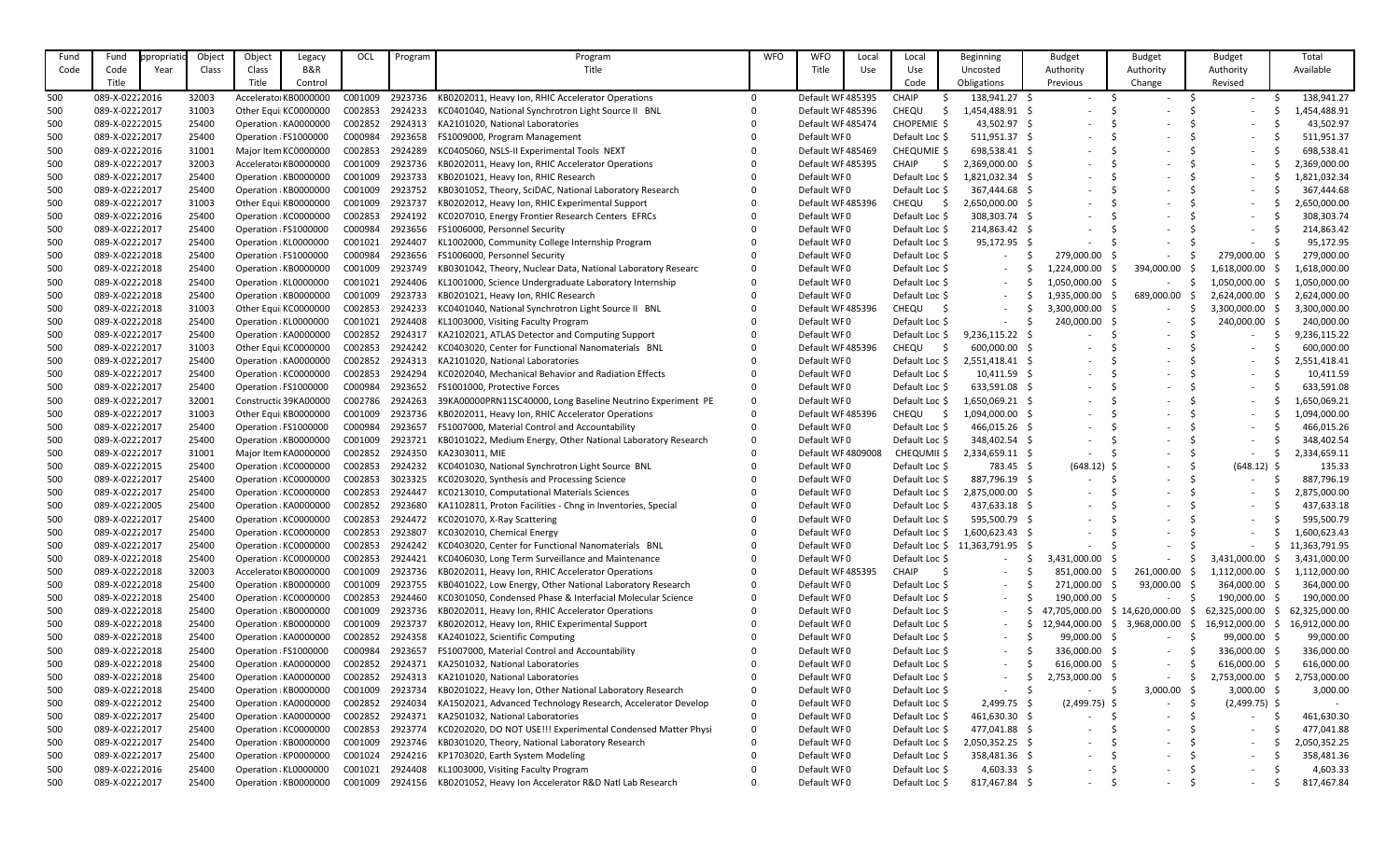| Fund       | Fund                             | propriatio | Object         | Object | Legacy                                         | OCL                | Program            | Program                                                                                                                  | <b>WFO</b>         | <b>WFO</b>             | Local | Local                            | Beginning                | <b>Budget</b>   | <b>Budget</b>                                        | <b>Budget</b>            | Total                  |
|------------|----------------------------------|------------|----------------|--------|------------------------------------------------|--------------------|--------------------|--------------------------------------------------------------------------------------------------------------------------|--------------------|------------------------|-------|----------------------------------|--------------------------|-----------------|------------------------------------------------------|--------------------------|------------------------|
| Code       | Code                             | Year       | Class          | Class  | <b>B&amp;R</b>                                 |                    |                    | Title                                                                                                                    |                    | Title                  | Use   | Use                              | Uncosted                 | Authority       | Authority                                            | Authority                | Available              |
|            | Title                            |            |                | Title  | Control                                        |                    |                    |                                                                                                                          |                    |                        |       | Code                             | Obligations              | Previous        | Change                                               | Revised                  |                        |
| 500        | 089-X-02222017                   |            | 25400          |        | Operation : FS1000000                          | C000984            | 2923653            | FS1002000, Security Systems                                                                                              |                    | Default WF0            |       | Default Loc \$                   | 750,295.68 \$            |                 |                                                      |                          | 750,295.68             |
| 500        | 089-X-02222017                   |            | 25400          |        | Operation : KA0000000                          | C002852            | 2924314            | KA2101030, University Service Accounts                                                                                   |                    | Default WF0            |       | Default Loc \$                   | 138,670.00 \$            |                 |                                                      |                          | 138,670.00             |
| 500        | 089-X-02222005                   |            | 25400          |        | Operation : KB0000000                          | C001009            | 2923741            | KB0281011, Nuclear Physics - RHIC                                                                                        |                    | Default WF0            |       | Default Loc \$                   | 201,097.43 \$            |                 |                                                      |                          | 201,097.43             |
| 500        | 089-X-02222014                   |            | 25400          |        | Operation : KA0000000                          | C002852            | 2923681            | KA1102812, Proton Facilities - Chng in Inventories, Common U                                                             |                    | Default WF0            |       | Default Loc \$                   | 433,221.38 \$            |                 |                                                      |                          | 433,221.38             |
| 500        | 089-X-02222018                   |            | 25400          |        | Operation : KB0000000                          | C001009            | 2923746            | KB0301020, Theory, National Laboratory Research                                                                          |                    | Default WF0            |       | Default Loc \$                   |                          | 1,269,000.00    | 449,000.00                                           | 1,718,000.00             | ,718,000.00            |
| 500        | 089-X-02222018                   |            | 25400          |        | Operation : KC0000000                          | C002853            | 2924300            | KC0304030, Solar Photochemistry                                                                                          |                    | Default WF0            |       | Default Loc \$                   |                          | 2,480,000.00    |                                                      | 2,480,000.00             | 2,480,000.00           |
| 500        | 089-X-02222018                   |            | 25400          |        | Operation : KB0000000                          | C001009            | 2923721            | KB0101022, Medium Energy, Other National Laboratory Research                                                             |                    | Default WF0            |       | Default Loc \$                   |                          | 828,000.00      | 253,000.00                                           | 1,081,000.00             | 1,081,000.00           |
| 500        | 089-X-02222018                   |            | 25400          |        | Operation : KC0000000                          | C002853            | 2924405            | KC0201060, Neutron and X-Ray Scatering                                                                                   |                    | Default WF0            |       | Default Loc \$                   |                          | 1,116,000.00 \$ | $\sim$                                               | 1,116,000.00             | L,116,000.00           |
| 500        | 089-X-02222018                   |            | 25400          |        | Operation : KJ0000000                          | C001018            | 2924516            | KJ0403040, Computational Partnerships - Collaboratories                                                                  |                    | Default WF0            |       | Default Loc \$                   |                          | 120,000.00      | $\sim$                                               | 120,000.00               | 120,000.00             |
| 500        | 089-X-02222018                   |            | 25400          |        | Operation : KP0000000                          | C001024            | 2924211            | KP1701000, Atmospheric System Research                                                                                   |                    | Default WF0            |       | Default Loc \$                   |                          | 2,654,000.00    | $\overline{\phantom{a}}$                             | 2,654,000.00             | 2,654,000.00           |
| 500        | 089-X-02222018                   |            | 25400          |        | Operation : KC0000000                          | C002853            | 2924233            | KC0401040, National Synchrotron Light Source II BNL                                                                      |                    | Default WF0            |       | Default Loc \$                   |                          | 49,125,000.00   | $\overline{\phantom{a}}$                             | 49,125,000.00<br>- S     | 49,125,000.00          |
| 500        | 089-X-02222018                   |            | 31003          |        | Other Equi KB0000000                           | C001009            | 2923737            | KB0202012, Heavy Ion, RHIC Experimental Support                                                                          |                    | Default WF485396       |       | CHEQU                            |                          | 700,799.00      | 274,000.00                                           | 974,799.00               | 974,799.00             |
| 500        | 089-X-02222018                   |            | 25400          |        | Operation : KC0000000                          | C002853            | 2924504            | KC0202021, Experimental Condensed Matter Physics                                                                         |                    | Default WF0            |       | Default Loc \$                   |                          | 897,000.00 \$   | $\sim$                                               | 897,000.00               | 897,000.00             |
| 500        | 089-X-02222018                   |            | 25400          |        | Operation : KA0000000                          | C002852            | 2924320            | KA2103011, MIE                                                                                                           |                    | Default WF485492       |       | CHOPEMIE \$                      |                          | 2,197,000.00    | $\sim$                                               | 2,197,000.00             | 2,197,000.00           |
| 500        | 089-X-02222018                   |            | 32003          |        | Accelerator KA0000000                          | C002852            | 2924496            | KA2602020, Accelerator Test Facility ATF Operations                                                                      |                    | Default WF485395       |       | <b>CHAIP</b>                     |                          | 325,000.00 \$   | $\overline{\phantom{a}}$                             | 325,000.00 \$            | 325,000.00             |
| 500        | 089-X-02222018                   |            | 25400          |        | Operation : KC0000000                          | C002853            | 2923769            | KC0201010, Structure Of Materials                                                                                        |                    | Default WF0            |       | Default Loc \$                   |                          | 1,534,000.00    | $\sim$                                               | 1,534,000.00 \$          | L,534,000.00           |
| 500        | 089-X-02222018                   |            | 25400          |        | Operation : KC0000000                          | C002853            | 2924506            | KC0202031, Theoretical Condensed Matter Physics                                                                          |                    | Default WF0            |       | Default Loc \$                   |                          | 931,000.00      | $\sim$                                               | 931,000.00               | 931,000.00             |
| 500        | 089-X-02222017                   |            | 25400          |        | Operation : KA0000000                          | C002852            | 2924380            | KA2601020, National Laboratories                                                                                         |                    | Default WF0            |       | Default Loc \$                   | 350,944.67 \$            |                 |                                                      |                          | 350,944.67             |
| 500        | 089-X-02222016                   |            | 25400          |        | Operation : KC000000C                          | C002853            | 2924305            | KC0406020, Accelerator and Detector Research                                                                             |                    | Default WF0            |       | Default Loc \$                   | $60,138.03$ \$           |                 |                                                      |                          | 60,138.03              |
| 500        | 089-X-02222017                   |            | 25400          |        | Operation : KA0000000                          | C002852            | 2924366            | KA2501012, National Laboratories                                                                                         |                    | Default WF0            |       | Default Loc \$                   | 924.97 \$                |                 |                                                      |                          | 924.97                 |
| 500        | 089-X-02222017                   |            | 25400          |        | Operation : KA0000000                          | C002852            | 2924369            | KA2501022, Muon Accelerators                                                                                             |                    | Default WF0            |       | Default Loc \$                   | 250,000.00 \$            |                 |                                                      |                          | 250,000.00             |
| 500        | 089-X-02222016                   |            | 31003          |        | Other Equi KB0000000                           | C001009            | 2923737            | KB0202012, Heavy Ion, RHIC Experimental Support                                                                          |                    | Default WF485396       |       | CHEQU                            | 494,483.56 \$            |                 |                                                      |                          | 494,483.56             |
| 500        | 089-X-02222017                   |            | 25400          |        | Operation : KA0000000                          | C002852            | 2924325            | KA2201020, National Laboratories                                                                                         |                    | Default WF0            |       | Default Loc \$                   | 1,768,961.30 \$          |                 |                                                      |                          | ,768,961.30            |
| 500        | 089-X-02222016                   |            | 25400          |        | Operation : KP0000000                          | C001024            | 2924216            | KP1703020, Earth System Modeling                                                                                         |                    | Default WF0            |       | Default Loc \$                   | 90,001.99 \$             |                 |                                                      |                          | 90,001.99              |
| 500        | 089-X-02222015                   |            | 25400          |        | Operation : KP0000000                          | C001024            | 2924417            | KP1606000, STARTING IN FY 2018, DO NOT USE!!! Mesoscale to M                                                             |                    | Default WF0            |       | Default Loc \$                   | 426,274.76 \$            |                 |                                                      |                          | 426,274.76             |
| 500        | 089-X-02222016                   |            | 25400          |        | Operation : KJ0000000                          | C001018            | 2924135            | KJ0402000, Computer Sciences Research                                                                                    |                    | Default WF0            |       | Default Loc \$                   | 200,953.34 \$            |                 |                                                      |                          | 200,953.34             |
| 500        | 089-X-02222017                   |            | 25400          |        | Operation : KP0000000                          | C001024            | 2924209            | KP1605010, Structural Biology Infrastructure                                                                             |                    | Default WF0            |       | Default Loc \$                   | 2,440,282.49             |                 |                                                      |                          | 2,440,282.49           |
| 500        | 089-X-02222017                   |            | 32003          |        | Accelerator KC0000000                          | C002853            | 2924233            | KC0401040, National Synchrotron Light Source II BNL                                                                      |                    | Default WF485395       |       | <b>CHAIP</b>                     | 1,800,000.00             |                 |                                                      |                          | 1,800,000.00           |
| 500        | 089-X-02222005                   |            | 25400          |        | Operation : KA0000000                          | C002852            | 2923681            | KA1102812, Proton Facilities - Chng in Inventories, Common U                                                             |                    | Default WF0            |       | Default Loc \$                   | 13,915.26 \$             |                 |                                                      |                          | 13,915.26              |
| 500        | 089-X-02222016                   |            | 25400          |        | Operation : KA0000000                          | C002852            | 2924369            | KA2501022, Muon Accelerators                                                                                             |                    | Default WF0            |       | Default Loc \$                   | 490,519.01 \$            |                 |                                                      |                          | 490,519.01             |
| 500        | 089-X-02222017                   |            | 25400          |        | Operation : KC0000000                          | C002853            | 2924295            | KC0202050, Physical Behavior of Materials                                                                                |                    | Default WF0            |       | Default Loc \$                   | 19,932.29 \$             |                 |                                                      |                          | 19,932.29              |
| 500        | 089-X-02222017                   |            | 25400          |        | Operation : KB0000000                          | C001009            | 2923737            | KB0202012, Heavy Ion, RHIC Experimental Support                                                                          |                    | Default WF0            |       | Default Loc \$                   | 8,542,881.26 \$          |                 |                                                      |                          | 8,542,881.26           |
| 500        | 089-X-02222011                   |            | 31003          |        | Other Equi  KC0000000                          | C002853            | 3023325            | KC0203020, Synthesis and Processing Science                                                                              |                    | Default WF485396       |       | <b>CHEQU</b>                     | $2,515.98$ \$            |                 | $\overline{\phantom{a}}$                             | $\overline{\phantom{0}}$ | 2,515.98               |
| 500        | 089-X-02222011                   |            | 25400          |        | Operation : KP0000000                          | C001024            | 2924206            | KP1602020, Radiobiology                                                                                                  |                    | Default WF0            |       | Default Loc \$                   | 75,857.94 \$             |                 | $\overline{\phantom{a}}$                             | $\sim$                   | 75,857.94              |
| 500        | 089-X-02222018                   |            | 25400          |        | Operation : KA0000000                          | C002852            | 2924368            | KA2501021, LHC Accelerator Research                                                                                      |                    | Default WF0            |       | Default Loc \$                   |                          | 1,141,000.00    | $\overline{\phantom{a}}$                             | 1,141,000.00             | ,141,000.00            |
| 500        | 089-X-02222018                   |            | 25400          |        | Operation : KC0000000                          | C002853            | 2923803            | KC0301020, Chemical Physics                                                                                              |                    | Default WF0            |       | Default Loc \$                   |                          | 238,000.00      | $\sim$                                               | 238,000.00               | 238,000.00             |
| 500        | 089-X-02222018                   |            | 25400          |        | Operation : KA0000000                          | C002852            | 2924357            | KA2401021, Scientific Discovery through Advanced Computing                                                               |                    | Default WF0            |       | Default Loc \$                   |                          | 66,000.00       | $\sim$                                               | 66,000.00                | 66,000.00              |
| 500        | 089-X-02222018                   |            | 25400          |        | Operation : FS1000000                          | C000984            | 2923655            | FS1005000, Cyber Security                                                                                                |                    | Default WF0            |       | Default Loc \$                   | $\sim$                   | 993,000.00      | $\sim$                                               | 993,000.00               | 993,000.00             |
| 500        | 089-X-02222018                   |            | 25400          |        | Operation : KP0000000                          | C001024            | 2924200            | KP1601010, Foundational Genomics Research                                                                                |                    | Default WF0            |       | Default Loc \$                   |                          | 1,237,000.00    | $\overline{\phantom{a}}$                             | 1,237,000.00             | 1,237,000.00           |
| 500        | 089-X-02222018                   |            | 25400          |        | Operation : KA0000000                          | C002852            | 2924325            | KA2201020, National Laboratories                                                                                         |                    | Default WF0            |       | Default Loc \$                   |                          | 2,975,000.00    | $\overline{\phantom{a}}$                             | 2,975,000.00<br>- S      | 2,975,000.00           |
| 510        | 089-X-02222017                   |            | 25400          |        | Operation : 456100000                          | C003005            | 6600199            | 456165021, Cooperative Research And Development Agreements                                                               | 4860934            | <b>CHAGR8730</b>       |       | Default Loc \$                   | 5,519.07                 |                 | $\overline{\phantom{a}}$                             | $\sim$                   | 5,519.07               |
| 510        | 089-X-02222018                   |            | 25400          |        | Operation : 456100000                          | C003005            | 6600199            | 456165021, Cooperative Research And Development Agreements                                                               | 4861014            | CHAGR8400              |       | Default Loc \$                   |                          | 108,309.33      | $\sim$                                               | 108,309.33               | 108,309.33             |
| 510        | 089-X-02222017                   |            | 25400          |        | Operation : 456100000                          | C003005            | 6600199            | 456165021, Cooperative Research And Development Agreements                                                               | 4861036            | CHAGR8400              |       | Default Loc \$                   | 10,223.77 \$             |                 | $\overline{\phantom{a}}$                             | $\overline{\phantom{0}}$ | 10,223.77              |
| 510        | 089-X-02222017                   |            | 25400          |        | Operation : 456100000                          | C003005<br>C003005 | 6600199<br>6600199 | 456165021, Cooperative Research And Development Agreements<br>456165021, Cooperative Research And Development Agreements | 4861014<br>4860747 | CHAGR8400<br>CHAGR8710 |       | Default Loc \$                   | 23,840.15 \$             |                 |                                                      |                          | 23,840.15              |
| 510<br>510 | 089-X-02222017<br>089-X-02222018 |            | 25400<br>25400 |        | Operation : 456100000<br>Operation : 456100000 | C003005            | 6600199            | 456165021, Cooperative Research And Development Agreements                                                               | 4861004            | CHAGR8410              |       | Default Loc \$<br>Default Loc \$ | 94,245.21 \$             | 44,930.10       | $\overline{\phantom{a}}$<br>$\overline{\phantom{a}}$ | 44,930.10                | 94,245.21<br>44,930.10 |
| 510        | 089-X-02222017                   |            | 25400          |        | Operation : 456100000                          | C003005            | 6600199            | 456165021, Cooperative Research And Development Agreements                                                               | 4861004            | CHAGR8410              |       | Default Loc \$                   | 14,968.90 \$             |                 | $\overline{\phantom{a}}$                             |                          | 14,968.90              |
| 511        | 089-X-02222017                   |            | 25400          |        | Operation : 456100000                          | C003005            | 6600146            | 456160031, Industry - Domestic                                                                                           | 4861046            | CHAGR8410              |       | Default Loc \$                   | 11,250.00                |                 | $\overline{\phantom{a}}$                             |                          | 11,250.00              |
| 511        | 089-X-02222017                   |            | 25400          |        | Operation : 456100000                          | C003005            | 6600147            | 456160032, Industry - Foreign                                                                                            | 4860874            | CHAGR8720              |       | Default Loc \$                   | 38,881.13 \$             |                 |                                                      |                          | 38,881.13              |
| 511        | 089-X-02222017                   |            | 25400          |        | Operation : 456100000                          | C003005            | 6600146            | 456160031, Industry - Domestic                                                                                           | 4861009            | CHAGR8410              |       | Default Loc \$                   | 7,036.36 \$              |                 |                                                      |                          | 7,036.36               |
| 511        | 089-X-02222016                   |            | 25400          |        | Operation : 456100000                          | C003005            | 6600146            | 456160031, Industry - Domestic                                                                                           | 4860931            | <b>CHAGR8720</b>       |       | Default Loc \$                   | $5,157.98$ \$            |                 | $\overline{\phantom{a}}$                             | $\overline{\phantom{0}}$ | 5,157.98               |
| 511        | 089-X-02222017                   |            | 25400          |        | Operation : 456100000                          | C003005            | 6600146            | 456160031, Industry - Domestic                                                                                           | 4861022            | CHAGR8410              |       | Default Loc \$                   | 2,641,348.88 \$          |                 |                                                      | $\sim$                   | 2,641,348.88           |
| 511        | 089-X-02222018                   |            | 25400          |        | Operation : 456100000                          | C003005            | 6600146            | 456160031, Industry - Domestic                                                                                           | 4860969            | CHAGR8730              |       | Default Loc \$                   | $\overline{\phantom{0}}$ | 72,107.82       | $\overline{\phantom{a}}$                             | 72,107.82 \$             | 72,107.82              |
|            |                                  |            |                |        |                                                |                    |                    |                                                                                                                          |                    |                        |       |                                  |                          |                 |                                                      |                          |                        |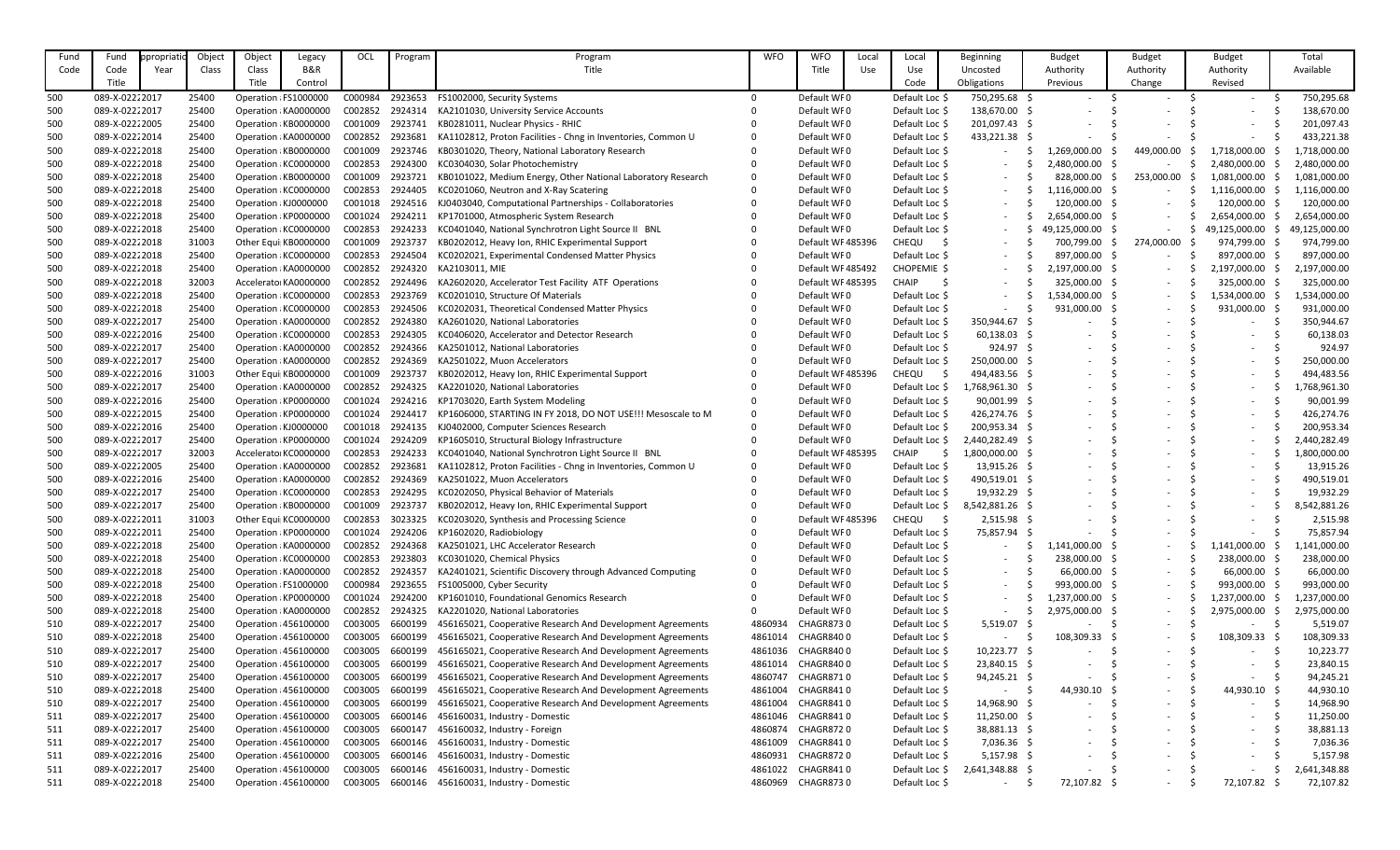| B&R<br>Title<br>Title<br>Available<br>Class<br>Use<br>Use<br>Authority<br>Authority<br>Code<br>Code<br>Year<br>Class<br>Uncosted<br>Authority<br>Title<br>Title<br>Code<br>Control<br>Obligations<br>Revised<br>Previous<br>Change<br>089-X-02222018<br>25400<br>6600146<br>4861068<br>CHAGR8420<br>$5,521.86$ \$<br>$5,521.86$ \$<br>5,521.86<br>511<br>Operation : 456100000<br>C003005<br>456160031, Industry - Domestic<br>Default Loc \$<br>$\sim$<br>47,519.68<br>089-X-02222017<br>456160031, Industry - Domestic<br>4860969<br>CHAGR8730<br>Default Loc \$<br>47,519.68 \$<br>25400<br>Operation : 456100000<br>C003005<br>6600146<br>511<br>$\overline{\phantom{a}}$<br>8,423.32<br>089-X-02222017<br>25400<br>Operation : 456100000<br>C003005<br>6600146<br>456160031, Industry - Domestic<br>4860936<br><b>CHAGR8720</b><br>Default Loc \$<br>$8,423.32$ \$<br>511<br>25,000.00<br>089-X-02222017<br>25,000.00 \$<br>25400<br>Operation : 456100000<br>C003005<br>6600146<br>456160031, Industry - Domestic<br>4861053<br>CHAGR8420<br>Default Loc \$<br>511<br>$\overline{\phantom{a}}$<br>1,528.65<br>089-X-02222017<br>25400<br>Operation : 456100000<br>C003005<br>6600146<br>4860989<br>CHAGR8400<br>Default Loc \$<br>$1,582.55$ \$<br>$(53.90)$ \$<br>$(53.90)$ \$<br>511<br>456160031, Industry - Domestic<br>54,993.37 \$<br>54,993.37<br>089-X-02222017<br>C003005<br>6600147<br>456160032, Industry - Foreign<br>CH AGR8780<br>511<br>25400<br>Operation : 456100000<br>4801577<br>Default Loc \$<br>75,847.99<br>089-X-02222017<br>Operation : 456100000<br>C003005<br>6600146<br>456160031, Industry - Domestic<br>4860946<br><b>CHAGR8730</b><br>75,847.99 \$<br>511<br>25400<br>Default Loc \$<br>11,323.36<br>089-X-02222017<br>25400<br>Operation : 456100000<br>C003005<br>6600146<br>456160031, Industry - Domestic<br>CHAGR8400<br>$11,323.36$ \$<br>511<br>4861021<br>Default Loc \$<br>$\overline{\phantom{a}}$<br>$\overline{\phantom{a}}$<br>13,348.43<br>089-X-02222018<br>25400<br>C003005<br>6600146<br>4861070<br>CHAGR8420<br>Default Loc \$<br>13,348.43 \$<br>13,348.43<br>511<br>Operation : 456100000<br>456160031, Industry - Domestic<br>$\overline{\phantom{0}}$<br>99,393.55<br>089-X-02222018<br>25400<br>Operation : 456100000<br>C003005<br>6600146<br>456160031, Industry - Domestic<br>CHAGR8420<br>Default Loc \$<br>99,393.55 \$<br>99,393.55 \$<br>511<br>4861066<br>$\sim$<br>$\overline{\phantom{a}}$<br>22,087.46 \$<br>22,087.46<br>089-X-02222018<br>C003005<br>6600146<br>456160031, Industry - Domestic<br>CHAGR8420<br>Default Loc \$<br>22,087.46 \$<br>511<br>25400<br>Operation : 456100000<br>4861063<br>$\overline{\phantom{0}}$<br>51,738.93<br>089-X-02222017<br>25400<br>C003005<br>6600146<br>456160031, Industry - Domestic<br>4860971<br><b>CHAGR8730</b><br>Default Loc \$<br>51,738.93 \$<br>511<br>Operation : 456100000<br>$\overline{\phantom{a}}$<br>089-X-02222017<br>6600146<br>456160031, Industry - Domestic<br>Default Loc \$<br>22,087.45 \$<br>22,087.45<br>511<br>25400<br>Operation : 456100000<br>C003005<br>4861027<br>CHAGR8400<br>$\overline{\phantom{a}}$<br>$\overline{\phantom{a}}$<br>8,195.24<br>089-X-02222015<br>25400<br>C003005<br>6600146<br>4860880<br><b>CHAGR8720</b><br>Default Loc \$<br>$8,195.24$ \$<br>511<br>Operation : 456100000<br>456160031, Industry - Domestic<br>$\overline{\phantom{a}}$<br>44,174.84<br>089-X-02222017<br>Operation : 456100000<br>C003005<br>6600146<br>456160031, Industry - Domestic<br>CHAGR8410<br>Default Loc \$<br>44,174.91 \$<br>$(0.07)$ \$<br>$(0.07)$ \$<br>511<br>25400<br>4861050<br>089-X-02222017<br>C003005<br>6600146<br>CHAGR8410<br>Default Loc \$<br>110,437.28 \$<br>$(0.16)$ \$<br>$(0.16)$ \$<br>110,437.12<br>511<br>25400<br>Operation : 456100000<br>456160031, Industry - Domestic<br>4861043<br>089-X-02222017<br>6600146<br>456160031, Industry - Domestic<br>Default Loc \$<br>3,315.04<br>511<br>25400<br>Operation : 456100000<br>C003005<br>4861017<br>CHAGR8410<br>$3,315.04$ \$<br>$\overline{\phantom{a}}$<br>089-X-02222017<br>C003005<br>6600146<br>CHAGR8400<br>Default Loc \$<br>$1,721.51$ \$<br>1,721.51<br>511<br>25400<br>Operation : 456100000<br>456160031, Industry - Domestic<br>4861029<br>$\sim$<br>849.87<br>089-X-02222017<br>6600147<br>Default Loc \$<br>22,694.53 \$<br>$(21,844.66)$ \$<br>$(21,844.66)$ \$<br>511<br>25400<br>Operation : 456100000<br>C003005<br>456160032, Industry - Foreign<br>4861040<br>CHAGR8410<br>$\overline{\phantom{0}}$<br>3,397.00<br>089-X-02222016<br>Operation : 456100000<br>6600146<br>4860880<br>CHAGR8720<br>Default Loc \$<br>$3,397.00$ \$<br>511<br>25400<br>C003005<br>456160031, Industry - Domestic<br>$\sim$<br>$\overline{\phantom{a}}$<br>089-X-02222018<br><b>CHAGR8730</b><br>Default Loc \$<br>$8,509.23$ \$<br>8,509.23<br>8,509.23<br>511<br>25400<br>Operation : 456100000<br>C003005<br>6600146<br>456160031, Industry - Domestic<br>4860971<br>$\sim$<br>089-X-02222018<br>C003005<br>6600147<br>Default Loc \$<br>57,959.29<br>511<br>25400<br>Operation : 456100000<br>456160032, Industry - Foreign<br>4861032<br>CHAGR8410<br>57,959.29 \$<br>57,959.29<br>$\sim$<br>089-X-02222018<br>C003005<br>6600146<br>456160031, Industry - Domestic<br>CHAGR8410<br>Default Loc \$<br>33,750.00 \$<br>33,750.00<br>33,750.00<br>511<br>25400<br>Operation : 456100000<br>4861046<br>$\sim$<br>6600146<br>Default Loc \$<br>6,000.00<br>511<br>089-X-02222018<br>25400<br>Operation : 456100000<br>C003005<br>456160031, Industry - Domestic<br>4861059<br>CHAGR8420<br>$6,000.00$ \$<br>6,000.00<br>$\overline{\phantom{a}}$<br>089-X-02222018<br>456160031, Industry - Domestic<br>Default Loc \$<br>2,868,507.51<br>2,868,507.51<br>511<br>25400<br>Operation : 456100000<br>C003005<br>6600146<br>4861022<br>CHAGR8410<br>2,868,507.51 \$<br>$\sim$<br>79,580.54<br>089-X-02222018<br>C003005<br>6600147<br>456160032, Industry - Foreign<br>4860984<br>CHAGR8400<br>Default Loc \$<br>79,580.54 \$<br>79,580.54<br>511<br>25400<br>Operation : 456100000<br>$\sim$<br>45,000.00<br>089-X-02222018<br>25400<br>C003005<br>6600146<br>456160031, Industry - Domestic<br>CHAGR8430<br>Default Loc \$<br>45,000.00<br>45,000.00<br>511<br>Operation : 456100000<br>4861058<br>$\sim$<br>089-X-02222018<br>25400<br>C003005<br>6600146<br>CHAGR8420<br>15,000.00<br>15,000.00<br>15,000.00<br>511<br>Operation : 456100000<br>456160031, Industry - Domestic<br>4861071<br>Default Loc \$<br>25,242.72 \$<br>511<br>089-X-02222018<br>25400<br>456160032, Industry - Foreign<br>CH AGR8780<br>Default Loc \$<br>25,242.72 \$<br>25,242.72<br>Operation : 456100000<br>C003005<br>6600147<br>4801577<br>$\overline{\phantom{0}}$<br>089-X-02222018<br>6600146<br>456160031, Industry - Domestic<br>CHAGR8430<br>Default Loc \$<br>$11,750.00$ \$<br>11,750.00<br>11,750.00<br>25400<br>Operation : 456100000<br>C003005<br>4861077<br>511<br>$\sim$<br>089-X-02222018<br>432,690.29<br>432,690.29<br>511<br>25400<br>Operation : 456100000<br>C003005<br>6600147<br>456160032, Industry - Foreign<br>4861076<br>CHAGR8430<br>Default Loc \$<br>432,690.29 \$<br>$\sim$<br>$\sim$<br>089-X-02222017<br>C003005<br>6600146<br>4861042<br>Default Loc \$<br>$17.49 \; \simeq$<br>$(17.49)$ \$<br>$(17.49)$ \$<br>511<br>25400<br>Operation : 456100000<br>456160031, Industry - Domestic<br>CHAGR8400<br>-S<br>$\sim$<br>089-X-02222017<br>6600146<br>4860986<br>Default Loc \$<br>$288.29$ \$<br>$(288.29)$ \$<br>$(288.29)$ \$<br>511<br>25400<br>Operation : 456100000<br>C003005<br>456160031, Industry - Domestic<br>CHAGR8400<br>-S<br>$\overline{\phantom{a}}$<br>089-X-02222017<br>C003005<br>6600146<br>CHAGR8400<br>$2,069.60$ \$<br>$(2,243.82)$ \$<br>(174.22)<br>511<br>25400<br>Operation : 456100000<br>456160031, Industry - Domestic<br>4861026<br>Default Loc \$<br>$(2,243.82)$ \$<br>$\sim$<br>089-X-02222017<br>C003005<br>6600146<br>456160031, Industry - Domestic<br>4861028<br>CHAGR8410<br>$336.15$ \$<br>$(336.15)$ \$<br>25400<br>Operation : 456100000<br>Default Loc \$<br>$(336.15)$ \$<br>511<br>$\sim$<br>089-X-02222017<br>$0.03 \quad $$<br>0.03<br>25400<br>Operation : 456100000<br>C003005<br>6600146<br>456160031, Industry - Domestic<br>4861044<br>CHAGR8410<br>Default Loc \$<br>511<br>-S<br>$\overline{\phantom{a}}$<br>089-X-02222016<br>25400<br>C003005<br>6600146<br>456160031, Industry - Domestic<br>4860831<br>CHAGR8720<br>Default Loc \$<br>$4,332.74$ \$<br>4,332.74<br>511<br>Operation : 456100000<br>$\overline{\phantom{0}}$<br>4860800<br>683.29<br>089-X-02222017<br>Operation : 456100000<br>6600147<br><b>CHAGR8710</b><br>Default Loc \$<br>$683.29$ \$<br>511<br>25400<br>C003005<br>456160032, Industry - Foreign<br>$\sim$<br>$\overline{\phantom{0}}$<br>089-X-02222018<br>C003005<br>6600146<br>CHAGR8420<br>Default Loc \$<br>$5,000.00$ \$<br>5,000.00<br>5,000.00<br>25400<br>Operation : 456100000<br>456160031, Industry - Domestic<br>4861072<br>511<br>$\overline{\phantom{a}}$<br>089-X-02222018<br>C003005<br>6600147<br>456160032, Industry - Foreign<br>CHAGR8420<br>Default Loc \$<br>$33,131.18$ \$<br>33,131.18<br>25400<br>Operation : 456100000<br>4861061<br>33,131.18 \$<br>511<br>-S<br>$\sim$<br>089-X-02222018<br>4860977<br>94,174.76<br>25400<br>Operation : 456100000<br>C003005<br>6600146<br>456160031, Industry - Domestic<br>CHAGR8730<br>Default Loc \$<br>94,174.76 \$<br>94,174.76 \$<br>511<br>$\sim$<br>$\sim$<br>089-X-02222018<br>C003005<br>6600146<br>Default Loc \$<br>66,262.39 \$<br>66,262.39<br>511<br>25400<br>Operation : 456100000<br>456160031, Industry - Domestic<br>4861060<br>CHAGR8420<br>$66,262.39$ \$<br>$\sim$<br>089-X-02222018<br>Operation : 456100000<br>6600146<br>4860686<br>Default Loc \$<br>264,550.00<br>511<br>25400<br>C003005<br>456160031, Industry - Domestic<br>CHAGR8780<br>264,550.00 \$<br>264,550.00<br>$\sim$<br>$\sim$<br>089-X-02222017<br>C003005<br>6600147<br>4860813<br>CHAGR8720<br>77,323.17 \$<br>77,323.17<br>25400<br>Operation : 456100000<br>456160032, Industry - Foreign<br>Default Loc \$<br>511<br>95,137.44<br>089-X-02222017<br>6600146<br>456160031, Industry - Domestic<br>4860928<br><b>CHAGR8730</b><br>$95,137.44$ \$<br>511<br>25400<br>Operation : 456100000<br>C003005<br>Default Loc \$<br>$\overline{\phantom{0}}$<br>089-X-02222017<br>$36,317.18$ \$<br>36,317.18<br>511<br>25400<br>Operation : 456100000<br>C003005<br>6600146<br>456160031, Industry - Domestic<br>4860982<br>CHAGR8400<br>Default Loc \$<br>$\overline{\phantom{a}}$<br>$\overline{\phantom{a}}$<br>$\overline{\phantom{a}}$<br>089-X-02222016<br>Default Loc \$<br>13,578.50 \$<br>13,578.50<br>511<br>25400<br>Operation : 456100000<br>C003005<br>6600146<br>456160031, Industry - Domestic<br>4860871<br>CHAGR8720<br>$\overline{\phantom{a}}$<br>089-X-02222017<br>4860748<br>Default Loc \$<br>$658.25$ \$<br>658.25<br>511<br>Operation : 456100000<br>C003005<br>6600146<br>456160031, Industry - Domestic<br>CHAGR8710<br>25400<br>$\sim$<br>089-X-02222017<br>CHAGR8410<br>$552.18$ \$<br>552.18<br>511<br>25400<br>Operation : 456100000<br>C003005<br>6600146<br>456160031, Industry - Domestic<br>4861047<br>Default Loc \$<br>Default Loc \$<br>25,541.67 \$<br>25,541.67<br>511<br>089-X-02222017<br>25400<br>Operation : 456100000<br>C003005<br>6600147<br>456160032, Industry - Foreign<br>4861032<br>CHAGR8410<br>$\overline{\phantom{a}}$<br>089-X-02222017<br>70,749.31<br>511<br>Operation : 456100000<br>C003005<br>6600146<br>456160031, Industry - Domestic<br>4861023<br>CHAGR8400<br>Default Loc \$<br>70,749.31 \$<br>25400<br>$\sim$<br>$\sim$<br>$(0.10)$ \$<br>089-X-02222017<br>Default Loc \$<br>$0.10 \div$<br>$(0.10)$ \$<br>511<br>25400<br>Operation : 456100000<br>C003005<br>6600146<br>456160031, Industry - Domestic<br>4861034<br>CHAGR8400<br>$\overline{\phantom{a}}$<br>CHAGR8420<br>46,249.51 \$<br>46,249.51 \$<br>46,249.51<br>089-X-02222018<br>Operation : 456100000<br>C003005<br>6600147<br>456160032, Industry - Foreign<br>4861074<br>Default Loc \$<br>25400<br>$\overline{\phantom{a}}$<br>$\sim$ | Fund | Fund | ppropriatio | Object | Object | Legacy | OCL | Program | Program | WFO | <b>WFO</b> | Local | Local | Beginning | <b>Budget</b> | <b>Budget</b> | <b>Budget</b> | Total |
|---------------------------------------------------------------------------------------------------------------------------------------------------------------------------------------------------------------------------------------------------------------------------------------------------------------------------------------------------------------------------------------------------------------------------------------------------------------------------------------------------------------------------------------------------------------------------------------------------------------------------------------------------------------------------------------------------------------------------------------------------------------------------------------------------------------------------------------------------------------------------------------------------------------------------------------------------------------------------------------------------------------------------------------------------------------------------------------------------------------------------------------------------------------------------------------------------------------------------------------------------------------------------------------------------------------------------------------------------------------------------------------------------------------------------------------------------------------------------------------------------------------------------------------------------------------------------------------------------------------------------------------------------------------------------------------------------------------------------------------------------------------------------------------------------------------------------------------------------------------------------------------------------------------------------------------------------------------------------------------------------------------------------------------------------------------------------------------------------------------------------------------------------------------------------------------------------------------------------------------------------------------------------------------------------------------------------------------------------------------------------------------------------------------------------------------------------------------------------------------------------------------------------------------------------------------------------------------------------------------------------------------------------------------------------------------------------------------------------------------------------------------------------------------------------------------------------------------------------------------------------------------------------------------------------------------------------------------------------------------------------------------------------------------------------------------------------------------------------------------------------------------------------------------------------------------------------------------------------------------------------------------------------------------------------------------------------------------------------------------------------------------------------------------------------------------------------------------------------------------------------------------------------------------------------------------------------------------------------------------------------------------------------------------------------------------------------------------------------------------------------------------------------------------------------------------------------------------------------------------------------------------------------------------------------------------------------------------------------------------------------------------------------------------------------------------------------------------------------------------------------------------------------------------------------------------------------------------------------------------------------------------------------------------------------------------------------------------------------------------------------------------------------------------------------------------------------------------------------------------------------------------------------------------------------------------------------------------------------------------------------------------------------------------------------------------------------------------------------------------------------------------------------------------------------------------------------------------------------------------------------------------------------------------------------------------------------------------------------------------------------------------------------------------------------------------------------------------------------------------------------------------------------------------------------------------------------------------------------------------------------------------------------------------------------------------------------------------------------------------------------------------------------------------------------------------------------------------------------------------------------------------------------------------------------------------------------------------------------------------------------------------------------------------------------------------------------------------------------------------------------------------------------------------------------------------------------------------------------------------------------------------------------------------------------------------------------------------------------------------------------------------------------------------------------------------------------------------------------------------------------------------------------------------------------------------------------------------------------------------------------------------------------------------------------------------------------------------------------------------------------------------------------------------------------------------------------------------------------------------------------------------------------------------------------------------------------------------------------------------------------------------------------------------------------------------------------------------------------------------------------------------------------------------------------------------------------------------------------------------------------------------------------------------------------------------------------------------------------------------------------------------------------------------------------------------------------------------------------------------------------------------------------------------------------------------------------------------------------------------------------------------------------------------------------------------------------------------------------------------------------------------------------------------------------------------------------------------------------------------------------------------------------------------------------------------------------------------------------------------------------------------------------------------------------------------------------------------------------------------------------------------------------------------------------------------------------------------------------------------------------------------------------------------------------------------------------------------------------------------------------------------------------------------------------------------------------------------------------------------------------------------------------------------------------------------------------------------------------------------------------------------------------------------------------------------------------------------------------------------------------------------------------------------------------------------------------------------------------------------------------------------------------------------------------------------------------------------------------------------------------------------------------------------------------------------------------------------------------------------------------------------------------------------------------------------------------------------------------------------------------------------------------------------------------------------------------------------------------------------------------------------------------------------------------------------------------------------------------------------------------------------------------------------------------------------------------------------------------------------------------------------------------------------------------------------------------------------------------------------------------------------------------------------------------------------------------------------------------------------------------------------------------------------------------------------------------------------------------------------------------------------------------------------------------------------------------------------------------------------------------------------------------------------------------------------------------------------------------------------------------------------------------------------------------------------------------------------------------------------------------------------------------------------------------------------------------------------------------------------------------------------------------------------------------------------------------------------------------------------------------------------------------------------------------------------------------------------------------------------------------------------------------------------------------------------------------------------------------------------------------------------------------------------------------------------------------------------------------------------------------------------------------------------------------------------------------------------------------------------------------------------------------------------------------------------------------------------------------------------------------------------------------------------------------------------------------------------------------------------------------------------------------------------------------------------------------------------------------------------------------------------------------------------------------------------------------------------------------------------------------------------------------------------------------------------------------------------------------------------------------------------------------------------------------------------------------------------------------------------------------------------------------------------------------------------------------------------------------------------------------------------------------------------------------------------------------------------------------------------------------------------------------------------------------------------------------------------------------------------------------------------------------------------------------------------------------------------------------------------------------------------------------------------------------------------------------------------------------------------------------------------------------------------------------------------------------------------------------------------------------------------|------|------|-------------|--------|--------|--------|-----|---------|---------|-----|------------|-------|-------|-----------|---------------|---------------|---------------|-------|
|                                                                                                                                                                                                                                                                                                                                                                                                                                                                                                                                                                                                                                                                                                                                                                                                                                                                                                                                                                                                                                                                                                                                                                                                                                                                                                                                                                                                                                                                                                                                                                                                                                                                                                                                                                                                                                                                                                                                                                                                                                                                                                                                                                                                                                                                                                                                                                                                                                                                                                                                                                                                                                                                                                                                                                                                                                                                                                                                                                                                                                                                                                                                                                                                                                                                                                                                                                                                                                                                                                                                                                                                                                                                                                                                                                                                                                                                                                                                                                                                                                                                                                                                                                                                                                                                                                                                                                                                                                                                                                                                                                                                                                                                                                                                                                                                                                                                                                                                                                                                                                                                                                                                                                                                                                                                                                                                                                                                                                                                                                                                                                                                                                                                                                                                                                                                                                                                                                                                                                                                                                                                                                                                                                                                                                                                                                                                                                                                                                                                                                                                                                                                                                                                                                                                                                                                                                                                                                                                                                                                                                                                                                                                                                                                                                                                                                                                                                                                                                                                                                                                                                                                                                                                                                                                                                                                                                                                                                                                                                                                                                                                                                                                                                                                                                                                                                                                                                                                                                                                                                                                                                                                                                                                                                                                                                                                                                                                                                                                                                                                                                                                                                                                                                                                                                                                                                                                                                                                                                                                                                                                                                                                                                                                                                                                                                                                                                                                                                                                                                                                                                                                                                                                                                                                                                                                                                                                                                                                                                                                                                                                                                                                                                                                                                                                                                                                                                                                                                                                                                                                                                                                                                                                                                                                                                                                                                                                                                                                                                                                                                                                                                                                                                                                                                                                                                                                                                                                                                                                                                                                                                                                                                                                                                                                                                                               |      |      |             |        |        |        |     |         |         |     |            |       |       |           |               |               |               |       |
|                                                                                                                                                                                                                                                                                                                                                                                                                                                                                                                                                                                                                                                                                                                                                                                                                                                                                                                                                                                                                                                                                                                                                                                                                                                                                                                                                                                                                                                                                                                                                                                                                                                                                                                                                                                                                                                                                                                                                                                                                                                                                                                                                                                                                                                                                                                                                                                                                                                                                                                                                                                                                                                                                                                                                                                                                                                                                                                                                                                                                                                                                                                                                                                                                                                                                                                                                                                                                                                                                                                                                                                                                                                                                                                                                                                                                                                                                                                                                                                                                                                                                                                                                                                                                                                                                                                                                                                                                                                                                                                                                                                                                                                                                                                                                                                                                                                                                                                                                                                                                                                                                                                                                                                                                                                                                                                                                                                                                                                                                                                                                                                                                                                                                                                                                                                                                                                                                                                                                                                                                                                                                                                                                                                                                                                                                                                                                                                                                                                                                                                                                                                                                                                                                                                                                                                                                                                                                                                                                                                                                                                                                                                                                                                                                                                                                                                                                                                                                                                                                                                                                                                                                                                                                                                                                                                                                                                                                                                                                                                                                                                                                                                                                                                                                                                                                                                                                                                                                                                                                                                                                                                                                                                                                                                                                                                                                                                                                                                                                                                                                                                                                                                                                                                                                                                                                                                                                                                                                                                                                                                                                                                                                                                                                                                                                                                                                                                                                                                                                                                                                                                                                                                                                                                                                                                                                                                                                                                                                                                                                                                                                                                                                                                                                                                                                                                                                                                                                                                                                                                                                                                                                                                                                                                                                                                                                                                                                                                                                                                                                                                                                                                                                                                                                                                                                                                                                                                                                                                                                                                                                                                                                                                                                                                                                                                               |      |      |             |        |        |        |     |         |         |     |            |       |       |           |               |               |               |       |
|                                                                                                                                                                                                                                                                                                                                                                                                                                                                                                                                                                                                                                                                                                                                                                                                                                                                                                                                                                                                                                                                                                                                                                                                                                                                                                                                                                                                                                                                                                                                                                                                                                                                                                                                                                                                                                                                                                                                                                                                                                                                                                                                                                                                                                                                                                                                                                                                                                                                                                                                                                                                                                                                                                                                                                                                                                                                                                                                                                                                                                                                                                                                                                                                                                                                                                                                                                                                                                                                                                                                                                                                                                                                                                                                                                                                                                                                                                                                                                                                                                                                                                                                                                                                                                                                                                                                                                                                                                                                                                                                                                                                                                                                                                                                                                                                                                                                                                                                                                                                                                                                                                                                                                                                                                                                                                                                                                                                                                                                                                                                                                                                                                                                                                                                                                                                                                                                                                                                                                                                                                                                                                                                                                                                                                                                                                                                                                                                                                                                                                                                                                                                                                                                                                                                                                                                                                                                                                                                                                                                                                                                                                                                                                                                                                                                                                                                                                                                                                                                                                                                                                                                                                                                                                                                                                                                                                                                                                                                                                                                                                                                                                                                                                                                                                                                                                                                                                                                                                                                                                                                                                                                                                                                                                                                                                                                                                                                                                                                                                                                                                                                                                                                                                                                                                                                                                                                                                                                                                                                                                                                                                                                                                                                                                                                                                                                                                                                                                                                                                                                                                                                                                                                                                                                                                                                                                                                                                                                                                                                                                                                                                                                                                                                                                                                                                                                                                                                                                                                                                                                                                                                                                                                                                                                                                                                                                                                                                                                                                                                                                                                                                                                                                                                                                                                                                                                                                                                                                                                                                                                                                                                                                                                                                                                                                                               |      |      |             |        |        |        |     |         |         |     |            |       |       |           |               |               |               |       |
|                                                                                                                                                                                                                                                                                                                                                                                                                                                                                                                                                                                                                                                                                                                                                                                                                                                                                                                                                                                                                                                                                                                                                                                                                                                                                                                                                                                                                                                                                                                                                                                                                                                                                                                                                                                                                                                                                                                                                                                                                                                                                                                                                                                                                                                                                                                                                                                                                                                                                                                                                                                                                                                                                                                                                                                                                                                                                                                                                                                                                                                                                                                                                                                                                                                                                                                                                                                                                                                                                                                                                                                                                                                                                                                                                                                                                                                                                                                                                                                                                                                                                                                                                                                                                                                                                                                                                                                                                                                                                                                                                                                                                                                                                                                                                                                                                                                                                                                                                                                                                                                                                                                                                                                                                                                                                                                                                                                                                                                                                                                                                                                                                                                                                                                                                                                                                                                                                                                                                                                                                                                                                                                                                                                                                                                                                                                                                                                                                                                                                                                                                                                                                                                                                                                                                                                                                                                                                                                                                                                                                                                                                                                                                                                                                                                                                                                                                                                                                                                                                                                                                                                                                                                                                                                                                                                                                                                                                                                                                                                                                                                                                                                                                                                                                                                                                                                                                                                                                                                                                                                                                                                                                                                                                                                                                                                                                                                                                                                                                                                                                                                                                                                                                                                                                                                                                                                                                                                                                                                                                                                                                                                                                                                                                                                                                                                                                                                                                                                                                                                                                                                                                                                                                                                                                                                                                                                                                                                                                                                                                                                                                                                                                                                                                                                                                                                                                                                                                                                                                                                                                                                                                                                                                                                                                                                                                                                                                                                                                                                                                                                                                                                                                                                                                                                                                                                                                                                                                                                                                                                                                                                                                                                                                                                                                                                               |      |      |             |        |        |        |     |         |         |     |            |       |       |           |               |               |               |       |
|                                                                                                                                                                                                                                                                                                                                                                                                                                                                                                                                                                                                                                                                                                                                                                                                                                                                                                                                                                                                                                                                                                                                                                                                                                                                                                                                                                                                                                                                                                                                                                                                                                                                                                                                                                                                                                                                                                                                                                                                                                                                                                                                                                                                                                                                                                                                                                                                                                                                                                                                                                                                                                                                                                                                                                                                                                                                                                                                                                                                                                                                                                                                                                                                                                                                                                                                                                                                                                                                                                                                                                                                                                                                                                                                                                                                                                                                                                                                                                                                                                                                                                                                                                                                                                                                                                                                                                                                                                                                                                                                                                                                                                                                                                                                                                                                                                                                                                                                                                                                                                                                                                                                                                                                                                                                                                                                                                                                                                                                                                                                                                                                                                                                                                                                                                                                                                                                                                                                                                                                                                                                                                                                                                                                                                                                                                                                                                                                                                                                                                                                                                                                                                                                                                                                                                                                                                                                                                                                                                                                                                                                                                                                                                                                                                                                                                                                                                                                                                                                                                                                                                                                                                                                                                                                                                                                                                                                                                                                                                                                                                                                                                                                                                                                                                                                                                                                                                                                                                                                                                                                                                                                                                                                                                                                                                                                                                                                                                                                                                                                                                                                                                                                                                                                                                                                                                                                                                                                                                                                                                                                                                                                                                                                                                                                                                                                                                                                                                                                                                                                                                                                                                                                                                                                                                                                                                                                                                                                                                                                                                                                                                                                                                                                                                                                                                                                                                                                                                                                                                                                                                                                                                                                                                                                                                                                                                                                                                                                                                                                                                                                                                                                                                                                                                                                                                                                                                                                                                                                                                                                                                                                                                                                                                                                                                                               |      |      |             |        |        |        |     |         |         |     |            |       |       |           |               |               |               |       |
|                                                                                                                                                                                                                                                                                                                                                                                                                                                                                                                                                                                                                                                                                                                                                                                                                                                                                                                                                                                                                                                                                                                                                                                                                                                                                                                                                                                                                                                                                                                                                                                                                                                                                                                                                                                                                                                                                                                                                                                                                                                                                                                                                                                                                                                                                                                                                                                                                                                                                                                                                                                                                                                                                                                                                                                                                                                                                                                                                                                                                                                                                                                                                                                                                                                                                                                                                                                                                                                                                                                                                                                                                                                                                                                                                                                                                                                                                                                                                                                                                                                                                                                                                                                                                                                                                                                                                                                                                                                                                                                                                                                                                                                                                                                                                                                                                                                                                                                                                                                                                                                                                                                                                                                                                                                                                                                                                                                                                                                                                                                                                                                                                                                                                                                                                                                                                                                                                                                                                                                                                                                                                                                                                                                                                                                                                                                                                                                                                                                                                                                                                                                                                                                                                                                                                                                                                                                                                                                                                                                                                                                                                                                                                                                                                                                                                                                                                                                                                                                                                                                                                                                                                                                                                                                                                                                                                                                                                                                                                                                                                                                                                                                                                                                                                                                                                                                                                                                                                                                                                                                                                                                                                                                                                                                                                                                                                                                                                                                                                                                                                                                                                                                                                                                                                                                                                                                                                                                                                                                                                                                                                                                                                                                                                                                                                                                                                                                                                                                                                                                                                                                                                                                                                                                                                                                                                                                                                                                                                                                                                                                                                                                                                                                                                                                                                                                                                                                                                                                                                                                                                                                                                                                                                                                                                                                                                                                                                                                                                                                                                                                                                                                                                                                                                                                                                                                                                                                                                                                                                                                                                                                                                                                                                                                                                                                               |      |      |             |        |        |        |     |         |         |     |            |       |       |           |               |               |               |       |
|                                                                                                                                                                                                                                                                                                                                                                                                                                                                                                                                                                                                                                                                                                                                                                                                                                                                                                                                                                                                                                                                                                                                                                                                                                                                                                                                                                                                                                                                                                                                                                                                                                                                                                                                                                                                                                                                                                                                                                                                                                                                                                                                                                                                                                                                                                                                                                                                                                                                                                                                                                                                                                                                                                                                                                                                                                                                                                                                                                                                                                                                                                                                                                                                                                                                                                                                                                                                                                                                                                                                                                                                                                                                                                                                                                                                                                                                                                                                                                                                                                                                                                                                                                                                                                                                                                                                                                                                                                                                                                                                                                                                                                                                                                                                                                                                                                                                                                                                                                                                                                                                                                                                                                                                                                                                                                                                                                                                                                                                                                                                                                                                                                                                                                                                                                                                                                                                                                                                                                                                                                                                                                                                                                                                                                                                                                                                                                                                                                                                                                                                                                                                                                                                                                                                                                                                                                                                                                                                                                                                                                                                                                                                                                                                                                                                                                                                                                                                                                                                                                                                                                                                                                                                                                                                                                                                                                                                                                                                                                                                                                                                                                                                                                                                                                                                                                                                                                                                                                                                                                                                                                                                                                                                                                                                                                                                                                                                                                                                                                                                                                                                                                                                                                                                                                                                                                                                                                                                                                                                                                                                                                                                                                                                                                                                                                                                                                                                                                                                                                                                                                                                                                                                                                                                                                                                                                                                                                                                                                                                                                                                                                                                                                                                                                                                                                                                                                                                                                                                                                                                                                                                                                                                                                                                                                                                                                                                                                                                                                                                                                                                                                                                                                                                                                                                                                                                                                                                                                                                                                                                                                                                                                                                                                                                                                                               |      |      |             |        |        |        |     |         |         |     |            |       |       |           |               |               |               |       |
|                                                                                                                                                                                                                                                                                                                                                                                                                                                                                                                                                                                                                                                                                                                                                                                                                                                                                                                                                                                                                                                                                                                                                                                                                                                                                                                                                                                                                                                                                                                                                                                                                                                                                                                                                                                                                                                                                                                                                                                                                                                                                                                                                                                                                                                                                                                                                                                                                                                                                                                                                                                                                                                                                                                                                                                                                                                                                                                                                                                                                                                                                                                                                                                                                                                                                                                                                                                                                                                                                                                                                                                                                                                                                                                                                                                                                                                                                                                                                                                                                                                                                                                                                                                                                                                                                                                                                                                                                                                                                                                                                                                                                                                                                                                                                                                                                                                                                                                                                                                                                                                                                                                                                                                                                                                                                                                                                                                                                                                                                                                                                                                                                                                                                                                                                                                                                                                                                                                                                                                                                                                                                                                                                                                                                                                                                                                                                                                                                                                                                                                                                                                                                                                                                                                                                                                                                                                                                                                                                                                                                                                                                                                                                                                                                                                                                                                                                                                                                                                                                                                                                                                                                                                                                                                                                                                                                                                                                                                                                                                                                                                                                                                                                                                                                                                                                                                                                                                                                                                                                                                                                                                                                                                                                                                                                                                                                                                                                                                                                                                                                                                                                                                                                                                                                                                                                                                                                                                                                                                                                                                                                                                                                                                                                                                                                                                                                                                                                                                                                                                                                                                                                                                                                                                                                                                                                                                                                                                                                                                                                                                                                                                                                                                                                                                                                                                                                                                                                                                                                                                                                                                                                                                                                                                                                                                                                                                                                                                                                                                                                                                                                                                                                                                                                                                                                                                                                                                                                                                                                                                                                                                                                                                                                                                                                                                               |      |      |             |        |        |        |     |         |         |     |            |       |       |           |               |               |               |       |
|                                                                                                                                                                                                                                                                                                                                                                                                                                                                                                                                                                                                                                                                                                                                                                                                                                                                                                                                                                                                                                                                                                                                                                                                                                                                                                                                                                                                                                                                                                                                                                                                                                                                                                                                                                                                                                                                                                                                                                                                                                                                                                                                                                                                                                                                                                                                                                                                                                                                                                                                                                                                                                                                                                                                                                                                                                                                                                                                                                                                                                                                                                                                                                                                                                                                                                                                                                                                                                                                                                                                                                                                                                                                                                                                                                                                                                                                                                                                                                                                                                                                                                                                                                                                                                                                                                                                                                                                                                                                                                                                                                                                                                                                                                                                                                                                                                                                                                                                                                                                                                                                                                                                                                                                                                                                                                                                                                                                                                                                                                                                                                                                                                                                                                                                                                                                                                                                                                                                                                                                                                                                                                                                                                                                                                                                                                                                                                                                                                                                                                                                                                                                                                                                                                                                                                                                                                                                                                                                                                                                                                                                                                                                                                                                                                                                                                                                                                                                                                                                                                                                                                                                                                                                                                                                                                                                                                                                                                                                                                                                                                                                                                                                                                                                                                                                                                                                                                                                                                                                                                                                                                                                                                                                                                                                                                                                                                                                                                                                                                                                                                                                                                                                                                                                                                                                                                                                                                                                                                                                                                                                                                                                                                                                                                                                                                                                                                                                                                                                                                                                                                                                                                                                                                                                                                                                                                                                                                                                                                                                                                                                                                                                                                                                                                                                                                                                                                                                                                                                                                                                                                                                                                                                                                                                                                                                                                                                                                                                                                                                                                                                                                                                                                                                                                                                                                                                                                                                                                                                                                                                                                                                                                                                                                                                                                                               |      |      |             |        |        |        |     |         |         |     |            |       |       |           |               |               |               |       |
|                                                                                                                                                                                                                                                                                                                                                                                                                                                                                                                                                                                                                                                                                                                                                                                                                                                                                                                                                                                                                                                                                                                                                                                                                                                                                                                                                                                                                                                                                                                                                                                                                                                                                                                                                                                                                                                                                                                                                                                                                                                                                                                                                                                                                                                                                                                                                                                                                                                                                                                                                                                                                                                                                                                                                                                                                                                                                                                                                                                                                                                                                                                                                                                                                                                                                                                                                                                                                                                                                                                                                                                                                                                                                                                                                                                                                                                                                                                                                                                                                                                                                                                                                                                                                                                                                                                                                                                                                                                                                                                                                                                                                                                                                                                                                                                                                                                                                                                                                                                                                                                                                                                                                                                                                                                                                                                                                                                                                                                                                                                                                                                                                                                                                                                                                                                                                                                                                                                                                                                                                                                                                                                                                                                                                                                                                                                                                                                                                                                                                                                                                                                                                                                                                                                                                                                                                                                                                                                                                                                                                                                                                                                                                                                                                                                                                                                                                                                                                                                                                                                                                                                                                                                                                                                                                                                                                                                                                                                                                                                                                                                                                                                                                                                                                                                                                                                                                                                                                                                                                                                                                                                                                                                                                                                                                                                                                                                                                                                                                                                                                                                                                                                                                                                                                                                                                                                                                                                                                                                                                                                                                                                                                                                                                                                                                                                                                                                                                                                                                                                                                                                                                                                                                                                                                                                                                                                                                                                                                                                                                                                                                                                                                                                                                                                                                                                                                                                                                                                                                                                                                                                                                                                                                                                                                                                                                                                                                                                                                                                                                                                                                                                                                                                                                                                                                                                                                                                                                                                                                                                                                                                                                                                                                                                                                                                               |      |      |             |        |        |        |     |         |         |     |            |       |       |           |               |               |               |       |
|                                                                                                                                                                                                                                                                                                                                                                                                                                                                                                                                                                                                                                                                                                                                                                                                                                                                                                                                                                                                                                                                                                                                                                                                                                                                                                                                                                                                                                                                                                                                                                                                                                                                                                                                                                                                                                                                                                                                                                                                                                                                                                                                                                                                                                                                                                                                                                                                                                                                                                                                                                                                                                                                                                                                                                                                                                                                                                                                                                                                                                                                                                                                                                                                                                                                                                                                                                                                                                                                                                                                                                                                                                                                                                                                                                                                                                                                                                                                                                                                                                                                                                                                                                                                                                                                                                                                                                                                                                                                                                                                                                                                                                                                                                                                                                                                                                                                                                                                                                                                                                                                                                                                                                                                                                                                                                                                                                                                                                                                                                                                                                                                                                                                                                                                                                                                                                                                                                                                                                                                                                                                                                                                                                                                                                                                                                                                                                                                                                                                                                                                                                                                                                                                                                                                                                                                                                                                                                                                                                                                                                                                                                                                                                                                                                                                                                                                                                                                                                                                                                                                                                                                                                                                                                                                                                                                                                                                                                                                                                                                                                                                                                                                                                                                                                                                                                                                                                                                                                                                                                                                                                                                                                                                                                                                                                                                                                                                                                                                                                                                                                                                                                                                                                                                                                                                                                                                                                                                                                                                                                                                                                                                                                                                                                                                                                                                                                                                                                                                                                                                                                                                                                                                                                                                                                                                                                                                                                                                                                                                                                                                                                                                                                                                                                                                                                                                                                                                                                                                                                                                                                                                                                                                                                                                                                                                                                                                                                                                                                                                                                                                                                                                                                                                                                                                                                                                                                                                                                                                                                                                                                                                                                                                                                                                                                                               |      |      |             |        |        |        |     |         |         |     |            |       |       |           |               |               |               |       |
|                                                                                                                                                                                                                                                                                                                                                                                                                                                                                                                                                                                                                                                                                                                                                                                                                                                                                                                                                                                                                                                                                                                                                                                                                                                                                                                                                                                                                                                                                                                                                                                                                                                                                                                                                                                                                                                                                                                                                                                                                                                                                                                                                                                                                                                                                                                                                                                                                                                                                                                                                                                                                                                                                                                                                                                                                                                                                                                                                                                                                                                                                                                                                                                                                                                                                                                                                                                                                                                                                                                                                                                                                                                                                                                                                                                                                                                                                                                                                                                                                                                                                                                                                                                                                                                                                                                                                                                                                                                                                                                                                                                                                                                                                                                                                                                                                                                                                                                                                                                                                                                                                                                                                                                                                                                                                                                                                                                                                                                                                                                                                                                                                                                                                                                                                                                                                                                                                                                                                                                                                                                                                                                                                                                                                                                                                                                                                                                                                                                                                                                                                                                                                                                                                                                                                                                                                                                                                                                                                                                                                                                                                                                                                                                                                                                                                                                                                                                                                                                                                                                                                                                                                                                                                                                                                                                                                                                                                                                                                                                                                                                                                                                                                                                                                                                                                                                                                                                                                                                                                                                                                                                                                                                                                                                                                                                                                                                                                                                                                                                                                                                                                                                                                                                                                                                                                                                                                                                                                                                                                                                                                                                                                                                                                                                                                                                                                                                                                                                                                                                                                                                                                                                                                                                                                                                                                                                                                                                                                                                                                                                                                                                                                                                                                                                                                                                                                                                                                                                                                                                                                                                                                                                                                                                                                                                                                                                                                                                                                                                                                                                                                                                                                                                                                                                                                                                                                                                                                                                                                                                                                                                                                                                                                                                                                                                               |      |      |             |        |        |        |     |         |         |     |            |       |       |           |               |               |               |       |
|                                                                                                                                                                                                                                                                                                                                                                                                                                                                                                                                                                                                                                                                                                                                                                                                                                                                                                                                                                                                                                                                                                                                                                                                                                                                                                                                                                                                                                                                                                                                                                                                                                                                                                                                                                                                                                                                                                                                                                                                                                                                                                                                                                                                                                                                                                                                                                                                                                                                                                                                                                                                                                                                                                                                                                                                                                                                                                                                                                                                                                                                                                                                                                                                                                                                                                                                                                                                                                                                                                                                                                                                                                                                                                                                                                                                                                                                                                                                                                                                                                                                                                                                                                                                                                                                                                                                                                                                                                                                                                                                                                                                                                                                                                                                                                                                                                                                                                                                                                                                                                                                                                                                                                                                                                                                                                                                                                                                                                                                                                                                                                                                                                                                                                                                                                                                                                                                                                                                                                                                                                                                                                                                                                                                                                                                                                                                                                                                                                                                                                                                                                                                                                                                                                                                                                                                                                                                                                                                                                                                                                                                                                                                                                                                                                                                                                                                                                                                                                                                                                                                                                                                                                                                                                                                                                                                                                                                                                                                                                                                                                                                                                                                                                                                                                                                                                                                                                                                                                                                                                                                                                                                                                                                                                                                                                                                                                                                                                                                                                                                                                                                                                                                                                                                                                                                                                                                                                                                                                                                                                                                                                                                                                                                                                                                                                                                                                                                                                                                                                                                                                                                                                                                                                                                                                                                                                                                                                                                                                                                                                                                                                                                                                                                                                                                                                                                                                                                                                                                                                                                                                                                                                                                                                                                                                                                                                                                                                                                                                                                                                                                                                                                                                                                                                                                                                                                                                                                                                                                                                                                                                                                                                                                                                                                                                                               |      |      |             |        |        |        |     |         |         |     |            |       |       |           |               |               |               |       |
|                                                                                                                                                                                                                                                                                                                                                                                                                                                                                                                                                                                                                                                                                                                                                                                                                                                                                                                                                                                                                                                                                                                                                                                                                                                                                                                                                                                                                                                                                                                                                                                                                                                                                                                                                                                                                                                                                                                                                                                                                                                                                                                                                                                                                                                                                                                                                                                                                                                                                                                                                                                                                                                                                                                                                                                                                                                                                                                                                                                                                                                                                                                                                                                                                                                                                                                                                                                                                                                                                                                                                                                                                                                                                                                                                                                                                                                                                                                                                                                                                                                                                                                                                                                                                                                                                                                                                                                                                                                                                                                                                                                                                                                                                                                                                                                                                                                                                                                                                                                                                                                                                                                                                                                                                                                                                                                                                                                                                                                                                                                                                                                                                                                                                                                                                                                                                                                                                                                                                                                                                                                                                                                                                                                                                                                                                                                                                                                                                                                                                                                                                                                                                                                                                                                                                                                                                                                                                                                                                                                                                                                                                                                                                                                                                                                                                                                                                                                                                                                                                                                                                                                                                                                                                                                                                                                                                                                                                                                                                                                                                                                                                                                                                                                                                                                                                                                                                                                                                                                                                                                                                                                                                                                                                                                                                                                                                                                                                                                                                                                                                                                                                                                                                                                                                                                                                                                                                                                                                                                                                                                                                                                                                                                                                                                                                                                                                                                                                                                                                                                                                                                                                                                                                                                                                                                                                                                                                                                                                                                                                                                                                                                                                                                                                                                                                                                                                                                                                                                                                                                                                                                                                                                                                                                                                                                                                                                                                                                                                                                                                                                                                                                                                                                                                                                                                                                                                                                                                                                                                                                                                                                                                                                                                                                                                                                               |      |      |             |        |        |        |     |         |         |     |            |       |       |           |               |               |               |       |
|                                                                                                                                                                                                                                                                                                                                                                                                                                                                                                                                                                                                                                                                                                                                                                                                                                                                                                                                                                                                                                                                                                                                                                                                                                                                                                                                                                                                                                                                                                                                                                                                                                                                                                                                                                                                                                                                                                                                                                                                                                                                                                                                                                                                                                                                                                                                                                                                                                                                                                                                                                                                                                                                                                                                                                                                                                                                                                                                                                                                                                                                                                                                                                                                                                                                                                                                                                                                                                                                                                                                                                                                                                                                                                                                                                                                                                                                                                                                                                                                                                                                                                                                                                                                                                                                                                                                                                                                                                                                                                                                                                                                                                                                                                                                                                                                                                                                                                                                                                                                                                                                                                                                                                                                                                                                                                                                                                                                                                                                                                                                                                                                                                                                                                                                                                                                                                                                                                                                                                                                                                                                                                                                                                                                                                                                                                                                                                                                                                                                                                                                                                                                                                                                                                                                                                                                                                                                                                                                                                                                                                                                                                                                                                                                                                                                                                                                                                                                                                                                                                                                                                                                                                                                                                                                                                                                                                                                                                                                                                                                                                                                                                                                                                                                                                                                                                                                                                                                                                                                                                                                                                                                                                                                                                                                                                                                                                                                                                                                                                                                                                                                                                                                                                                                                                                                                                                                                                                                                                                                                                                                                                                                                                                                                                                                                                                                                                                                                                                                                                                                                                                                                                                                                                                                                                                                                                                                                                                                                                                                                                                                                                                                                                                                                                                                                                                                                                                                                                                                                                                                                                                                                                                                                                                                                                                                                                                                                                                                                                                                                                                                                                                                                                                                                                                                                                                                                                                                                                                                                                                                                                                                                                                                                                                                                                                               |      |      |             |        |        |        |     |         |         |     |            |       |       |           |               |               |               |       |
|                                                                                                                                                                                                                                                                                                                                                                                                                                                                                                                                                                                                                                                                                                                                                                                                                                                                                                                                                                                                                                                                                                                                                                                                                                                                                                                                                                                                                                                                                                                                                                                                                                                                                                                                                                                                                                                                                                                                                                                                                                                                                                                                                                                                                                                                                                                                                                                                                                                                                                                                                                                                                                                                                                                                                                                                                                                                                                                                                                                                                                                                                                                                                                                                                                                                                                                                                                                                                                                                                                                                                                                                                                                                                                                                                                                                                                                                                                                                                                                                                                                                                                                                                                                                                                                                                                                                                                                                                                                                                                                                                                                                                                                                                                                                                                                                                                                                                                                                                                                                                                                                                                                                                                                                                                                                                                                                                                                                                                                                                                                                                                                                                                                                                                                                                                                                                                                                                                                                                                                                                                                                                                                                                                                                                                                                                                                                                                                                                                                                                                                                                                                                                                                                                                                                                                                                                                                                                                                                                                                                                                                                                                                                                                                                                                                                                                                                                                                                                                                                                                                                                                                                                                                                                                                                                                                                                                                                                                                                                                                                                                                                                                                                                                                                                                                                                                                                                                                                                                                                                                                                                                                                                                                                                                                                                                                                                                                                                                                                                                                                                                                                                                                                                                                                                                                                                                                                                                                                                                                                                                                                                                                                                                                                                                                                                                                                                                                                                                                                                                                                                                                                                                                                                                                                                                                                                                                                                                                                                                                                                                                                                                                                                                                                                                                                                                                                                                                                                                                                                                                                                                                                                                                                                                                                                                                                                                                                                                                                                                                                                                                                                                                                                                                                                                                                                                                                                                                                                                                                                                                                                                                                                                                                                                                                                                                               |      |      |             |        |        |        |     |         |         |     |            |       |       |           |               |               |               |       |
|                                                                                                                                                                                                                                                                                                                                                                                                                                                                                                                                                                                                                                                                                                                                                                                                                                                                                                                                                                                                                                                                                                                                                                                                                                                                                                                                                                                                                                                                                                                                                                                                                                                                                                                                                                                                                                                                                                                                                                                                                                                                                                                                                                                                                                                                                                                                                                                                                                                                                                                                                                                                                                                                                                                                                                                                                                                                                                                                                                                                                                                                                                                                                                                                                                                                                                                                                                                                                                                                                                                                                                                                                                                                                                                                                                                                                                                                                                                                                                                                                                                                                                                                                                                                                                                                                                                                                                                                                                                                                                                                                                                                                                                                                                                                                                                                                                                                                                                                                                                                                                                                                                                                                                                                                                                                                                                                                                                                                                                                                                                                                                                                                                                                                                                                                                                                                                                                                                                                                                                                                                                                                                                                                                                                                                                                                                                                                                                                                                                                                                                                                                                                                                                                                                                                                                                                                                                                                                                                                                                                                                                                                                                                                                                                                                                                                                                                                                                                                                                                                                                                                                                                                                                                                                                                                                                                                                                                                                                                                                                                                                                                                                                                                                                                                                                                                                                                                                                                                                                                                                                                                                                                                                                                                                                                                                                                                                                                                                                                                                                                                                                                                                                                                                                                                                                                                                                                                                                                                                                                                                                                                                                                                                                                                                                                                                                                                                                                                                                                                                                                                                                                                                                                                                                                                                                                                                                                                                                                                                                                                                                                                                                                                                                                                                                                                                                                                                                                                                                                                                                                                                                                                                                                                                                                                                                                                                                                                                                                                                                                                                                                                                                                                                                                                                                                                                                                                                                                                                                                                                                                                                                                                                                                                                                                                                                               |      |      |             |        |        |        |     |         |         |     |            |       |       |           |               |               |               |       |
|                                                                                                                                                                                                                                                                                                                                                                                                                                                                                                                                                                                                                                                                                                                                                                                                                                                                                                                                                                                                                                                                                                                                                                                                                                                                                                                                                                                                                                                                                                                                                                                                                                                                                                                                                                                                                                                                                                                                                                                                                                                                                                                                                                                                                                                                                                                                                                                                                                                                                                                                                                                                                                                                                                                                                                                                                                                                                                                                                                                                                                                                                                                                                                                                                                                                                                                                                                                                                                                                                                                                                                                                                                                                                                                                                                                                                                                                                                                                                                                                                                                                                                                                                                                                                                                                                                                                                                                                                                                                                                                                                                                                                                                                                                                                                                                                                                                                                                                                                                                                                                                                                                                                                                                                                                                                                                                                                                                                                                                                                                                                                                                                                                                                                                                                                                                                                                                                                                                                                                                                                                                                                                                                                                                                                                                                                                                                                                                                                                                                                                                                                                                                                                                                                                                                                                                                                                                                                                                                                                                                                                                                                                                                                                                                                                                                                                                                                                                                                                                                                                                                                                                                                                                                                                                                                                                                                                                                                                                                                                                                                                                                                                                                                                                                                                                                                                                                                                                                                                                                                                                                                                                                                                                                                                                                                                                                                                                                                                                                                                                                                                                                                                                                                                                                                                                                                                                                                                                                                                                                                                                                                                                                                                                                                                                                                                                                                                                                                                                                                                                                                                                                                                                                                                                                                                                                                                                                                                                                                                                                                                                                                                                                                                                                                                                                                                                                                                                                                                                                                                                                                                                                                                                                                                                                                                                                                                                                                                                                                                                                                                                                                                                                                                                                                                                                                                                                                                                                                                                                                                                                                                                                                                                                                                                                                                                               |      |      |             |        |        |        |     |         |         |     |            |       |       |           |               |               |               |       |
|                                                                                                                                                                                                                                                                                                                                                                                                                                                                                                                                                                                                                                                                                                                                                                                                                                                                                                                                                                                                                                                                                                                                                                                                                                                                                                                                                                                                                                                                                                                                                                                                                                                                                                                                                                                                                                                                                                                                                                                                                                                                                                                                                                                                                                                                                                                                                                                                                                                                                                                                                                                                                                                                                                                                                                                                                                                                                                                                                                                                                                                                                                                                                                                                                                                                                                                                                                                                                                                                                                                                                                                                                                                                                                                                                                                                                                                                                                                                                                                                                                                                                                                                                                                                                                                                                                                                                                                                                                                                                                                                                                                                                                                                                                                                                                                                                                                                                                                                                                                                                                                                                                                                                                                                                                                                                                                                                                                                                                                                                                                                                                                                                                                                                                                                                                                                                                                                                                                                                                                                                                                                                                                                                                                                                                                                                                                                                                                                                                                                                                                                                                                                                                                                                                                                                                                                                                                                                                                                                                                                                                                                                                                                                                                                                                                                                                                                                                                                                                                                                                                                                                                                                                                                                                                                                                                                                                                                                                                                                                                                                                                                                                                                                                                                                                                                                                                                                                                                                                                                                                                                                                                                                                                                                                                                                                                                                                                                                                                                                                                                                                                                                                                                                                                                                                                                                                                                                                                                                                                                                                                                                                                                                                                                                                                                                                                                                                                                                                                                                                                                                                                                                                                                                                                                                                                                                                                                                                                                                                                                                                                                                                                                                                                                                                                                                                                                                                                                                                                                                                                                                                                                                                                                                                                                                                                                                                                                                                                                                                                                                                                                                                                                                                                                                                                                                                                                                                                                                                                                                                                                                                                                                                                                                                                                                                                               |      |      |             |        |        |        |     |         |         |     |            |       |       |           |               |               |               |       |
|                                                                                                                                                                                                                                                                                                                                                                                                                                                                                                                                                                                                                                                                                                                                                                                                                                                                                                                                                                                                                                                                                                                                                                                                                                                                                                                                                                                                                                                                                                                                                                                                                                                                                                                                                                                                                                                                                                                                                                                                                                                                                                                                                                                                                                                                                                                                                                                                                                                                                                                                                                                                                                                                                                                                                                                                                                                                                                                                                                                                                                                                                                                                                                                                                                                                                                                                                                                                                                                                                                                                                                                                                                                                                                                                                                                                                                                                                                                                                                                                                                                                                                                                                                                                                                                                                                                                                                                                                                                                                                                                                                                                                                                                                                                                                                                                                                                                                                                                                                                                                                                                                                                                                                                                                                                                                                                                                                                                                                                                                                                                                                                                                                                                                                                                                                                                                                                                                                                                                                                                                                                                                                                                                                                                                                                                                                                                                                                                                                                                                                                                                                                                                                                                                                                                                                                                                                                                                                                                                                                                                                                                                                                                                                                                                                                                                                                                                                                                                                                                                                                                                                                                                                                                                                                                                                                                                                                                                                                                                                                                                                                                                                                                                                                                                                                                                                                                                                                                                                                                                                                                                                                                                                                                                                                                                                                                                                                                                                                                                                                                                                                                                                                                                                                                                                                                                                                                                                                                                                                                                                                                                                                                                                                                                                                                                                                                                                                                                                                                                                                                                                                                                                                                                                                                                                                                                                                                                                                                                                                                                                                                                                                                                                                                                                                                                                                                                                                                                                                                                                                                                                                                                                                                                                                                                                                                                                                                                                                                                                                                                                                                                                                                                                                                                                                                                                                                                                                                                                                                                                                                                                                                                                                                                                                                                                                               |      |      |             |        |        |        |     |         |         |     |            |       |       |           |               |               |               |       |
|                                                                                                                                                                                                                                                                                                                                                                                                                                                                                                                                                                                                                                                                                                                                                                                                                                                                                                                                                                                                                                                                                                                                                                                                                                                                                                                                                                                                                                                                                                                                                                                                                                                                                                                                                                                                                                                                                                                                                                                                                                                                                                                                                                                                                                                                                                                                                                                                                                                                                                                                                                                                                                                                                                                                                                                                                                                                                                                                                                                                                                                                                                                                                                                                                                                                                                                                                                                                                                                                                                                                                                                                                                                                                                                                                                                                                                                                                                                                                                                                                                                                                                                                                                                                                                                                                                                                                                                                                                                                                                                                                                                                                                                                                                                                                                                                                                                                                                                                                                                                                                                                                                                                                                                                                                                                                                                                                                                                                                                                                                                                                                                                                                                                                                                                                                                                                                                                                                                                                                                                                                                                                                                                                                                                                                                                                                                                                                                                                                                                                                                                                                                                                                                                                                                                                                                                                                                                                                                                                                                                                                                                                                                                                                                                                                                                                                                                                                                                                                                                                                                                                                                                                                                                                                                                                                                                                                                                                                                                                                                                                                                                                                                                                                                                                                                                                                                                                                                                                                                                                                                                                                                                                                                                                                                                                                                                                                                                                                                                                                                                                                                                                                                                                                                                                                                                                                                                                                                                                                                                                                                                                                                                                                                                                                                                                                                                                                                                                                                                                                                                                                                                                                                                                                                                                                                                                                                                                                                                                                                                                                                                                                                                                                                                                                                                                                                                                                                                                                                                                                                                                                                                                                                                                                                                                                                                                                                                                                                                                                                                                                                                                                                                                                                                                                                                                                                                                                                                                                                                                                                                                                                                                                                                                                                                                                                               |      |      |             |        |        |        |     |         |         |     |            |       |       |           |               |               |               |       |
|                                                                                                                                                                                                                                                                                                                                                                                                                                                                                                                                                                                                                                                                                                                                                                                                                                                                                                                                                                                                                                                                                                                                                                                                                                                                                                                                                                                                                                                                                                                                                                                                                                                                                                                                                                                                                                                                                                                                                                                                                                                                                                                                                                                                                                                                                                                                                                                                                                                                                                                                                                                                                                                                                                                                                                                                                                                                                                                                                                                                                                                                                                                                                                                                                                                                                                                                                                                                                                                                                                                                                                                                                                                                                                                                                                                                                                                                                                                                                                                                                                                                                                                                                                                                                                                                                                                                                                                                                                                                                                                                                                                                                                                                                                                                                                                                                                                                                                                                                                                                                                                                                                                                                                                                                                                                                                                                                                                                                                                                                                                                                                                                                                                                                                                                                                                                                                                                                                                                                                                                                                                                                                                                                                                                                                                                                                                                                                                                                                                                                                                                                                                                                                                                                                                                                                                                                                                                                                                                                                                                                                                                                                                                                                                                                                                                                                                                                                                                                                                                                                                                                                                                                                                                                                                                                                                                                                                                                                                                                                                                                                                                                                                                                                                                                                                                                                                                                                                                                                                                                                                                                                                                                                                                                                                                                                                                                                                                                                                                                                                                                                                                                                                                                                                                                                                                                                                                                                                                                                                                                                                                                                                                                                                                                                                                                                                                                                                                                                                                                                                                                                                                                                                                                                                                                                                                                                                                                                                                                                                                                                                                                                                                                                                                                                                                                                                                                                                                                                                                                                                                                                                                                                                                                                                                                                                                                                                                                                                                                                                                                                                                                                                                                                                                                                                                                                                                                                                                                                                                                                                                                                                                                                                                                                                                                                                               |      |      |             |        |        |        |     |         |         |     |            |       |       |           |               |               |               |       |
|                                                                                                                                                                                                                                                                                                                                                                                                                                                                                                                                                                                                                                                                                                                                                                                                                                                                                                                                                                                                                                                                                                                                                                                                                                                                                                                                                                                                                                                                                                                                                                                                                                                                                                                                                                                                                                                                                                                                                                                                                                                                                                                                                                                                                                                                                                                                                                                                                                                                                                                                                                                                                                                                                                                                                                                                                                                                                                                                                                                                                                                                                                                                                                                                                                                                                                                                                                                                                                                                                                                                                                                                                                                                                                                                                                                                                                                                                                                                                                                                                                                                                                                                                                                                                                                                                                                                                                                                                                                                                                                                                                                                                                                                                                                                                                                                                                                                                                                                                                                                                                                                                                                                                                                                                                                                                                                                                                                                                                                                                                                                                                                                                                                                                                                                                                                                                                                                                                                                                                                                                                                                                                                                                                                                                                                                                                                                                                                                                                                                                                                                                                                                                                                                                                                                                                                                                                                                                                                                                                                                                                                                                                                                                                                                                                                                                                                                                                                                                                                                                                                                                                                                                                                                                                                                                                                                                                                                                                                                                                                                                                                                                                                                                                                                                                                                                                                                                                                                                                                                                                                                                                                                                                                                                                                                                                                                                                                                                                                                                                                                                                                                                                                                                                                                                                                                                                                                                                                                                                                                                                                                                                                                                                                                                                                                                                                                                                                                                                                                                                                                                                                                                                                                                                                                                                                                                                                                                                                                                                                                                                                                                                                                                                                                                                                                                                                                                                                                                                                                                                                                                                                                                                                                                                                                                                                                                                                                                                                                                                                                                                                                                                                                                                                                                                                                                                                                                                                                                                                                                                                                                                                                                                                                                                                                                                                               |      |      |             |        |        |        |     |         |         |     |            |       |       |           |               |               |               |       |
|                                                                                                                                                                                                                                                                                                                                                                                                                                                                                                                                                                                                                                                                                                                                                                                                                                                                                                                                                                                                                                                                                                                                                                                                                                                                                                                                                                                                                                                                                                                                                                                                                                                                                                                                                                                                                                                                                                                                                                                                                                                                                                                                                                                                                                                                                                                                                                                                                                                                                                                                                                                                                                                                                                                                                                                                                                                                                                                                                                                                                                                                                                                                                                                                                                                                                                                                                                                                                                                                                                                                                                                                                                                                                                                                                                                                                                                                                                                                                                                                                                                                                                                                                                                                                                                                                                                                                                                                                                                                                                                                                                                                                                                                                                                                                                                                                                                                                                                                                                                                                                                                                                                                                                                                                                                                                                                                                                                                                                                                                                                                                                                                                                                                                                                                                                                                                                                                                                                                                                                                                                                                                                                                                                                                                                                                                                                                                                                                                                                                                                                                                                                                                                                                                                                                                                                                                                                                                                                                                                                                                                                                                                                                                                                                                                                                                                                                                                                                                                                                                                                                                                                                                                                                                                                                                                                                                                                                                                                                                                                                                                                                                                                                                                                                                                                                                                                                                                                                                                                                                                                                                                                                                                                                                                                                                                                                                                                                                                                                                                                                                                                                                                                                                                                                                                                                                                                                                                                                                                                                                                                                                                                                                                                                                                                                                                                                                                                                                                                                                                                                                                                                                                                                                                                                                                                                                                                                                                                                                                                                                                                                                                                                                                                                                                                                                                                                                                                                                                                                                                                                                                                                                                                                                                                                                                                                                                                                                                                                                                                                                                                                                                                                                                                                                                                                                                                                                                                                                                                                                                                                                                                                                                                                                                                                                                                               |      |      |             |        |        |        |     |         |         |     |            |       |       |           |               |               |               |       |
|                                                                                                                                                                                                                                                                                                                                                                                                                                                                                                                                                                                                                                                                                                                                                                                                                                                                                                                                                                                                                                                                                                                                                                                                                                                                                                                                                                                                                                                                                                                                                                                                                                                                                                                                                                                                                                                                                                                                                                                                                                                                                                                                                                                                                                                                                                                                                                                                                                                                                                                                                                                                                                                                                                                                                                                                                                                                                                                                                                                                                                                                                                                                                                                                                                                                                                                                                                                                                                                                                                                                                                                                                                                                                                                                                                                                                                                                                                                                                                                                                                                                                                                                                                                                                                                                                                                                                                                                                                                                                                                                                                                                                                                                                                                                                                                                                                                                                                                                                                                                                                                                                                                                                                                                                                                                                                                                                                                                                                                                                                                                                                                                                                                                                                                                                                                                                                                                                                                                                                                                                                                                                                                                                                                                                                                                                                                                                                                                                                                                                                                                                                                                                                                                                                                                                                                                                                                                                                                                                                                                                                                                                                                                                                                                                                                                                                                                                                                                                                                                                                                                                                                                                                                                                                                                                                                                                                                                                                                                                                                                                                                                                                                                                                                                                                                                                                                                                                                                                                                                                                                                                                                                                                                                                                                                                                                                                                                                                                                                                                                                                                                                                                                                                                                                                                                                                                                                                                                                                                                                                                                                                                                                                                                                                                                                                                                                                                                                                                                                                                                                                                                                                                                                                                                                                                                                                                                                                                                                                                                                                                                                                                                                                                                                                                                                                                                                                                                                                                                                                                                                                                                                                                                                                                                                                                                                                                                                                                                                                                                                                                                                                                                                                                                                                                                                                                                                                                                                                                                                                                                                                                                                                                                                                                                                                                                               |      |      |             |        |        |        |     |         |         |     |            |       |       |           |               |               |               |       |
|                                                                                                                                                                                                                                                                                                                                                                                                                                                                                                                                                                                                                                                                                                                                                                                                                                                                                                                                                                                                                                                                                                                                                                                                                                                                                                                                                                                                                                                                                                                                                                                                                                                                                                                                                                                                                                                                                                                                                                                                                                                                                                                                                                                                                                                                                                                                                                                                                                                                                                                                                                                                                                                                                                                                                                                                                                                                                                                                                                                                                                                                                                                                                                                                                                                                                                                                                                                                                                                                                                                                                                                                                                                                                                                                                                                                                                                                                                                                                                                                                                                                                                                                                                                                                                                                                                                                                                                                                                                                                                                                                                                                                                                                                                                                                                                                                                                                                                                                                                                                                                                                                                                                                                                                                                                                                                                                                                                                                                                                                                                                                                                                                                                                                                                                                                                                                                                                                                                                                                                                                                                                                                                                                                                                                                                                                                                                                                                                                                                                                                                                                                                                                                                                                                                                                                                                                                                                                                                                                                                                                                                                                                                                                                                                                                                                                                                                                                                                                                                                                                                                                                                                                                                                                                                                                                                                                                                                                                                                                                                                                                                                                                                                                                                                                                                                                                                                                                                                                                                                                                                                                                                                                                                                                                                                                                                                                                                                                                                                                                                                                                                                                                                                                                                                                                                                                                                                                                                                                                                                                                                                                                                                                                                                                                                                                                                                                                                                                                                                                                                                                                                                                                                                                                                                                                                                                                                                                                                                                                                                                                                                                                                                                                                                                                                                                                                                                                                                                                                                                                                                                                                                                                                                                                                                                                                                                                                                                                                                                                                                                                                                                                                                                                                                                                                                                                                                                                                                                                                                                                                                                                                                                                                                                                                                                                                               |      |      |             |        |        |        |     |         |         |     |            |       |       |           |               |               |               |       |
|                                                                                                                                                                                                                                                                                                                                                                                                                                                                                                                                                                                                                                                                                                                                                                                                                                                                                                                                                                                                                                                                                                                                                                                                                                                                                                                                                                                                                                                                                                                                                                                                                                                                                                                                                                                                                                                                                                                                                                                                                                                                                                                                                                                                                                                                                                                                                                                                                                                                                                                                                                                                                                                                                                                                                                                                                                                                                                                                                                                                                                                                                                                                                                                                                                                                                                                                                                                                                                                                                                                                                                                                                                                                                                                                                                                                                                                                                                                                                                                                                                                                                                                                                                                                                                                                                                                                                                                                                                                                                                                                                                                                                                                                                                                                                                                                                                                                                                                                                                                                                                                                                                                                                                                                                                                                                                                                                                                                                                                                                                                                                                                                                                                                                                                                                                                                                                                                                                                                                                                                                                                                                                                                                                                                                                                                                                                                                                                                                                                                                                                                                                                                                                                                                                                                                                                                                                                                                                                                                                                                                                                                                                                                                                                                                                                                                                                                                                                                                                                                                                                                                                                                                                                                                                                                                                                                                                                                                                                                                                                                                                                                                                                                                                                                                                                                                                                                                                                                                                                                                                                                                                                                                                                                                                                                                                                                                                                                                                                                                                                                                                                                                                                                                                                                                                                                                                                                                                                                                                                                                                                                                                                                                                                                                                                                                                                                                                                                                                                                                                                                                                                                                                                                                                                                                                                                                                                                                                                                                                                                                                                                                                                                                                                                                                                                                                                                                                                                                                                                                                                                                                                                                                                                                                                                                                                                                                                                                                                                                                                                                                                                                                                                                                                                                                                                                                                                                                                                                                                                                                                                                                                                                                                                                                                                                                                               |      |      |             |        |        |        |     |         |         |     |            |       |       |           |               |               |               |       |
|                                                                                                                                                                                                                                                                                                                                                                                                                                                                                                                                                                                                                                                                                                                                                                                                                                                                                                                                                                                                                                                                                                                                                                                                                                                                                                                                                                                                                                                                                                                                                                                                                                                                                                                                                                                                                                                                                                                                                                                                                                                                                                                                                                                                                                                                                                                                                                                                                                                                                                                                                                                                                                                                                                                                                                                                                                                                                                                                                                                                                                                                                                                                                                                                                                                                                                                                                                                                                                                                                                                                                                                                                                                                                                                                                                                                                                                                                                                                                                                                                                                                                                                                                                                                                                                                                                                                                                                                                                                                                                                                                                                                                                                                                                                                                                                                                                                                                                                                                                                                                                                                                                                                                                                                                                                                                                                                                                                                                                                                                                                                                                                                                                                                                                                                                                                                                                                                                                                                                                                                                                                                                                                                                                                                                                                                                                                                                                                                                                                                                                                                                                                                                                                                                                                                                                                                                                                                                                                                                                                                                                                                                                                                                                                                                                                                                                                                                                                                                                                                                                                                                                                                                                                                                                                                                                                                                                                                                                                                                                                                                                                                                                                                                                                                                                                                                                                                                                                                                                                                                                                                                                                                                                                                                                                                                                                                                                                                                                                                                                                                                                                                                                                                                                                                                                                                                                                                                                                                                                                                                                                                                                                                                                                                                                                                                                                                                                                                                                                                                                                                                                                                                                                                                                                                                                                                                                                                                                                                                                                                                                                                                                                                                                                                                                                                                                                                                                                                                                                                                                                                                                                                                                                                                                                                                                                                                                                                                                                                                                                                                                                                                                                                                                                                                                                                                                                                                                                                                                                                                                                                                                                                                                                                                                                                                                                               |      |      |             |        |        |        |     |         |         |     |            |       |       |           |               |               |               |       |
|                                                                                                                                                                                                                                                                                                                                                                                                                                                                                                                                                                                                                                                                                                                                                                                                                                                                                                                                                                                                                                                                                                                                                                                                                                                                                                                                                                                                                                                                                                                                                                                                                                                                                                                                                                                                                                                                                                                                                                                                                                                                                                                                                                                                                                                                                                                                                                                                                                                                                                                                                                                                                                                                                                                                                                                                                                                                                                                                                                                                                                                                                                                                                                                                                                                                                                                                                                                                                                                                                                                                                                                                                                                                                                                                                                                                                                                                                                                                                                                                                                                                                                                                                                                                                                                                                                                                                                                                                                                                                                                                                                                                                                                                                                                                                                                                                                                                                                                                                                                                                                                                                                                                                                                                                                                                                                                                                                                                                                                                                                                                                                                                                                                                                                                                                                                                                                                                                                                                                                                                                                                                                                                                                                                                                                                                                                                                                                                                                                                                                                                                                                                                                                                                                                                                                                                                                                                                                                                                                                                                                                                                                                                                                                                                                                                                                                                                                                                                                                                                                                                                                                                                                                                                                                                                                                                                                                                                                                                                                                                                                                                                                                                                                                                                                                                                                                                                                                                                                                                                                                                                                                                                                                                                                                                                                                                                                                                                                                                                                                                                                                                                                                                                                                                                                                                                                                                                                                                                                                                                                                                                                                                                                                                                                                                                                                                                                                                                                                                                                                                                                                                                                                                                                                                                                                                                                                                                                                                                                                                                                                                                                                                                                                                                                                                                                                                                                                                                                                                                                                                                                                                                                                                                                                                                                                                                                                                                                                                                                                                                                                                                                                                                                                                                                                                                                                                                                                                                                                                                                                                                                                                                                                                                                                                                                                                               |      |      |             |        |        |        |     |         |         |     |            |       |       |           |               |               |               |       |
|                                                                                                                                                                                                                                                                                                                                                                                                                                                                                                                                                                                                                                                                                                                                                                                                                                                                                                                                                                                                                                                                                                                                                                                                                                                                                                                                                                                                                                                                                                                                                                                                                                                                                                                                                                                                                                                                                                                                                                                                                                                                                                                                                                                                                                                                                                                                                                                                                                                                                                                                                                                                                                                                                                                                                                                                                                                                                                                                                                                                                                                                                                                                                                                                                                                                                                                                                                                                                                                                                                                                                                                                                                                                                                                                                                                                                                                                                                                                                                                                                                                                                                                                                                                                                                                                                                                                                                                                                                                                                                                                                                                                                                                                                                                                                                                                                                                                                                                                                                                                                                                                                                                                                                                                                                                                                                                                                                                                                                                                                                                                                                                                                                                                                                                                                                                                                                                                                                                                                                                                                                                                                                                                                                                                                                                                                                                                                                                                                                                                                                                                                                                                                                                                                                                                                                                                                                                                                                                                                                                                                                                                                                                                                                                                                                                                                                                                                                                                                                                                                                                                                                                                                                                                                                                                                                                                                                                                                                                                                                                                                                                                                                                                                                                                                                                                                                                                                                                                                                                                                                                                                                                                                                                                                                                                                                                                                                                                                                                                                                                                                                                                                                                                                                                                                                                                                                                                                                                                                                                                                                                                                                                                                                                                                                                                                                                                                                                                                                                                                                                                                                                                                                                                                                                                                                                                                                                                                                                                                                                                                                                                                                                                                                                                                                                                                                                                                                                                                                                                                                                                                                                                                                                                                                                                                                                                                                                                                                                                                                                                                                                                                                                                                                                                                                                                                                                                                                                                                                                                                                                                                                                                                                                                                                                                                                                               |      |      |             |        |        |        |     |         |         |     |            |       |       |           |               |               |               |       |
|                                                                                                                                                                                                                                                                                                                                                                                                                                                                                                                                                                                                                                                                                                                                                                                                                                                                                                                                                                                                                                                                                                                                                                                                                                                                                                                                                                                                                                                                                                                                                                                                                                                                                                                                                                                                                                                                                                                                                                                                                                                                                                                                                                                                                                                                                                                                                                                                                                                                                                                                                                                                                                                                                                                                                                                                                                                                                                                                                                                                                                                                                                                                                                                                                                                                                                                                                                                                                                                                                                                                                                                                                                                                                                                                                                                                                                                                                                                                                                                                                                                                                                                                                                                                                                                                                                                                                                                                                                                                                                                                                                                                                                                                                                                                                                                                                                                                                                                                                                                                                                                                                                                                                                                                                                                                                                                                                                                                                                                                                                                                                                                                                                                                                                                                                                                                                                                                                                                                                                                                                                                                                                                                                                                                                                                                                                                                                                                                                                                                                                                                                                                                                                                                                                                                                                                                                                                                                                                                                                                                                                                                                                                                                                                                                                                                                                                                                                                                                                                                                                                                                                                                                                                                                                                                                                                                                                                                                                                                                                                                                                                                                                                                                                                                                                                                                                                                                                                                                                                                                                                                                                                                                                                                                                                                                                                                                                                                                                                                                                                                                                                                                                                                                                                                                                                                                                                                                                                                                                                                                                                                                                                                                                                                                                                                                                                                                                                                                                                                                                                                                                                                                                                                                                                                                                                                                                                                                                                                                                                                                                                                                                                                                                                                                                                                                                                                                                                                                                                                                                                                                                                                                                                                                                                                                                                                                                                                                                                                                                                                                                                                                                                                                                                                                                                                                                                                                                                                                                                                                                                                                                                                                                                                                                                                                                                               |      |      |             |        |        |        |     |         |         |     |            |       |       |           |               |               |               |       |
|                                                                                                                                                                                                                                                                                                                                                                                                                                                                                                                                                                                                                                                                                                                                                                                                                                                                                                                                                                                                                                                                                                                                                                                                                                                                                                                                                                                                                                                                                                                                                                                                                                                                                                                                                                                                                                                                                                                                                                                                                                                                                                                                                                                                                                                                                                                                                                                                                                                                                                                                                                                                                                                                                                                                                                                                                                                                                                                                                                                                                                                                                                                                                                                                                                                                                                                                                                                                                                                                                                                                                                                                                                                                                                                                                                                                                                                                                                                                                                                                                                                                                                                                                                                                                                                                                                                                                                                                                                                                                                                                                                                                                                                                                                                                                                                                                                                                                                                                                                                                                                                                                                                                                                                                                                                                                                                                                                                                                                                                                                                                                                                                                                                                                                                                                                                                                                                                                                                                                                                                                                                                                                                                                                                                                                                                                                                                                                                                                                                                                                                                                                                                                                                                                                                                                                                                                                                                                                                                                                                                                                                                                                                                                                                                                                                                                                                                                                                                                                                                                                                                                                                                                                                                                                                                                                                                                                                                                                                                                                                                                                                                                                                                                                                                                                                                                                                                                                                                                                                                                                                                                                                                                                                                                                                                                                                                                                                                                                                                                                                                                                                                                                                                                                                                                                                                                                                                                                                                                                                                                                                                                                                                                                                                                                                                                                                                                                                                                                                                                                                                                                                                                                                                                                                                                                                                                                                                                                                                                                                                                                                                                                                                                                                                                                                                                                                                                                                                                                                                                                                                                                                                                                                                                                                                                                                                                                                                                                                                                                                                                                                                                                                                                                                                                                                                                                                                                                                                                                                                                                                                                                                                                                                                                                                                                                                               |      |      |             |        |        |        |     |         |         |     |            |       |       |           |               |               |               |       |
|                                                                                                                                                                                                                                                                                                                                                                                                                                                                                                                                                                                                                                                                                                                                                                                                                                                                                                                                                                                                                                                                                                                                                                                                                                                                                                                                                                                                                                                                                                                                                                                                                                                                                                                                                                                                                                                                                                                                                                                                                                                                                                                                                                                                                                                                                                                                                                                                                                                                                                                                                                                                                                                                                                                                                                                                                                                                                                                                                                                                                                                                                                                                                                                                                                                                                                                                                                                                                                                                                                                                                                                                                                                                                                                                                                                                                                                                                                                                                                                                                                                                                                                                                                                                                                                                                                                                                                                                                                                                                                                                                                                                                                                                                                                                                                                                                                                                                                                                                                                                                                                                                                                                                                                                                                                                                                                                                                                                                                                                                                                                                                                                                                                                                                                                                                                                                                                                                                                                                                                                                                                                                                                                                                                                                                                                                                                                                                                                                                                                                                                                                                                                                                                                                                                                                                                                                                                                                                                                                                                                                                                                                                                                                                                                                                                                                                                                                                                                                                                                                                                                                                                                                                                                                                                                                                                                                                                                                                                                                                                                                                                                                                                                                                                                                                                                                                                                                                                                                                                                                                                                                                                                                                                                                                                                                                                                                                                                                                                                                                                                                                                                                                                                                                                                                                                                                                                                                                                                                                                                                                                                                                                                                                                                                                                                                                                                                                                                                                                                                                                                                                                                                                                                                                                                                                                                                                                                                                                                                                                                                                                                                                                                                                                                                                                                                                                                                                                                                                                                                                                                                                                                                                                                                                                                                                                                                                                                                                                                                                                                                                                                                                                                                                                                                                                                                                                                                                                                                                                                                                                                                                                                                                                                                                                                                                                               |      |      |             |        |        |        |     |         |         |     |            |       |       |           |               |               |               |       |
|                                                                                                                                                                                                                                                                                                                                                                                                                                                                                                                                                                                                                                                                                                                                                                                                                                                                                                                                                                                                                                                                                                                                                                                                                                                                                                                                                                                                                                                                                                                                                                                                                                                                                                                                                                                                                                                                                                                                                                                                                                                                                                                                                                                                                                                                                                                                                                                                                                                                                                                                                                                                                                                                                                                                                                                                                                                                                                                                                                                                                                                                                                                                                                                                                                                                                                                                                                                                                                                                                                                                                                                                                                                                                                                                                                                                                                                                                                                                                                                                                                                                                                                                                                                                                                                                                                                                                                                                                                                                                                                                                                                                                                                                                                                                                                                                                                                                                                                                                                                                                                                                                                                                                                                                                                                                                                                                                                                                                                                                                                                                                                                                                                                                                                                                                                                                                                                                                                                                                                                                                                                                                                                                                                                                                                                                                                                                                                                                                                                                                                                                                                                                                                                                                                                                                                                                                                                                                                                                                                                                                                                                                                                                                                                                                                                                                                                                                                                                                                                                                                                                                                                                                                                                                                                                                                                                                                                                                                                                                                                                                                                                                                                                                                                                                                                                                                                                                                                                                                                                                                                                                                                                                                                                                                                                                                                                                                                                                                                                                                                                                                                                                                                                                                                                                                                                                                                                                                                                                                                                                                                                                                                                                                                                                                                                                                                                                                                                                                                                                                                                                                                                                                                                                                                                                                                                                                                                                                                                                                                                                                                                                                                                                                                                                                                                                                                                                                                                                                                                                                                                                                                                                                                                                                                                                                                                                                                                                                                                                                                                                                                                                                                                                                                                                                                                                                                                                                                                                                                                                                                                                                                                                                                                                                                                                                                               |      |      |             |        |        |        |     |         |         |     |            |       |       |           |               |               |               |       |
|                                                                                                                                                                                                                                                                                                                                                                                                                                                                                                                                                                                                                                                                                                                                                                                                                                                                                                                                                                                                                                                                                                                                                                                                                                                                                                                                                                                                                                                                                                                                                                                                                                                                                                                                                                                                                                                                                                                                                                                                                                                                                                                                                                                                                                                                                                                                                                                                                                                                                                                                                                                                                                                                                                                                                                                                                                                                                                                                                                                                                                                                                                                                                                                                                                                                                                                                                                                                                                                                                                                                                                                                                                                                                                                                                                                                                                                                                                                                                                                                                                                                                                                                                                                                                                                                                                                                                                                                                                                                                                                                                                                                                                                                                                                                                                                                                                                                                                                                                                                                                                                                                                                                                                                                                                                                                                                                                                                                                                                                                                                                                                                                                                                                                                                                                                                                                                                                                                                                                                                                                                                                                                                                                                                                                                                                                                                                                                                                                                                                                                                                                                                                                                                                                                                                                                                                                                                                                                                                                                                                                                                                                                                                                                                                                                                                                                                                                                                                                                                                                                                                                                                                                                                                                                                                                                                                                                                                                                                                                                                                                                                                                                                                                                                                                                                                                                                                                                                                                                                                                                                                                                                                                                                                                                                                                                                                                                                                                                                                                                                                                                                                                                                                                                                                                                                                                                                                                                                                                                                                                                                                                                                                                                                                                                                                                                                                                                                                                                                                                                                                                                                                                                                                                                                                                                                                                                                                                                                                                                                                                                                                                                                                                                                                                                                                                                                                                                                                                                                                                                                                                                                                                                                                                                                                                                                                                                                                                                                                                                                                                                                                                                                                                                                                                                                                                                                                                                                                                                                                                                                                                                                                                                                                                                                                                                                               |      |      |             |        |        |        |     |         |         |     |            |       |       |           |               |               |               |       |
|                                                                                                                                                                                                                                                                                                                                                                                                                                                                                                                                                                                                                                                                                                                                                                                                                                                                                                                                                                                                                                                                                                                                                                                                                                                                                                                                                                                                                                                                                                                                                                                                                                                                                                                                                                                                                                                                                                                                                                                                                                                                                                                                                                                                                                                                                                                                                                                                                                                                                                                                                                                                                                                                                                                                                                                                                                                                                                                                                                                                                                                                                                                                                                                                                                                                                                                                                                                                                                                                                                                                                                                                                                                                                                                                                                                                                                                                                                                                                                                                                                                                                                                                                                                                                                                                                                                                                                                                                                                                                                                                                                                                                                                                                                                                                                                                                                                                                                                                                                                                                                                                                                                                                                                                                                                                                                                                                                                                                                                                                                                                                                                                                                                                                                                                                                                                                                                                                                                                                                                                                                                                                                                                                                                                                                                                                                                                                                                                                                                                                                                                                                                                                                                                                                                                                                                                                                                                                                                                                                                                                                                                                                                                                                                                                                                                                                                                                                                                                                                                                                                                                                                                                                                                                                                                                                                                                                                                                                                                                                                                                                                                                                                                                                                                                                                                                                                                                                                                                                                                                                                                                                                                                                                                                                                                                                                                                                                                                                                                                                                                                                                                                                                                                                                                                                                                                                                                                                                                                                                                                                                                                                                                                                                                                                                                                                                                                                                                                                                                                                                                                                                                                                                                                                                                                                                                                                                                                                                                                                                                                                                                                                                                                                                                                                                                                                                                                                                                                                                                                                                                                                                                                                                                                                                                                                                                                                                                                                                                                                                                                                                                                                                                                                                                                                                                                                                                                                                                                                                                                                                                                                                                                                                                                                                                                                                               |      |      |             |        |        |        |     |         |         |     |            |       |       |           |               |               |               |       |
|                                                                                                                                                                                                                                                                                                                                                                                                                                                                                                                                                                                                                                                                                                                                                                                                                                                                                                                                                                                                                                                                                                                                                                                                                                                                                                                                                                                                                                                                                                                                                                                                                                                                                                                                                                                                                                                                                                                                                                                                                                                                                                                                                                                                                                                                                                                                                                                                                                                                                                                                                                                                                                                                                                                                                                                                                                                                                                                                                                                                                                                                                                                                                                                                                                                                                                                                                                                                                                                                                                                                                                                                                                                                                                                                                                                                                                                                                                                                                                                                                                                                                                                                                                                                                                                                                                                                                                                                                                                                                                                                                                                                                                                                                                                                                                                                                                                                                                                                                                                                                                                                                                                                                                                                                                                                                                                                                                                                                                                                                                                                                                                                                                                                                                                                                                                                                                                                                                                                                                                                                                                                                                                                                                                                                                                                                                                                                                                                                                                                                                                                                                                                                                                                                                                                                                                                                                                                                                                                                                                                                                                                                                                                                                                                                                                                                                                                                                                                                                                                                                                                                                                                                                                                                                                                                                                                                                                                                                                                                                                                                                                                                                                                                                                                                                                                                                                                                                                                                                                                                                                                                                                                                                                                                                                                                                                                                                                                                                                                                                                                                                                                                                                                                                                                                                                                                                                                                                                                                                                                                                                                                                                                                                                                                                                                                                                                                                                                                                                                                                                                                                                                                                                                                                                                                                                                                                                                                                                                                                                                                                                                                                                                                                                                                                                                                                                                                                                                                                                                                                                                                                                                                                                                                                                                                                                                                                                                                                                                                                                                                                                                                                                                                                                                                                                                                                                                                                                                                                                                                                                                                                                                                                                                                                                                                                                               |      |      |             |        |        |        |     |         |         |     |            |       |       |           |               |               |               |       |
|                                                                                                                                                                                                                                                                                                                                                                                                                                                                                                                                                                                                                                                                                                                                                                                                                                                                                                                                                                                                                                                                                                                                                                                                                                                                                                                                                                                                                                                                                                                                                                                                                                                                                                                                                                                                                                                                                                                                                                                                                                                                                                                                                                                                                                                                                                                                                                                                                                                                                                                                                                                                                                                                                                                                                                                                                                                                                                                                                                                                                                                                                                                                                                                                                                                                                                                                                                                                                                                                                                                                                                                                                                                                                                                                                                                                                                                                                                                                                                                                                                                                                                                                                                                                                                                                                                                                                                                                                                                                                                                                                                                                                                                                                                                                                                                                                                                                                                                                                                                                                                                                                                                                                                                                                                                                                                                                                                                                                                                                                                                                                                                                                                                                                                                                                                                                                                                                                                                                                                                                                                                                                                                                                                                                                                                                                                                                                                                                                                                                                                                                                                                                                                                                                                                                                                                                                                                                                                                                                                                                                                                                                                                                                                                                                                                                                                                                                                                                                                                                                                                                                                                                                                                                                                                                                                                                                                                                                                                                                                                                                                                                                                                                                                                                                                                                                                                                                                                                                                                                                                                                                                                                                                                                                                                                                                                                                                                                                                                                                                                                                                                                                                                                                                                                                                                                                                                                                                                                                                                                                                                                                                                                                                                                                                                                                                                                                                                                                                                                                                                                                                                                                                                                                                                                                                                                                                                                                                                                                                                                                                                                                                                                                                                                                                                                                                                                                                                                                                                                                                                                                                                                                                                                                                                                                                                                                                                                                                                                                                                                                                                                                                                                                                                                                                                                                                                                                                                                                                                                                                                                                                                                                                                                                                                                                                                               |      |      |             |        |        |        |     |         |         |     |            |       |       |           |               |               |               |       |
|                                                                                                                                                                                                                                                                                                                                                                                                                                                                                                                                                                                                                                                                                                                                                                                                                                                                                                                                                                                                                                                                                                                                                                                                                                                                                                                                                                                                                                                                                                                                                                                                                                                                                                                                                                                                                                                                                                                                                                                                                                                                                                                                                                                                                                                                                                                                                                                                                                                                                                                                                                                                                                                                                                                                                                                                                                                                                                                                                                                                                                                                                                                                                                                                                                                                                                                                                                                                                                                                                                                                                                                                                                                                                                                                                                                                                                                                                                                                                                                                                                                                                                                                                                                                                                                                                                                                                                                                                                                                                                                                                                                                                                                                                                                                                                                                                                                                                                                                                                                                                                                                                                                                                                                                                                                                                                                                                                                                                                                                                                                                                                                                                                                                                                                                                                                                                                                                                                                                                                                                                                                                                                                                                                                                                                                                                                                                                                                                                                                                                                                                                                                                                                                                                                                                                                                                                                                                                                                                                                                                                                                                                                                                                                                                                                                                                                                                                                                                                                                                                                                                                                                                                                                                                                                                                                                                                                                                                                                                                                                                                                                                                                                                                                                                                                                                                                                                                                                                                                                                                                                                                                                                                                                                                                                                                                                                                                                                                                                                                                                                                                                                                                                                                                                                                                                                                                                                                                                                                                                                                                                                                                                                                                                                                                                                                                                                                                                                                                                                                                                                                                                                                                                                                                                                                                                                                                                                                                                                                                                                                                                                                                                                                                                                                                                                                                                                                                                                                                                                                                                                                                                                                                                                                                                                                                                                                                                                                                                                                                                                                                                                                                                                                                                                                                                                                                                                                                                                                                                                                                                                                                                                                                                                                                                                                                                               |      |      |             |        |        |        |     |         |         |     |            |       |       |           |               |               |               |       |
|                                                                                                                                                                                                                                                                                                                                                                                                                                                                                                                                                                                                                                                                                                                                                                                                                                                                                                                                                                                                                                                                                                                                                                                                                                                                                                                                                                                                                                                                                                                                                                                                                                                                                                                                                                                                                                                                                                                                                                                                                                                                                                                                                                                                                                                                                                                                                                                                                                                                                                                                                                                                                                                                                                                                                                                                                                                                                                                                                                                                                                                                                                                                                                                                                                                                                                                                                                                                                                                                                                                                                                                                                                                                                                                                                                                                                                                                                                                                                                                                                                                                                                                                                                                                                                                                                                                                                                                                                                                                                                                                                                                                                                                                                                                                                                                                                                                                                                                                                                                                                                                                                                                                                                                                                                                                                                                                                                                                                                                                                                                                                                                                                                                                                                                                                                                                                                                                                                                                                                                                                                                                                                                                                                                                                                                                                                                                                                                                                                                                                                                                                                                                                                                                                                                                                                                                                                                                                                                                                                                                                                                                                                                                                                                                                                                                                                                                                                                                                                                                                                                                                                                                                                                                                                                                                                                                                                                                                                                                                                                                                                                                                                                                                                                                                                                                                                                                                                                                                                                                                                                                                                                                                                                                                                                                                                                                                                                                                                                                                                                                                                                                                                                                                                                                                                                                                                                                                                                                                                                                                                                                                                                                                                                                                                                                                                                                                                                                                                                                                                                                                                                                                                                                                                                                                                                                                                                                                                                                                                                                                                                                                                                                                                                                                                                                                                                                                                                                                                                                                                                                                                                                                                                                                                                                                                                                                                                                                                                                                                                                                                                                                                                                                                                                                                                                                                                                                                                                                                                                                                                                                                                                                                                                                                                                                                                               |      |      |             |        |        |        |     |         |         |     |            |       |       |           |               |               |               |       |
|                                                                                                                                                                                                                                                                                                                                                                                                                                                                                                                                                                                                                                                                                                                                                                                                                                                                                                                                                                                                                                                                                                                                                                                                                                                                                                                                                                                                                                                                                                                                                                                                                                                                                                                                                                                                                                                                                                                                                                                                                                                                                                                                                                                                                                                                                                                                                                                                                                                                                                                                                                                                                                                                                                                                                                                                                                                                                                                                                                                                                                                                                                                                                                                                                                                                                                                                                                                                                                                                                                                                                                                                                                                                                                                                                                                                                                                                                                                                                                                                                                                                                                                                                                                                                                                                                                                                                                                                                                                                                                                                                                                                                                                                                                                                                                                                                                                                                                                                                                                                                                                                                                                                                                                                                                                                                                                                                                                                                                                                                                                                                                                                                                                                                                                                                                                                                                                                                                                                                                                                                                                                                                                                                                                                                                                                                                                                                                                                                                                                                                                                                                                                                                                                                                                                                                                                                                                                                                                                                                                                                                                                                                                                                                                                                                                                                                                                                                                                                                                                                                                                                                                                                                                                                                                                                                                                                                                                                                                                                                                                                                                                                                                                                                                                                                                                                                                                                                                                                                                                                                                                                                                                                                                                                                                                                                                                                                                                                                                                                                                                                                                                                                                                                                                                                                                                                                                                                                                                                                                                                                                                                                                                                                                                                                                                                                                                                                                                                                                                                                                                                                                                                                                                                                                                                                                                                                                                                                                                                                                                                                                                                                                                                                                                                                                                                                                                                                                                                                                                                                                                                                                                                                                                                                                                                                                                                                                                                                                                                                                                                                                                                                                                                                                                                                                                                                                                                                                                                                                                                                                                                                                                                                                                                                                                                                                               |      |      |             |        |        |        |     |         |         |     |            |       |       |           |               |               |               |       |
|                                                                                                                                                                                                                                                                                                                                                                                                                                                                                                                                                                                                                                                                                                                                                                                                                                                                                                                                                                                                                                                                                                                                                                                                                                                                                                                                                                                                                                                                                                                                                                                                                                                                                                                                                                                                                                                                                                                                                                                                                                                                                                                                                                                                                                                                                                                                                                                                                                                                                                                                                                                                                                                                                                                                                                                                                                                                                                                                                                                                                                                                                                                                                                                                                                                                                                                                                                                                                                                                                                                                                                                                                                                                                                                                                                                                                                                                                                                                                                                                                                                                                                                                                                                                                                                                                                                                                                                                                                                                                                                                                                                                                                                                                                                                                                                                                                                                                                                                                                                                                                                                                                                                                                                                                                                                                                                                                                                                                                                                                                                                                                                                                                                                                                                                                                                                                                                                                                                                                                                                                                                                                                                                                                                                                                                                                                                                                                                                                                                                                                                                                                                                                                                                                                                                                                                                                                                                                                                                                                                                                                                                                                                                                                                                                                                                                                                                                                                                                                                                                                                                                                                                                                                                                                                                                                                                                                                                                                                                                                                                                                                                                                                                                                                                                                                                                                                                                                                                                                                                                                                                                                                                                                                                                                                                                                                                                                                                                                                                                                                                                                                                                                                                                                                                                                                                                                                                                                                                                                                                                                                                                                                                                                                                                                                                                                                                                                                                                                                                                                                                                                                                                                                                                                                                                                                                                                                                                                                                                                                                                                                                                                                                                                                                                                                                                                                                                                                                                                                                                                                                                                                                                                                                                                                                                                                                                                                                                                                                                                                                                                                                                                                                                                                                                                                                                                                                                                                                                                                                                                                                                                                                                                                                                                                                                                                               |      |      |             |        |        |        |     |         |         |     |            |       |       |           |               |               |               |       |
|                                                                                                                                                                                                                                                                                                                                                                                                                                                                                                                                                                                                                                                                                                                                                                                                                                                                                                                                                                                                                                                                                                                                                                                                                                                                                                                                                                                                                                                                                                                                                                                                                                                                                                                                                                                                                                                                                                                                                                                                                                                                                                                                                                                                                                                                                                                                                                                                                                                                                                                                                                                                                                                                                                                                                                                                                                                                                                                                                                                                                                                                                                                                                                                                                                                                                                                                                                                                                                                                                                                                                                                                                                                                                                                                                                                                                                                                                                                                                                                                                                                                                                                                                                                                                                                                                                                                                                                                                                                                                                                                                                                                                                                                                                                                                                                                                                                                                                                                                                                                                                                                                                                                                                                                                                                                                                                                                                                                                                                                                                                                                                                                                                                                                                                                                                                                                                                                                                                                                                                                                                                                                                                                                                                                                                                                                                                                                                                                                                                                                                                                                                                                                                                                                                                                                                                                                                                                                                                                                                                                                                                                                                                                                                                                                                                                                                                                                                                                                                                                                                                                                                                                                                                                                                                                                                                                                                                                                                                                                                                                                                                                                                                                                                                                                                                                                                                                                                                                                                                                                                                                                                                                                                                                                                                                                                                                                                                                                                                                                                                                                                                                                                                                                                                                                                                                                                                                                                                                                                                                                                                                                                                                                                                                                                                                                                                                                                                                                                                                                                                                                                                                                                                                                                                                                                                                                                                                                                                                                                                                                                                                                                                                                                                                                                                                                                                                                                                                                                                                                                                                                                                                                                                                                                                                                                                                                                                                                                                                                                                                                                                                                                                                                                                                                                                                                                                                                                                                                                                                                                                                                                                                                                                                                                                                                                                               |      |      |             |        |        |        |     |         |         |     |            |       |       |           |               |               |               |       |
|                                                                                                                                                                                                                                                                                                                                                                                                                                                                                                                                                                                                                                                                                                                                                                                                                                                                                                                                                                                                                                                                                                                                                                                                                                                                                                                                                                                                                                                                                                                                                                                                                                                                                                                                                                                                                                                                                                                                                                                                                                                                                                                                                                                                                                                                                                                                                                                                                                                                                                                                                                                                                                                                                                                                                                                                                                                                                                                                                                                                                                                                                                                                                                                                                                                                                                                                                                                                                                                                                                                                                                                                                                                                                                                                                                                                                                                                                                                                                                                                                                                                                                                                                                                                                                                                                                                                                                                                                                                                                                                                                                                                                                                                                                                                                                                                                                                                                                                                                                                                                                                                                                                                                                                                                                                                                                                                                                                                                                                                                                                                                                                                                                                                                                                                                                                                                                                                                                                                                                                                                                                                                                                                                                                                                                                                                                                                                                                                                                                                                                                                                                                                                                                                                                                                                                                                                                                                                                                                                                                                                                                                                                                                                                                                                                                                                                                                                                                                                                                                                                                                                                                                                                                                                                                                                                                                                                                                                                                                                                                                                                                                                                                                                                                                                                                                                                                                                                                                                                                                                                                                                                                                                                                                                                                                                                                                                                                                                                                                                                                                                                                                                                                                                                                                                                                                                                                                                                                                                                                                                                                                                                                                                                                                                                                                                                                                                                                                                                                                                                                                                                                                                                                                                                                                                                                                                                                                                                                                                                                                                                                                                                                                                                                                                                                                                                                                                                                                                                                                                                                                                                                                                                                                                                                                                                                                                                                                                                                                                                                                                                                                                                                                                                                                                                                                                                                                                                                                                                                                                                                                                                                                                                                                                                                                                                                               |      |      |             |        |        |        |     |         |         |     |            |       |       |           |               |               |               |       |
|                                                                                                                                                                                                                                                                                                                                                                                                                                                                                                                                                                                                                                                                                                                                                                                                                                                                                                                                                                                                                                                                                                                                                                                                                                                                                                                                                                                                                                                                                                                                                                                                                                                                                                                                                                                                                                                                                                                                                                                                                                                                                                                                                                                                                                                                                                                                                                                                                                                                                                                                                                                                                                                                                                                                                                                                                                                                                                                                                                                                                                                                                                                                                                                                                                                                                                                                                                                                                                                                                                                                                                                                                                                                                                                                                                                                                                                                                                                                                                                                                                                                                                                                                                                                                                                                                                                                                                                                                                                                                                                                                                                                                                                                                                                                                                                                                                                                                                                                                                                                                                                                                                                                                                                                                                                                                                                                                                                                                                                                                                                                                                                                                                                                                                                                                                                                                                                                                                                                                                                                                                                                                                                                                                                                                                                                                                                                                                                                                                                                                                                                                                                                                                                                                                                                                                                                                                                                                                                                                                                                                                                                                                                                                                                                                                                                                                                                                                                                                                                                                                                                                                                                                                                                                                                                                                                                                                                                                                                                                                                                                                                                                                                                                                                                                                                                                                                                                                                                                                                                                                                                                                                                                                                                                                                                                                                                                                                                                                                                                                                                                                                                                                                                                                                                                                                                                                                                                                                                                                                                                                                                                                                                                                                                                                                                                                                                                                                                                                                                                                                                                                                                                                                                                                                                                                                                                                                                                                                                                                                                                                                                                                                                                                                                                                                                                                                                                                                                                                                                                                                                                                                                                                                                                                                                                                                                                                                                                                                                                                                                                                                                                                                                                                                                                                                                                                                                                                                                                                                                                                                                                                                                                                                                                                                                                                                               |      |      |             |        |        |        |     |         |         |     |            |       |       |           |               |               |               |       |
|                                                                                                                                                                                                                                                                                                                                                                                                                                                                                                                                                                                                                                                                                                                                                                                                                                                                                                                                                                                                                                                                                                                                                                                                                                                                                                                                                                                                                                                                                                                                                                                                                                                                                                                                                                                                                                                                                                                                                                                                                                                                                                                                                                                                                                                                                                                                                                                                                                                                                                                                                                                                                                                                                                                                                                                                                                                                                                                                                                                                                                                                                                                                                                                                                                                                                                                                                                                                                                                                                                                                                                                                                                                                                                                                                                                                                                                                                                                                                                                                                                                                                                                                                                                                                                                                                                                                                                                                                                                                                                                                                                                                                                                                                                                                                                                                                                                                                                                                                                                                                                                                                                                                                                                                                                                                                                                                                                                                                                                                                                                                                                                                                                                                                                                                                                                                                                                                                                                                                                                                                                                                                                                                                                                                                                                                                                                                                                                                                                                                                                                                                                                                                                                                                                                                                                                                                                                                                                                                                                                                                                                                                                                                                                                                                                                                                                                                                                                                                                                                                                                                                                                                                                                                                                                                                                                                                                                                                                                                                                                                                                                                                                                                                                                                                                                                                                                                                                                                                                                                                                                                                                                                                                                                                                                                                                                                                                                                                                                                                                                                                                                                                                                                                                                                                                                                                                                                                                                                                                                                                                                                                                                                                                                                                                                                                                                                                                                                                                                                                                                                                                                                                                                                                                                                                                                                                                                                                                                                                                                                                                                                                                                                                                                                                                                                                                                                                                                                                                                                                                                                                                                                                                                                                                                                                                                                                                                                                                                                                                                                                                                                                                                                                                                                                                                                                                                                                                                                                                                                                                                                                                                                                                                                                                                                                                                               |      |      |             |        |        |        |     |         |         |     |            |       |       |           |               |               |               |       |
|                                                                                                                                                                                                                                                                                                                                                                                                                                                                                                                                                                                                                                                                                                                                                                                                                                                                                                                                                                                                                                                                                                                                                                                                                                                                                                                                                                                                                                                                                                                                                                                                                                                                                                                                                                                                                                                                                                                                                                                                                                                                                                                                                                                                                                                                                                                                                                                                                                                                                                                                                                                                                                                                                                                                                                                                                                                                                                                                                                                                                                                                                                                                                                                                                                                                                                                                                                                                                                                                                                                                                                                                                                                                                                                                                                                                                                                                                                                                                                                                                                                                                                                                                                                                                                                                                                                                                                                                                                                                                                                                                                                                                                                                                                                                                                                                                                                                                                                                                                                                                                                                                                                                                                                                                                                                                                                                                                                                                                                                                                                                                                                                                                                                                                                                                                                                                                                                                                                                                                                                                                                                                                                                                                                                                                                                                                                                                                                                                                                                                                                                                                                                                                                                                                                                                                                                                                                                                                                                                                                                                                                                                                                                                                                                                                                                                                                                                                                                                                                                                                                                                                                                                                                                                                                                                                                                                                                                                                                                                                                                                                                                                                                                                                                                                                                                                                                                                                                                                                                                                                                                                                                                                                                                                                                                                                                                                                                                                                                                                                                                                                                                                                                                                                                                                                                                                                                                                                                                                                                                                                                                                                                                                                                                                                                                                                                                                                                                                                                                                                                                                                                                                                                                                                                                                                                                                                                                                                                                                                                                                                                                                                                                                                                                                                                                                                                                                                                                                                                                                                                                                                                                                                                                                                                                                                                                                                                                                                                                                                                                                                                                                                                                                                                                                                                                                                                                                                                                                                                                                                                                                                                                                                                                                                                                                                                               |      |      |             |        |        |        |     |         |         |     |            |       |       |           |               |               |               |       |
|                                                                                                                                                                                                                                                                                                                                                                                                                                                                                                                                                                                                                                                                                                                                                                                                                                                                                                                                                                                                                                                                                                                                                                                                                                                                                                                                                                                                                                                                                                                                                                                                                                                                                                                                                                                                                                                                                                                                                                                                                                                                                                                                                                                                                                                                                                                                                                                                                                                                                                                                                                                                                                                                                                                                                                                                                                                                                                                                                                                                                                                                                                                                                                                                                                                                                                                                                                                                                                                                                                                                                                                                                                                                                                                                                                                                                                                                                                                                                                                                                                                                                                                                                                                                                                                                                                                                                                                                                                                                                                                                                                                                                                                                                                                                                                                                                                                                                                                                                                                                                                                                                                                                                                                                                                                                                                                                                                                                                                                                                                                                                                                                                                                                                                                                                                                                                                                                                                                                                                                                                                                                                                                                                                                                                                                                                                                                                                                                                                                                                                                                                                                                                                                                                                                                                                                                                                                                                                                                                                                                                                                                                                                                                                                                                                                                                                                                                                                                                                                                                                                                                                                                                                                                                                                                                                                                                                                                                                                                                                                                                                                                                                                                                                                                                                                                                                                                                                                                                                                                                                                                                                                                                                                                                                                                                                                                                                                                                                                                                                                                                                                                                                                                                                                                                                                                                                                                                                                                                                                                                                                                                                                                                                                                                                                                                                                                                                                                                                                                                                                                                                                                                                                                                                                                                                                                                                                                                                                                                                                                                                                                                                                                                                                                                                                                                                                                                                                                                                                                                                                                                                                                                                                                                                                                                                                                                                                                                                                                                                                                                                                                                                                                                                                                                                                                                                                                                                                                                                                                                                                                                                                                                                                                                                                                                                                               |      |      |             |        |        |        |     |         |         |     |            |       |       |           |               |               |               |       |
|                                                                                                                                                                                                                                                                                                                                                                                                                                                                                                                                                                                                                                                                                                                                                                                                                                                                                                                                                                                                                                                                                                                                                                                                                                                                                                                                                                                                                                                                                                                                                                                                                                                                                                                                                                                                                                                                                                                                                                                                                                                                                                                                                                                                                                                                                                                                                                                                                                                                                                                                                                                                                                                                                                                                                                                                                                                                                                                                                                                                                                                                                                                                                                                                                                                                                                                                                                                                                                                                                                                                                                                                                                                                                                                                                                                                                                                                                                                                                                                                                                                                                                                                                                                                                                                                                                                                                                                                                                                                                                                                                                                                                                                                                                                                                                                                                                                                                                                                                                                                                                                                                                                                                                                                                                                                                                                                                                                                                                                                                                                                                                                                                                                                                                                                                                                                                                                                                                                                                                                                                                                                                                                                                                                                                                                                                                                                                                                                                                                                                                                                                                                                                                                                                                                                                                                                                                                                                                                                                                                                                                                                                                                                                                                                                                                                                                                                                                                                                                                                                                                                                                                                                                                                                                                                                                                                                                                                                                                                                                                                                                                                                                                                                                                                                                                                                                                                                                                                                                                                                                                                                                                                                                                                                                                                                                                                                                                                                                                                                                                                                                                                                                                                                                                                                                                                                                                                                                                                                                                                                                                                                                                                                                                                                                                                                                                                                                                                                                                                                                                                                                                                                                                                                                                                                                                                                                                                                                                                                                                                                                                                                                                                                                                                                                                                                                                                                                                                                                                                                                                                                                                                                                                                                                                                                                                                                                                                                                                                                                                                                                                                                                                                                                                                                                                                                                                                                                                                                                                                                                                                                                                                                                                                                                                                                                                               |      |      |             |        |        |        |     |         |         |     |            |       |       |           |               |               |               |       |
|                                                                                                                                                                                                                                                                                                                                                                                                                                                                                                                                                                                                                                                                                                                                                                                                                                                                                                                                                                                                                                                                                                                                                                                                                                                                                                                                                                                                                                                                                                                                                                                                                                                                                                                                                                                                                                                                                                                                                                                                                                                                                                                                                                                                                                                                                                                                                                                                                                                                                                                                                                                                                                                                                                                                                                                                                                                                                                                                                                                                                                                                                                                                                                                                                                                                                                                                                                                                                                                                                                                                                                                                                                                                                                                                                                                                                                                                                                                                                                                                                                                                                                                                                                                                                                                                                                                                                                                                                                                                                                                                                                                                                                                                                                                                                                                                                                                                                                                                                                                                                                                                                                                                                                                                                                                                                                                                                                                                                                                                                                                                                                                                                                                                                                                                                                                                                                                                                                                                                                                                                                                                                                                                                                                                                                                                                                                                                                                                                                                                                                                                                                                                                                                                                                                                                                                                                                                                                                                                                                                                                                                                                                                                                                                                                                                                                                                                                                                                                                                                                                                                                                                                                                                                                                                                                                                                                                                                                                                                                                                                                                                                                                                                                                                                                                                                                                                                                                                                                                                                                                                                                                                                                                                                                                                                                                                                                                                                                                                                                                                                                                                                                                                                                                                                                                                                                                                                                                                                                                                                                                                                                                                                                                                                                                                                                                                                                                                                                                                                                                                                                                                                                                                                                                                                                                                                                                                                                                                                                                                                                                                                                                                                                                                                                                                                                                                                                                                                                                                                                                                                                                                                                                                                                                                                                                                                                                                                                                                                                                                                                                                                                                                                                                                                                                                                                                                                                                                                                                                                                                                                                                                                                                                                                                                                                                                               |      |      |             |        |        |        |     |         |         |     |            |       |       |           |               |               |               |       |
|                                                                                                                                                                                                                                                                                                                                                                                                                                                                                                                                                                                                                                                                                                                                                                                                                                                                                                                                                                                                                                                                                                                                                                                                                                                                                                                                                                                                                                                                                                                                                                                                                                                                                                                                                                                                                                                                                                                                                                                                                                                                                                                                                                                                                                                                                                                                                                                                                                                                                                                                                                                                                                                                                                                                                                                                                                                                                                                                                                                                                                                                                                                                                                                                                                                                                                                                                                                                                                                                                                                                                                                                                                                                                                                                                                                                                                                                                                                                                                                                                                                                                                                                                                                                                                                                                                                                                                                                                                                                                                                                                                                                                                                                                                                                                                                                                                                                                                                                                                                                                                                                                                                                                                                                                                                                                                                                                                                                                                                                                                                                                                                                                                                                                                                                                                                                                                                                                                                                                                                                                                                                                                                                                                                                                                                                                                                                                                                                                                                                                                                                                                                                                                                                                                                                                                                                                                                                                                                                                                                                                                                                                                                                                                                                                                                                                                                                                                                                                                                                                                                                                                                                                                                                                                                                                                                                                                                                                                                                                                                                                                                                                                                                                                                                                                                                                                                                                                                                                                                                                                                                                                                                                                                                                                                                                                                                                                                                                                                                                                                                                                                                                                                                                                                                                                                                                                                                                                                                                                                                                                                                                                                                                                                                                                                                                                                                                                                                                                                                                                                                                                                                                                                                                                                                                                                                                                                                                                                                                                                                                                                                                                                                                                                                                                                                                                                                                                                                                                                                                                                                                                                                                                                                                                                                                                                                                                                                                                                                                                                                                                                                                                                                                                                                                                                                                                                                                                                                                                                                                                                                                                                                                                                                                                                                                                                               |      |      |             |        |        |        |     |         |         |     |            |       |       |           |               |               |               |       |
|                                                                                                                                                                                                                                                                                                                                                                                                                                                                                                                                                                                                                                                                                                                                                                                                                                                                                                                                                                                                                                                                                                                                                                                                                                                                                                                                                                                                                                                                                                                                                                                                                                                                                                                                                                                                                                                                                                                                                                                                                                                                                                                                                                                                                                                                                                                                                                                                                                                                                                                                                                                                                                                                                                                                                                                                                                                                                                                                                                                                                                                                                                                                                                                                                                                                                                                                                                                                                                                                                                                                                                                                                                                                                                                                                                                                                                                                                                                                                                                                                                                                                                                                                                                                                                                                                                                                                                                                                                                                                                                                                                                                                                                                                                                                                                                                                                                                                                                                                                                                                                                                                                                                                                                                                                                                                                                                                                                                                                                                                                                                                                                                                                                                                                                                                                                                                                                                                                                                                                                                                                                                                                                                                                                                                                                                                                                                                                                                                                                                                                                                                                                                                                                                                                                                                                                                                                                                                                                                                                                                                                                                                                                                                                                                                                                                                                                                                                                                                                                                                                                                                                                                                                                                                                                                                                                                                                                                                                                                                                                                                                                                                                                                                                                                                                                                                                                                                                                                                                                                                                                                                                                                                                                                                                                                                                                                                                                                                                                                                                                                                                                                                                                                                                                                                                                                                                                                                                                                                                                                                                                                                                                                                                                                                                                                                                                                                                                                                                                                                                                                                                                                                                                                                                                                                                                                                                                                                                                                                                                                                                                                                                                                                                                                                                                                                                                                                                                                                                                                                                                                                                                                                                                                                                                                                                                                                                                                                                                                                                                                                                                                                                                                                                                                                                                                                                                                                                                                                                                                                                                                                                                                                                                                                                                                                                                               |      |      |             |        |        |        |     |         |         |     |            |       |       |           |               |               |               |       |
|                                                                                                                                                                                                                                                                                                                                                                                                                                                                                                                                                                                                                                                                                                                                                                                                                                                                                                                                                                                                                                                                                                                                                                                                                                                                                                                                                                                                                                                                                                                                                                                                                                                                                                                                                                                                                                                                                                                                                                                                                                                                                                                                                                                                                                                                                                                                                                                                                                                                                                                                                                                                                                                                                                                                                                                                                                                                                                                                                                                                                                                                                                                                                                                                                                                                                                                                                                                                                                                                                                                                                                                                                                                                                                                                                                                                                                                                                                                                                                                                                                                                                                                                                                                                                                                                                                                                                                                                                                                                                                                                                                                                                                                                                                                                                                                                                                                                                                                                                                                                                                                                                                                                                                                                                                                                                                                                                                                                                                                                                                                                                                                                                                                                                                                                                                                                                                                                                                                                                                                                                                                                                                                                                                                                                                                                                                                                                                                                                                                                                                                                                                                                                                                                                                                                                                                                                                                                                                                                                                                                                                                                                                                                                                                                                                                                                                                                                                                                                                                                                                                                                                                                                                                                                                                                                                                                                                                                                                                                                                                                                                                                                                                                                                                                                                                                                                                                                                                                                                                                                                                                                                                                                                                                                                                                                                                                                                                                                                                                                                                                                                                                                                                                                                                                                                                                                                                                                                                                                                                                                                                                                                                                                                                                                                                                                                                                                                                                                                                                                                                                                                                                                                                                                                                                                                                                                                                                                                                                                                                                                                                                                                                                                                                                                                                                                                                                                                                                                                                                                                                                                                                                                                                                                                                                                                                                                                                                                                                                                                                                                                                                                                                                                                                                                                                                                                                                                                                                                                                                                                                                                                                                                                                                                                                                                                                               |      |      |             |        |        |        |     |         |         |     |            |       |       |           |               |               |               |       |
|                                                                                                                                                                                                                                                                                                                                                                                                                                                                                                                                                                                                                                                                                                                                                                                                                                                                                                                                                                                                                                                                                                                                                                                                                                                                                                                                                                                                                                                                                                                                                                                                                                                                                                                                                                                                                                                                                                                                                                                                                                                                                                                                                                                                                                                                                                                                                                                                                                                                                                                                                                                                                                                                                                                                                                                                                                                                                                                                                                                                                                                                                                                                                                                                                                                                                                                                                                                                                                                                                                                                                                                                                                                                                                                                                                                                                                                                                                                                                                                                                                                                                                                                                                                                                                                                                                                                                                                                                                                                                                                                                                                                                                                                                                                                                                                                                                                                                                                                                                                                                                                                                                                                                                                                                                                                                                                                                                                                                                                                                                                                                                                                                                                                                                                                                                                                                                                                                                                                                                                                                                                                                                                                                                                                                                                                                                                                                                                                                                                                                                                                                                                                                                                                                                                                                                                                                                                                                                                                                                                                                                                                                                                                                                                                                                                                                                                                                                                                                                                                                                                                                                                                                                                                                                                                                                                                                                                                                                                                                                                                                                                                                                                                                                                                                                                                                                                                                                                                                                                                                                                                                                                                                                                                                                                                                                                                                                                                                                                                                                                                                                                                                                                                                                                                                                                                                                                                                                                                                                                                                                                                                                                                                                                                                                                                                                                                                                                                                                                                                                                                                                                                                                                                                                                                                                                                                                                                                                                                                                                                                                                                                                                                                                                                                                                                                                                                                                                                                                                                                                                                                                                                                                                                                                                                                                                                                                                                                                                                                                                                                                                                                                                                                                                                                                                                                                                                                                                                                                                                                                                                                                                                                                                                                                                                                                                               |      |      |             |        |        |        |     |         |         |     |            |       |       |           |               |               |               |       |
|                                                                                                                                                                                                                                                                                                                                                                                                                                                                                                                                                                                                                                                                                                                                                                                                                                                                                                                                                                                                                                                                                                                                                                                                                                                                                                                                                                                                                                                                                                                                                                                                                                                                                                                                                                                                                                                                                                                                                                                                                                                                                                                                                                                                                                                                                                                                                                                                                                                                                                                                                                                                                                                                                                                                                                                                                                                                                                                                                                                                                                                                                                                                                                                                                                                                                                                                                                                                                                                                                                                                                                                                                                                                                                                                                                                                                                                                                                                                                                                                                                                                                                                                                                                                                                                                                                                                                                                                                                                                                                                                                                                                                                                                                                                                                                                                                                                                                                                                                                                                                                                                                                                                                                                                                                                                                                                                                                                                                                                                                                                                                                                                                                                                                                                                                                                                                                                                                                                                                                                                                                                                                                                                                                                                                                                                                                                                                                                                                                                                                                                                                                                                                                                                                                                                                                                                                                                                                                                                                                                                                                                                                                                                                                                                                                                                                                                                                                                                                                                                                                                                                                                                                                                                                                                                                                                                                                                                                                                                                                                                                                                                                                                                                                                                                                                                                                                                                                                                                                                                                                                                                                                                                                                                                                                                                                                                                                                                                                                                                                                                                                                                                                                                                                                                                                                                                                                                                                                                                                                                                                                                                                                                                                                                                                                                                                                                                                                                                                                                                                                                                                                                                                                                                                                                                                                                                                                                                                                                                                                                                                                                                                                                                                                                                                                                                                                                                                                                                                                                                                                                                                                                                                                                                                                                                                                                                                                                                                                                                                                                                                                                                                                                                                                                                                                                                                                                                                                                                                                                                                                                                                                                                                                                                                                                                                                               | 511  |      |             |        |        |        |     |         |         |     |            |       |       |           |               |               |               |       |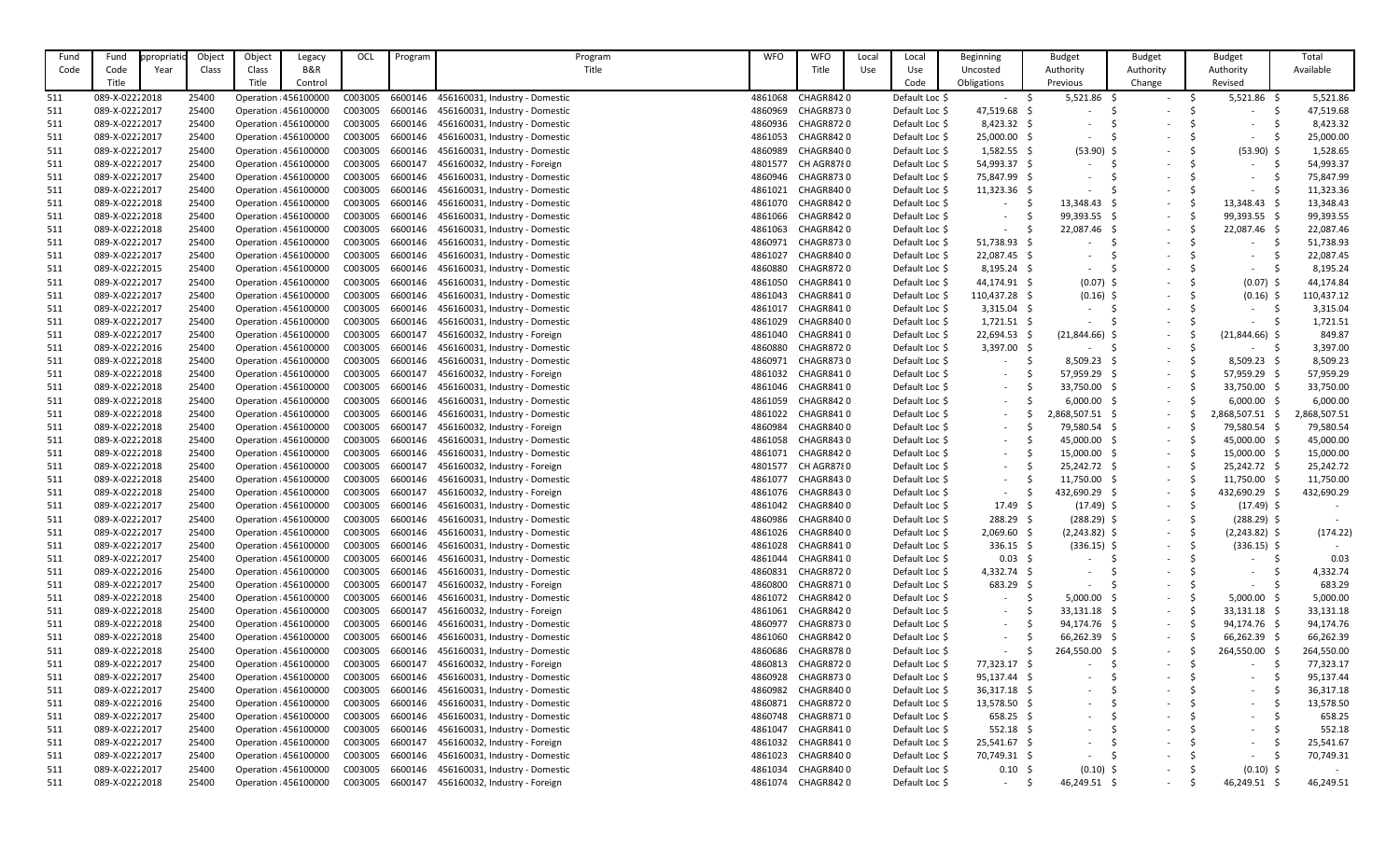| Fund | Fund           | propriatio | Object | Object | Legacy                | OCL     | Program | Program                                                      | <b>WFO</b> | <b>WFO</b>       | Local | Local          | Beginning       | <b>Budget</b>            | <b>Budget</b>            | <b>Budget</b>            | Total                  |
|------|----------------|------------|--------|--------|-----------------------|---------|---------|--------------------------------------------------------------|------------|------------------|-------|----------------|-----------------|--------------------------|--------------------------|--------------------------|------------------------|
| Code | Code           | Year       | Class  | Class  | B&R                   |         |         | Title                                                        |            | Title            | Use   | Use            | Uncosted        | Authority                | Authority                | Authority                | Available              |
|      | Title          |            |        | Title  | Control               |         |         |                                                              |            |                  |       | Code           | Obligations     | Previous                 | Change                   | Revised                  |                        |
| 511  | 089-X-02222018 |            | 25400  |        | Operation : 456100000 | C003005 | 6600146 | 456160031, Industry - Domestic                               | 4861067    | CHAGR8420        |       | Default Loc \$ | $\sim$          | 38,000.00                | $\sim$                   | 38,000.00 \$             | 38,000.00              |
| 511  | 089-X-02222018 |            | 25400  |        | Operation : 456100000 | C003005 | 6600146 | 456160031, Industry - Domestic                               | 4861030    | CHAGR8400        |       | Default Loc \$ |                 | 22,455.01                | $\overline{\phantom{a}}$ | 22,455.01                | 22,455.01              |
| 511  | 089-X-02222018 |            | 25400  |        | Operation : 456100000 | C003005 | 6600146 | 456160031, Industry - Domestic                               | 4860936    | CHAGR8720        |       | Default Loc \$ |                 | 3,339.21                 | $\overline{\phantom{a}}$ | $3,339.21$ \$            | 3,339.21               |
| 511  | 089-X-02222018 |            | 25400  |        | Operation : 456100000 | C003005 | 6600146 | 456160031, Industry - Domestic                               | 4861062    | CHAGR8420        |       | Default Loc \$ |                 | 43,689.32                | $\overline{\phantom{a}}$ | 43,689.32                | 43,689.32              |
| 511  | 089-X-02222017 |            | 25400  |        | Operation : 456100000 | C003005 | 6600147 | 456160032, Industry - Foreign                                | 4861015    | CHAGR8400        |       | Default Loc \$ | 1,726,233.20 \$ |                          | $\overline{\phantom{a}}$ | $\sim$                   | ,726,233.20            |
| 511  | 089-X-02222017 |            | 25400  |        | Operation : 456100000 | C003005 | 6600147 | 456160032, Industry - Foreign                                | 4860975    | <b>CHAGR8730</b> |       | Default Loc \$ | $5,204.80$ \$   |                          |                          |                          | 5,204.80               |
| 511  | 089-X-02222017 |            | 25400  |        | Operation : 456100000 | C003005 | 6600146 | 456160031, Industry - Domestic                               | 4861052    | CHAGR8410        |       | Default Loc \$ | 2,999,587.54 \$ |                          |                          |                          | 2,999,587.54           |
| 511  | 089-X-02222017 |            | 25400  |        | Operation : 456100000 | C003005 | 6600146 | 456160031, Industry - Domestic                               | 4861020    | CHAGR8400        |       | Default Loc \$ | 34,126.87 \$    |                          |                          |                          | 34,126.87              |
| 511  | 089-X-02222017 |            | 25400  |        | Operation : 456100000 | C003005 | 6600146 | 456160031, Industry - Domestic                               | 4861031    | CHAGR8400        |       | Default Loc \$ | $20,000.00$ \$  |                          |                          |                          | 20,000.00              |
| 511  | 089-X-02222017 |            | 25400  |        | Operation : 456100000 | C003005 | 6600147 | 456160032, Industry - Foreign                                | 4860978    | <b>CHAGR8730</b> |       | Default Loc \$ | $12,052.71$ \$  | $(12,052.71)$ \$         |                          | $(12,052.71)$ \$         |                        |
| 511  | 089-X-02222017 |            | 25400  |        | Operation : 456100000 | C003005 | 6600146 | 456160031, Industry - Domestic                               | 4861045    | CHAGR8400        |       | Default Loc \$ | $1,270.32$ \$   |                          | $\overline{\phantom{a}}$ |                          | 1,270.32               |
| 511  | 089-X-02222014 |            | 25400  |        | Operation : 456100000 | C003005 | 6600146 | 456160031, Industry - Domestic                               | 4860871    | CHAGR8720        |       | Default Loc \$ | 209,237.49 \$   |                          |                          |                          | 209,237.49             |
| 511  | 089-X-02222016 |            | 25400  |        | Operation : 456100000 | C003005 | 6600146 | 456160031, Industry - Domestic                               | 4860686    | <b>CHAGR8780</b> |       | Default Loc \$ | 19,755.50 \$    |                          |                          |                          | 19,755.50              |
| 511  | 089-X-02222017 |            | 25400  |        | Operation : 456100000 | C003005 | 6600146 | 456160031, Industry - Domestic                               | 4860977    | <b>CHAGR8730</b> |       | Default Loc \$ | $5,748.27$ \$   | $\overline{\phantom{a}}$ |                          |                          | 5,748.27               |
| 511  | 089-X-02222017 |            | 25400  |        | Operation : 456100000 | C003005 | 6600146 | 456160031, Industry - Domestic                               | 4860949    | CHAGR8730        |       | Default Loc \$ | $10,245.93$ \$  |                          |                          |                          | 10,245.93              |
| 511  | 089-X-02222017 |            | 25400  |        | Operation : 456100000 | C003005 | 6600146 | 456160031, Industry - Domestic                               | 4861033    | CHAGR8400        |       | Default Loc \$ | $2,962.41$ \$   |                          |                          |                          | 2,962.41               |
| 511  | 089-X-02222014 |            | 25400  |        | Operation : 456100000 | C003005 | 6600146 | 456160031, Industry - Domestic                               | 4860840    | <b>CHAGR8720</b> |       | Default Loc \$ | $0.96$ \$       |                          |                          |                          | 0.96                   |
| 511  | 089-X-02222017 |            | 25400  |        | Operation : 456100000 | C003005 | 6600147 | 456160032, Industry - Foreign                                | 4861001    | CHAGR8410        |       | Default Loc \$ | 868.67          | $(868.67)$ \$            | $\overline{\phantom{a}}$ | $(868.67)$ \$            |                        |
| 511  | 089-X-02222018 |            | 25400  |        | Operation : 456100000 | C003005 | 6600146 | 456160031, Industry - Domestic                               | 4861033    | CHAGR8400        |       | Default Loc \$ |                 | 37,500.00                | $\overline{\phantom{a}}$ | 37,500.00                | 37,500.00              |
| 511  | 089-X-02222018 |            | 25400  |        | Operation : 456100000 | C003005 | 6600146 | 456160031, Industry - Domestic                               | 4861009    | CHAGR8410        |       | Default Loc \$ |                 | 914.32                   | $\overline{\phantom{a}}$ | $914.32 \quad $$         | 914.32                 |
| 511  | 089-X-02222017 |            | 25400  |        | Operation : 456100000 | C003005 | 6600146 | 456160031, Industry - Domestic                               | 4861030    | CHAGR8400        |       | Default Loc \$ | $1,696.16$ \$   |                          |                          |                          | 1,696.16               |
| 511  | 089-X-02222017 |            | 25400  |        | Operation : 456100000 | C003005 | 6600147 | 456160032, Industry - Foreign                                | 4860984    | CHAGR8400        |       | Default Loc \$ | $828.80$ \$     |                          | $\overline{\phantom{a}}$ |                          | 828.80                 |
| 511  | 089-X-02222017 |            | 25400  |        | Operation : 456100000 | C003005 | 6600146 | 456160031, Industry - Domestic                               | 4861056    | CHAGR8400        |       | Default Loc \$ | 29,126.21 \$    |                          | $\overline{\phantom{a}}$ |                          | 29,126.21              |
| 511  | 089-X-02222018 |            | 25400  |        | Operation : 456100000 | C003005 | 6600146 | 456160031, Industry - Domestic                               | 4861075    | CHAGR8430        |       | Default Loc \$ | $\sim$          | 10,000.00                | $\overline{\phantom{a}}$ | 10,000.00                | 10,000.00              |
| 511  | 089-X-02222018 |            | 25400  |        | Operation : 456100000 | C003005 | 6600146 | 456160031, Industry - Domestic                               | 4861020    | CHAGR8400        |       | Default Loc \$ | $\sim$          | 124,248.21 \$            | $\overline{\phantom{a}}$ | 124,248.21 \$            | 124,248.21             |
| 511  | 089-X-02222018 |            | 25400  |        | Operation : 456100000 | C003005 | 6600146 | 456160031, Industry - Domestic                               | 4861021    | CHAGR8400        |       | Default Loc \$ |                 | $5,172.72$ \$            | $\overline{\phantom{a}}$ | $5,172.72$ \$            | 5,172.72               |
| 511  | 089-X-02222018 |            | 25400  |        | Operation : 456100000 | C003005 | 6600146 | 456160031, Industry - Domestic                               | 4861052    | CHAGR8410        |       | Default Loc \$ |                 | 101,138.60               | $\overline{\phantom{a}}$ | 101,138.60               | 101,138.60             |
| 511  | 089-X-02222018 |            | 25400  |        | Operation : 456100000 | C003005 | 6600146 | 456160031, Industry - Domestic                               | 4861064    | CHAGR8420        |       | Default Loc \$ |                 | 44,174.92                |                          | 44,174.92 \$             | 44,174.92              |
| 511  | 089-X-02222018 |            | 25400  |        | Operation : 456100000 | C003005 | 6600146 | 456160031, Industry - Domestic                               | 4861023    | CHAGR8400        |       | Default Loc \$ |                 | $64,826.49$ \$           |                          | 64,826.49                | 64,826.49              |
| 511  | 089-X-02222018 |            | 25400  |        | Operation : 456100000 | C003005 | 6600146 | 456160031, Industry - Domestic                               | 4861056    | CHAGR8400        |       | Default Loc \$ |                 | 293,689.32 \$            | $\overline{\phantom{a}}$ | 293,689.32               | 293,689.32             |
| 512  | 089-X-02222016 |            | 25400  |        | Operation : 456100000 | C003005 | 6600099 | 456140374, Nuclear Regulatory Commission - Nuclear Regulator | 4860760    | CH189N69 0       |       | Default Loc \$ | 13,279.83 \$    |                          | $\overline{\phantom{a}}$ |                          | 13,279.83              |
| 512  | 089-X-02222017 |            | 25400  |        | Operation : 456100000 | C003005 | 6600050 | 456140196, NASA Other                                        | 4860920    | CHAGRRPC0        |       | Default Loc \$ | 38,834.95 \$    | $\overline{\phantom{a}}$ | $\overline{\phantom{a}}$ | $\overline{\phantom{a}}$ | 38,834.95              |
| 512  | 089-X-02222015 |            | 25400  |        | Operation : 456100000 | C003005 | 6600072 | 456140357, Department of State - Other                       | 4860914    | CHAGR1930        |       | Default Loc \$ | 260.99          | $\overline{\phantom{a}}$ |                          | $\overline{\phantom{0}}$ | 260.99                 |
| 512  | 089-X-02222016 |            | 25400  |        | Operation : 456100000 | C003005 | 6600099 | 456140374, Nuclear Regulatory Commission - Nuclear Regulator | 4860901    | CHAGRNRC 0       |       | Default Loc \$ | $21,200.11$ \$  |                          |                          |                          | 21,200.11              |
| 512  | 089-X-02222016 |            | 25400  |        | Operation : 456100000 | C003005 | 6600066 | 456140351, Department of State - U.S. Voluntary Contribution | 4861012    | CHAGR1930        |       | Default Loc \$ | 5,251,928.11    |                          |                          |                          | 5,251,928.11           |
| 512  | 089-X-02222011 |            | 25400  |        | Operation : 456100000 | C003005 | 6600096 | 456140371, Nuclear Regulatory Commission - Nuclear Reactor R | 4860532    | CH189J4140       |       | Default Loc \$ | $3,429.21$ \$   |                          |                          |                          | 3,429.21               |
| 512  | 089-X-02222007 |            | 25400  |        | Operation : 456100000 | C003005 | 6600067 | 456140352, Department of State - U.S. Voluntary Contribution | 4860490    | CHAGRSIA/0       |       | Default Loc \$ | 46.59           | $(46.59)$ \$             | $\overline{\phantom{a}}$ | $(46.59)$ \$             |                        |
| 512  | 089-X-02222017 |            | 25400  |        | Operation : 456100000 | C003005 | 6600099 | 456140374, Nuclear Regulatory Commission - Nuclear Regulator | 4860947    | CHAGRNRC0        |       | Default Loc \$ | $1,430.36$ \$   |                          | $\overline{\phantom{a}}$ | $\sim$                   | 1,430.36               |
| 512  | 089-X-02222018 |            | 25400  |        | Operation : 456100000 | C003005 | 6600050 | 456140196, NASA Other                                        | 4861073    | CHAGR80H0        |       | Default Loc \$ | $\sim$          | 193,203.88               | $\overline{\phantom{a}}$ | 193,203.88               | 193,203.88             |
| 512  | 089-X-02222018 |            | 25400  |        | Operation : 456100000 | C003005 | 6600050 | 456140196, NASA Other                                        | 4861025    | CHAGRNNI 0       |       | Default Loc \$ |                 | 97,087.38 \$             | $\overline{\phantom{a}}$ | 97,087.38                | 97,087.38              |
| 512  | 089-X-02222018 |            | 25400  |        | Operation : 456100000 | C003005 | 6600050 | 456140196, NASA Other                                        | 4860942    | CHAGRNNJ0        |       | Default Loc \$ |                 | 66,679.61                | $\sim$                   | 66,679.61                | 66,679.61              |
|      | 089-X-02222017 |            | 25400  |        | Operation : 456100000 | C003005 | 6600053 | 456140220, Research & Development - Department of Health and | 4860902    | CHAGRP410        |       | Default Loc \$ | 2,656,305.43 \$ |                          |                          |                          |                        |
| 512  | 089-X-02222014 |            |        |        | Operation : 456100000 | C003005 | 6600073 | 456140358, Other Federal Agencies                            | 3011110    | CRAGRS-OI0       |       | Default Loc \$ |                 |                          | $\overline{\phantom{a}}$ | $\overline{\phantom{a}}$ | 2,656,305.43<br>121.25 |
| 512  |                |            | 25400  |        |                       |         |         |                                                              |            |                  |       |                | $121.25$ \$     |                          | $\overline{\phantom{a}}$ | $-$                      |                        |
| 512  | 089-X-02222010 |            | 25400  |        | Operation : 456100000 | C003005 | 6600050 | 456140196, NASA Other                                        | 4860623    | CHAGRNNI0        |       | Default Loc \$ | 6.11            | $(6.11)$ \$              | $\overline{\phantom{a}}$ | (6.11)                   |                        |
| 512  | 089-X-02222017 |            | 25400  |        | Operation : 456100000 | C003005 | 6600007 | 456140050, Research & Development - Department of Commerce   | 4861041    | CHAGR2010        |       | Default Loc \$ | $109.78$ \$     |                          | $\overline{\phantom{a}}$ | $\sim$                   | 109.78                 |
| 512  | 089-X-02222015 |            | 25400  |        | Operation : 456100000 | C003005 | 6600053 | 456140220, Research & Development - Department of Health and | 4860897    | CHAGRR210        |       | Default Loc \$ | 112,577.63 \$   | $\overline{\phantom{a}}$ |                          | $\sim$                   | 112,577.63             |
| 512  | 089-X-02222005 |            | 25400  |        | Operation : 456100000 | C003005 | 6600053 | 456140220, Research & Development - Department of Health and | 4803774    | CH AGRRW0        |       | Default Loc \$ | 527,491.57 \$   | $\overline{\phantom{a}}$ |                          | $-$                      | 527,491.57             |
| 512  | 089-X-02222017 |            | 25400  |        | Operation : 456100000 | C003005 | 6600007 | 456140050, Research & Development - Department of Commerce   | 4861037    | CHAGR17E0        |       | Default Loc \$ | 3.72 \$         |                          |                          | $-$                      | 3.72                   |
| 512  | 089-X-02222008 |            | 25400  |        | Operation : 456100000 | C003005 | 6600007 | 456140050, Research & Development - Department of Commerce   | 4802949    | CH AGRM30        |       | Default Loc \$ | 509,058.59 \$   | $\overline{\phantom{a}}$ |                          | $\overline{\phantom{0}}$ | 509,058.59             |
| 512  | 089-X-02222017 |            | 25400  |        | Operation : 456100000 | C003005 | 6600050 | 456140196, NASA Other                                        | 4861025    | CHAGRNNI 0       |       | Default Loc \$ | 17,920.86 \$    |                          |                          |                          | 17,920.86              |
| 512  | 089-X-02222009 |            | 25400  |        | Operation : 456100000 | C003005 | 6600053 | 456140220, Research & Development - Department of Health and | 4860502    | CHAGRF320        |       | Default Loc \$ | 50,054.00 \$    | $\overline{\phantom{a}}$ | $\overline{\phantom{a}}$ | $\overline{\phantom{0}}$ | 50,054.00              |
| 512  | 089-X-02222016 |            | 25400  |        | Operation : 456100000 | C003005 | 6600099 | 456140374, Nuclear Regulatory Commission - Nuclear Regulator | 4860912    | CHAGRNRC 0       |       | Default Loc \$ | $2,678.74$ \$   | $\overline{\phantom{a}}$ |                          | $\overline{\phantom{a}}$ | 2,678.74               |
| 512  | 089-X-02222014 |            | 25400  |        | Operation : 456100000 | C003005 | 6600096 | 456140371, Nuclear Regulatory Commission - Nuclear Reactor R | 4860776    | CH189QBV 0       |       | Default Loc \$ | $9,993.07$ \$   | $\overline{\phantom{a}}$ |                          | $\sim$                   | 9,993.07               |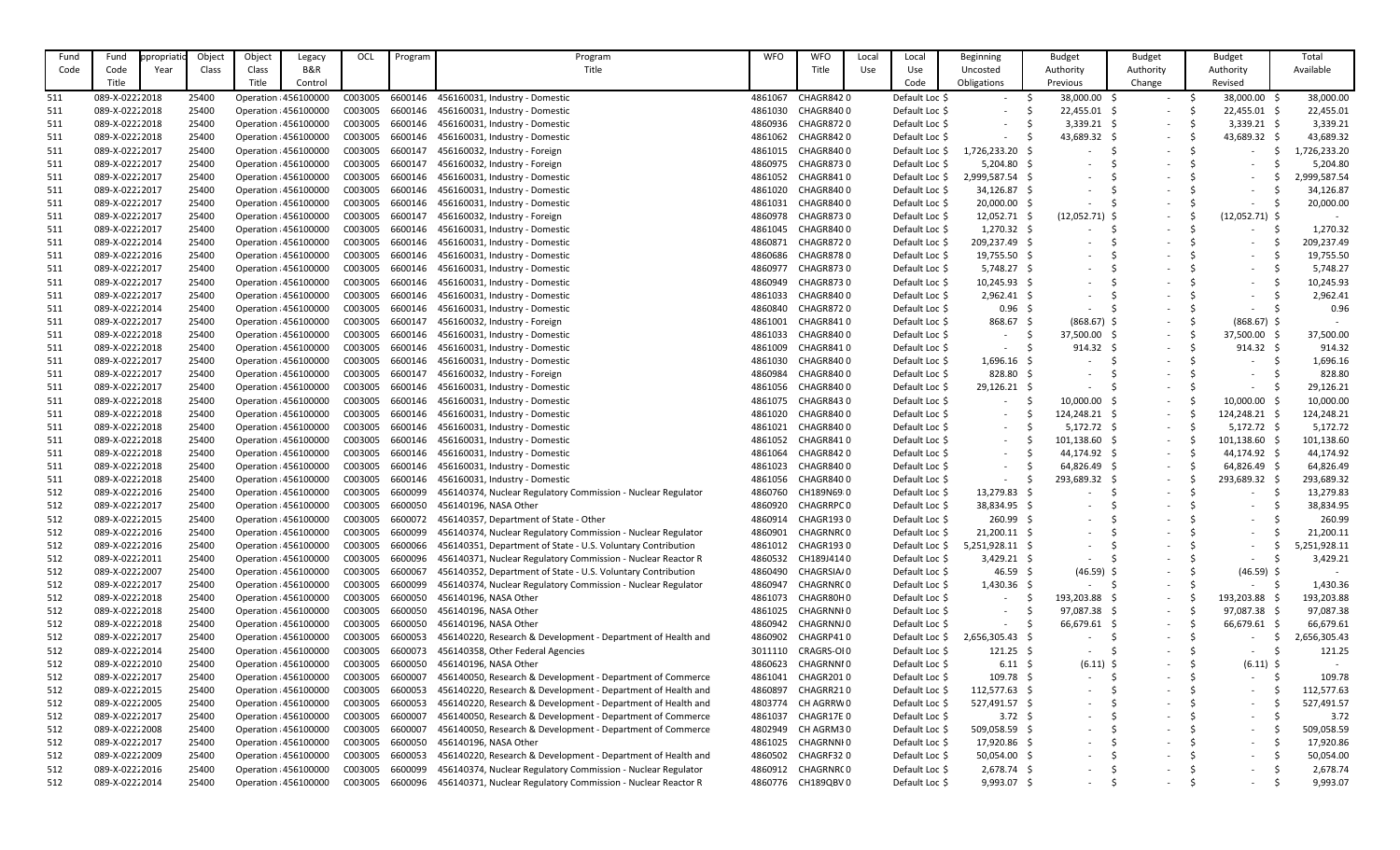| Fund | Fund                             | propriatio | Object | Object       | Legacy                | OCL     | Program | Program                                                      | <b>WFO</b> | <b>WFO</b>       | Local | Local               | Beginning         | <b>Budget</b>            | <b>Budget</b>            | <b>Budget</b>            | Total        |
|------|----------------------------------|------------|--------|--------------|-----------------------|---------|---------|--------------------------------------------------------------|------------|------------------|-------|---------------------|-------------------|--------------------------|--------------------------|--------------------------|--------------|
| Code | Code                             | Year       | Class  | <b>Class</b> | B&R                   |         |         | Title                                                        |            | Title            | Use   | Use                 | Uncosted          | Authority                | Authority                | Authority                | Available    |
|      | Title                            |            |        | Title        | Control               |         |         |                                                              |            |                  |       | Code                | Obligations       | Previous                 | Change                   | Revised                  |              |
| 512  | 089-X-02222015                   |            | 25400  |              | Operation : 456100000 | C003005 | 6600099 | 456140374, Nuclear Regulatory Commission - Nuclear Regulator | 4860894    | CHAGRNRC0        |       | Default Loc \$      | 85,351.58 \$      | $\overline{\phantom{a}}$ | $-$                      |                          | 85,351.58    |
| 512  | 089-X-02222011                   |            | 25400  |              | Operation : 456100000 | C003005 | 6600050 | 456140196, NASA Other                                        | 4860463    | CHAGRNNJ 0       |       | Default Loc \$      | $0.26$ \$         |                          |                          |                          | 0.26         |
| 512  | 089-X-02222017                   |            | 25400  |              | Operation : 456100000 | C003005 | 6600050 | 456140196, NASA Other                                        | 4860992    | CHAGRNN/0        |       | Default Loc \$      | $5,637.57$ \$     |                          |                          |                          | 5,637.57     |
| 512  | 089-X-02222013                   |            | 25400  |              | Operation : 456100000 | C003005 | 6600007 | 456140050, Research & Development - Department of Commerce   | 4860849    | CHAGR2010        |       | Default Loc \$      | 2,007.03 \$       |                          |                          |                          | 2,007.03     |
| 512  | 089-X-02222017                   |            | 25400  |              | Operation : 456100000 | C003005 | 6600050 | 456140196, NASA Other                                        | 4860991    | CHAGRNNI 0       |       | Default Loc \$      | 86,256.88 \$      |                          | $\overline{\phantom{a}}$ |                          | 86,256.88    |
| 512  | 089-X-02222018                   |            | 25400  |              | Operation : 456100000 | C003005 | 6600050 | 456140196, NASA Other                                        | 4861069    | CHAGR80H0        |       | Default Loc \$      |                   | 145,631.07 \$            | $\sim$                   | 145,631.07               | 145,631.07   |
| 512  | 089-X-02222018                   |            | 25400  |              | Operation : 456100000 | C003005 | 6600096 | 456140371, Nuclear Regulatory Commission - Nuclear Reactor R | 4860873    | CHAGRNRC0        |       | Default Loc \$      |                   | 470,155.33 \$            | $\sim$                   | 470,155.33 \$            | 470,155.33   |
| 512  | 089-X-02222018                   |            | 25400  |              | Operation : 456100000 | C003005 | 6600050 | 456140196, NASA Other                                        | 4860932    | CHAGRNN(0        |       | Default Loc \$      |                   | 14,563.11                | $\sim$                   | 14,563.11                | 14,563.11    |
| 512  | 089-X-02222017                   |            | 25400  |              | Operation : 456100000 | C003005 | 6600050 | 456140196, NASA Other                                        | 4860995    | CHAGRNNI 0       |       | Default Loc \$      | 16,078.16 \$      |                          | $\overline{\phantom{a}}$ |                          | 16,078.16    |
| 512  | 089-X-02222005                   |            | 25400  |              | Operation : 456100000 | C003005 | 6600053 | 456140220, Research & Development - Department of Health and | 4804155    | CH AGRY1[0       |       | Default Loc \$      | $108.32 \quad $$  | $(108.32)$ \$            |                          | $(108.32)$ \$            |              |
| 512  | 089-X-02222017                   |            | 25400  |              | Operation : 456100000 | C003005 | 6600099 | 456140374, Nuclear Regulatory Commission - Nuclear Regulator | 4860911    | CHAGRNRC 0       |       | Default Loc \$      | 197,511.28 \$     |                          | $\overline{\phantom{a}}$ |                          | 197,511.28   |
| 512  | 089-X-02222005                   |            | 25400  |              | Operation : 456100000 | C003005 | 6600073 | 456140358, Other Federal Agencies                            | 4806635    | CHAGR9030        |       | Default Loc \$      | 43,756.46 \$      | $(43,756.46)$ \$         | $\overline{\phantom{a}}$ | $(43,756.46)$ \$         |              |
|      | 089-X-02222016                   |            | 25400  |              | Operation : 456100000 | C003005 | 6600007 | 456140050, Research & Development - Department of Commerce   | 4860843    | <b>CHAGR2010</b> |       | Default Loc \$      | 213,413.25 \$     |                          | $\overline{\phantom{a}}$ |                          | 213,413.25   |
| 512  | 089-X-02222017                   |            | 25400  |              | Operation : 456100000 | C003005 | 6600007 | 456140050, Research & Development - Department of Commerce   | 4860843    | <b>CHAGR2010</b> |       | Default Loc \$      | 194,174.76 \$     |                          |                          |                          | 194,174.76   |
| 512  | 089-X-02222014                   |            | 25400  |              | Operation : 456100000 | C003005 | 6600099 | 456140374, Nuclear Regulatory Commission - Nuclear Regulator | 4860657    | CH189V61!0       |       | Default Loc \$      | 29,137.54 \$      |                          |                          |                          | 29,137.54    |
| 512  |                                  |            |        |              |                       | C003005 | 6600067 |                                                              |            |                  |       |                     | $39.54$ \$        |                          |                          |                          |              |
| 512  | 089-X-02222009<br>089-X-02222016 |            | 25400  |              | Operation : 456100000 |         | 6600099 | 456140352, Department of State - U.S. Voluntary Contribution | 4860553    | CHAGRSIA/0       |       | Default Loc \$      |                   | $(39.54)$ \$             |                          | $(39.54)$ \$             |              |
| 512  |                                  |            | 25400  |              | Operation : 456100000 | C003005 |         | 456140374, Nuclear Regulatory Commission - Nuclear Regulator | 4860941    | CHAGRNRC 0       |       | Default Loc \$      | 26,293.22 \$      |                          |                          |                          | 26,293.22    |
| 512  | 089-X-02222015                   |            | 25400  |              | Operation : 456100000 | C003005 | 6600007 | 456140050, Research & Development - Department of Commerce   | 4860561    | CHAGR9EV0        |       | Default Loc \$      | $1.29 \;$ \$      |                          |                          |                          | 1.29         |
| 512  | 089-X-02222018                   |            | 25400  |              | Operation : 456100000 | C003005 | 6600007 | 456140050, Research & Development - Department of Commerce   | 4860850    | <b>CHAGR2010</b> |       | Default Loc \$      |                   | 436,893.21 \$            | $\overline{\phantom{a}}$ | 436,893.21               | 436,893.21   |
| 512  | 089-X-02222018                   |            | 25400  |              | Operation : 456100000 | C003005 | 6600050 | 456140196, NASA Other                                        | 4860979    | CHAGRNNJ 0       |       | Default Loc \$      |                   | 2,629,126.22 \$          | $\overline{\phantom{a}}$ | 2,629,126.22             | 2,629,126.22 |
| 512  | 089-X-02222018                   |            | 25400  |              | Operation : 456100000 | C003005 | 6600050 | 456140196, NASA Other                                        | 4860991    | CHAGRNNI 0       |       | Default Loc \$      |                   | 223,300.97               | $\sim$                   | 223,300.97               | 223,300.97   |
| 512  | 089-X-02222016                   |            | 25400  |              | Operation : 456100000 | C003005 | 6600096 | 456140371, Nuclear Regulatory Commission - Nuclear Reactor R | 4860773    | CH189QBI(0       |       | Default Loc \$      | 763.41 \$         |                          | $\overline{\phantom{a}}$ |                          | 763.41       |
| 512  | 089-X-02222015                   |            | 25400  |              | Operation : 456100000 | C003005 | 6600099 | 456140374, Nuclear Regulatory Commission - Nuclear Regulator | 4860657    | CH189V61!0       |       | Default Loc \$      | $9,708.74$ \$     |                          |                          |                          | 9,708.74     |
| 512  | 089-X-02222017                   |            | 25400  |              | Operation : 456100000 | C003005 | 6600100 | 456140375, Nuclear Regulatory Commission - Commission And St | 4860765    | CH189N75.0       |       | Default Loc \$      | 91,434.45 \$      |                          |                          |                          | 91,434.45    |
| 512  | 089-X-02222014                   |            | 25400  |              | Operation : 456100000 | C003005 | 6600007 | 456140050, Research & Development - Department of Commerce   | 4860561    | CHAGR9EV0        |       | Default Loc \$      | $8,737.52$ \$     |                          |                          |                          | 8,737.52     |
| 512  | 089-X-02222017                   |            | 25400  |              | Operation : 456100000 | C003005 | 6600099 | 456140374, Nuclear Regulatory Commission - Nuclear Regulator | 4860901    | CHAGRNRC0        |       | Default Loc \$      | 34,951.46 \$      |                          |                          |                          | 34,951.46    |
| 512  | 089-X-02222008                   |            | 25400  |              | Operation : 456100000 | C003005 | 6600053 | 456140220, Research & Development - Department of Health and | 4860502    | CHAGRF320        |       | Default Loc \$      | 11,278.07 \$      |                          |                          |                          | 11,278.07    |
| 512  | 089-X-02222016                   |            | 25400  |              | Operation : 456100000 | C003005 | 6600099 | 456140374, Nuclear Regulatory Commission - Nuclear Regulator | 4860724    | CH189V61!0       |       | Default Loc \$      | $3,761.11$ \$     |                          |                          |                          | 3,761.11     |
| 512  | 089-X-02222016                   |            | 25400  |              | Operation : 456100000 | C003005 | 6600066 | 456140351, Department of State - U.S. Voluntary Contribution | 4860970    | CHAGR1930        |       | Default Loc \$      | 2,970,697.61 \$   |                          |                          |                          | 2,970,697.61 |
| 512  | 089-X-02222016                   |            | 25400  |              | Operation : 456100000 | C003005 | 6600050 | 456140196, NASA Other                                        | 4860920    | CHAGRRPC0        |       | Default Loc \$      | 23,244.37 \$      | $\overline{\phantom{a}}$ |                          |                          | 23,244.37    |
| 512  | 089-X-02222016                   |            | 25400  |              | Operation : 456100000 | C003005 | 6600053 | 456140220, Research & Development - Department of Health and | 4803492    | CH AGRNII 0      |       | Default Loc \$      | 455,077.00 \$     | $\overline{\phantom{a}}$ |                          |                          | 455,077.00   |
| 512  | 089-X-02222005                   |            | 25400  |              | Operation : 456100000 | C003005 | 6600099 | 456140374, Nuclear Regulatory Commission - Nuclear Regulator | 4800324    | CH 189L25:0      |       | Default Loc \$      | $133.81 \quad $$  | $\overline{\phantom{a}}$ |                          | $-$                      | 133.81       |
| 512  | 089-X-02222016                   |            | 25400  |              | Operation : 456100000 | C003005 | 6600099 | 456140374, Nuclear Regulatory Commission - Nuclear Regulator | 4860948    | CHAGRNRC 0       |       | Default Loc \$      | 97,780.64 \$      |                          | $\overline{\phantom{a}}$ | $-$                      | 97,780.64    |
| 512  | 089-X-02222017                   |            | 25400  |              | Operation : 456100000 | C003005 | 6600050 | 456140196, NASA Other                                        | 4860979    | CHAGRNNJ0        |       | Default Loc $\oint$ | 4,990,353.90 \$   |                          | $\overline{\phantom{a}}$ | $\sim$                   | 1,990,353.90 |
| 512  | 089-X-02222013                   |            | 25400  |              | Operation : 456100000 | C003005 | 6600007 | 456140050, Research & Development - Department of Commerce   | 4860675    | CHAGRM1(0        |       | Default Loc \$      | 19,422.33 \$      | $(19, 422.33)$ \$        | $\overline{\phantom{a}}$ | (19, 422.33)             |              |
| 512  | 089-X-02222016                   |            | 25400  |              | Operation : 456100000 | C003005 | 6600050 | 456140196, NASA Other                                        | 4860957    | CHAGRNNI 0       |       | Default Loc \$      | $1,554.98$ \$     |                          | $\overline{\phantom{a}}$ |                          | 1,554.98     |
| 512  | 089-X-02222015                   |            | 25400  |              | Operation : 456100000 | C003005 | 6600053 | 456140220, Research & Development - Department of Health and | 4803492    | CH AGRNII 0      |       | Default Loc \$      | 822,752.00 \$     | $\overline{\phantom{a}}$ | $\overline{\phantom{a}}$ | $\overline{\phantom{0}}$ | 822,752.00   |
| 512  | 089-X-02222014                   |            | 25400  |              | Operation : 456100000 | C003005 | 6600067 | 456140352, Department of State - U.S. Voluntary Contribution | 4860918    | CHAGR1930        |       | Default Loc \$      | $158.82 \quad$ \$ | $\overline{\phantom{a}}$ | $\overline{\phantom{a}}$ | $-$                      | 158.82       |
| 512  | 089-X-02222015                   |            | 25400  |              | Operation : 456100000 | C003005 | 6600099 | 456140374, Nuclear Regulatory Commission - Nuclear Regulator | 4860913    | CHAGRNRC 0       |       | Default Loc \$      | $151.73$ \$       | $\overline{\phantom{a}}$ |                          |                          | 151.73       |
| 512  | 089-X-02222016                   |            | 25400  |              | Operation : 456100000 | C003005 | 6600099 | 456140374, Nuclear Regulatory Commission - Nuclear Regulator | 4860894    | CHAGRNRC 0       |       | Default Loc \$      | 144,163.11 \$     |                          |                          |                          | 144,163.11   |
| 512  | 089-X-02222016                   |            | 25400  |              | Operation : 456100000 | C003005 | 6600099 | 456140374, Nuclear Regulatory Commission - Nuclear Regulator | 4860817    | CH189V64(0       |       | Default Loc \$      | 1,784.78 \$       | $\overline{\phantom{a}}$ |                          | $\overline{\phantom{0}}$ | 1,784.78     |
| 512  | 089-X-02222012                   |            | 25400  |              | Operation : 456100000 | C003005 | 6600053 | 456140220, Research & Development - Department of Health and | 4860792    | CHAGRAAA0        |       | Default Loc \$      | 35,616.06 \$      | $\overline{\phantom{a}}$ |                          | $\overline{\phantom{0}}$ | 35,616.06    |
| 512  | 089-X-02222013                   |            | 25400  |              | Operation : 456100000 | C003005 | 6600053 | 456140220, Research & Development - Department of Health and | 4860794    | CHAGRAGN0        |       | Default Loc \$      | 135,011.94 \$     |                          |                          | $-$                      | 135,011.94   |
| 512  | 089-X-02222014                   |            | 25400  |              | Operation : 456100000 | C003005 | 6600072 | 456140357, Department of State - Other                       | 3010549    | CRAGRS-OI0       |       | Default Loc \$      | $211.96$ \$       |                          |                          |                          | 211.96       |
| 512  | 089-X-02222014                   |            | 25400  |              | Operation : 456100000 | C003005 | 6600073 | 456140358, Other Federal Agencies                            | 4860852    | CHAGR0170        |       | Default Loc \$      | 83,084.91 \$      | $\overline{\phantom{a}}$ |                          |                          | 83,084.91    |
| 512  | 089-X-02222007                   |            | 25400  |              | Operation : 456100000 | C003005 | 6600050 | 456140196, NASA Other                                        | 4860316    | CHAGRNNJ 0       |       | Default Loc \$      | 20,870.32 \$      | $\overline{\phantom{a}}$ |                          | $\overline{\phantom{0}}$ | 20,870.32    |
| 512  | 089-X-02222016                   |            | 25400  |              | Operation : 456100000 | C003005 | 6600050 | 456140196, NASA Other                                        | 4860932    | CHAGRNN(0        |       | Default Loc \$      | 468.40            | $\overline{\phantom{a}}$ |                          | $-$                      | 468.40       |
| 512  | 089-X-02222015                   |            | 25400  |              | Operation : 456100000 | C003005 | 6600007 | 456140050, Research & Development - Department of Commerce   | 4860959    | CHAGR2010        |       | Default Loc \$      | 47,049.87 \$      |                          |                          |                          | 47,049.87    |
| 512  | 089-X-02222005                   |            | 25400  |              | Operation : 456100000 | C003005 | 6600066 | 456140351, Department of State - U.S. Voluntary Contribution | 4806666    | CHAGRRW'0        |       | Default Loc \$      | 394,234.20 \$     |                          |                          |                          | 394,234.20   |
| 512  | 089-X-02222013                   |            | 25400  |              | Operation : 456100000 | C003005 | 6600067 | 456140352, Department of State - U.S. Voluntary Contribution | 4860796    | CHAGRSIA/0       |       | Default Loc \$      | $19.78$ \$        |                          | $\overline{\phantom{a}}$ | $\overline{\phantom{0}}$ | 19.78        |
| 512  | 089-X-02222017                   |            | 25400  |              | Operation : 456100000 | C003005 | 6600096 | 456140371, Nuclear Regulatory Commission - Nuclear Reactor R | 4860873    | CHAGRNRC 0       |       | Default Loc \$      | 1,393,376.16 \$   | $(577.31)$ \$            | $\overline{\phantom{a}}$ | (577.31)<br>-S           | 1,392,798.85 |
| 512  | 089-X-02222005                   |            | 25400  |              | Operation : 456100000 | C003005 | 6600073 | 456140358, Other Federal Agencies                            | 4806667    | CHAGRS030        |       | Default Loc \$      | $166.79$ \$       | $(166.79)$ \$            | $\overline{\phantom{a}}$ | (166.79)<br>్న           |              |
| 512  | 089-X-02222005                   |            | 25400  |              | Operation : 456100000 | C003005 | 6600099 | 456140374, Nuclear Regulatory Commission - Nuclear Regulator | 4800376    | CH 189W6:0       |       | Default Loc \$      | $0.01 \; \; \$$   | $\mathcal{P}$<br>$\sim$  | $\overline{\phantom{a}}$ | $\overline{\phantom{0}}$ | 0.01         |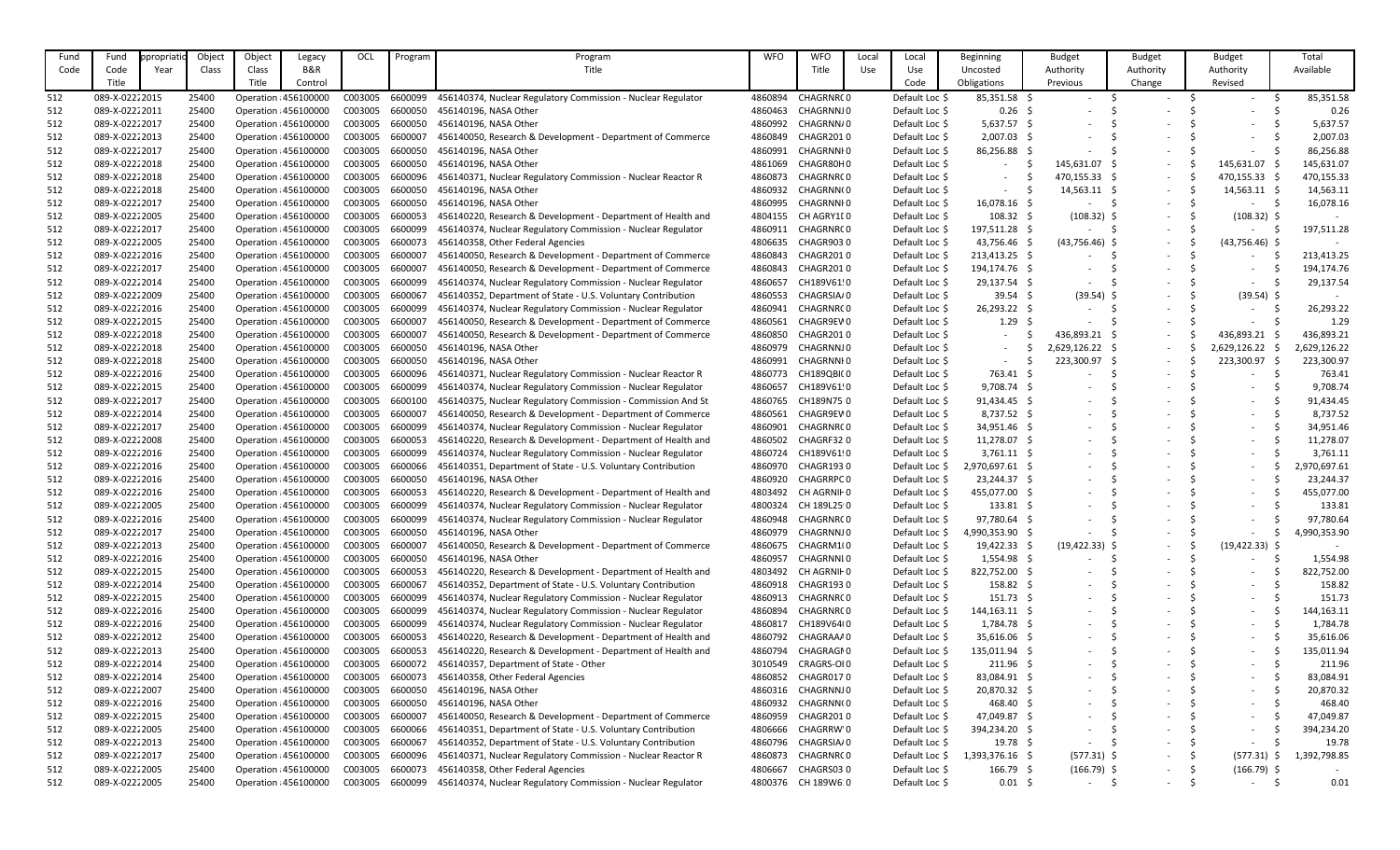| Fund | Fund            | opropriatio | Object | Object | Legacy                | OCL     | Program | Program                                                      | <b>WFO</b> | <b>WFO</b>             | Local | Local           | Beginning        | <b>Budget</b>            | <b>Budget</b>            | <b>Budget</b>                  | Total        |
|------|-----------------|-------------|--------|--------|-----------------------|---------|---------|--------------------------------------------------------------|------------|------------------------|-------|-----------------|------------------|--------------------------|--------------------------|--------------------------------|--------------|
| Code | Code            | Year        | Class  | Class  | B&R                   |         |         | Title                                                        |            | Title                  | Use   | Use             | Uncosted         | Authority                | Authority                | Authority                      | Available    |
|      | Title           |             |        | Title  | Control               |         |         |                                                              |            |                        |       | Code            | Obligations      | Previous                 | Change                   | Revised                        |              |
| 512  | 089-X-02222007  |             | 25400  |        | Operation : 456100000 | C003005 | 6600099 | 456140374, Nuclear Regulatory Commission - Nuclear Regulator | 4860303    | CH189N61 0             |       | Default Loc \$  | $0.02$ \$        |                          |                          |                                | 0.02         |
| 512  | 089-X-02222017  |             | 25400  |        | Operation : 456100000 | C003005 | 6600007 | 456140050, Research & Development - Department of Commerce   | 4861054    | CHAGRNA10              |       | Default Loc \$  | $67,324.27$ \$   |                          |                          |                                | 67,324.27    |
| 512  | 089-X-02222017  |             | 25400  |        | Operation : 456100000 | C003005 | 6600066 | 456140351, Department of State - U.S. Voluntary Contribution | 4861057    | CH1931CP:0             |       | Default Loc \$  | 7,500,000.00 \$  |                          |                          |                                | 7,500,000.00 |
| 512  | 089-X-02222017  |             | 25400  |        | Operation : 456100000 | C003005 | 6600050 | 456140196, NASA Other                                        | 4860942    | CHAGRNNJ0              |       | Default Loc \$  | 966.13           |                          |                          |                                | 966.13       |
| 512  | 089-X-02222011  |             | 25400  |        | Operation : 456100000 | C003005 | 6600050 | 456140196, NASA Other                                        | 4860467    | CHAGRNNJ0              |       | Default Loc \$  | 360,508.07 \$    |                          |                          |                                | 360,508.07   |
| 512  | 089-X-02222012  |             | 25400  |        | Operation : 456100000 | C003005 | 6600053 | 456140220, Research & Development - Department of Health and | 4860788    | CHAGR12F0              |       | Default Loc \$  | 152,272.29 \$    |                          |                          |                                | 152,272.29   |
| 512  | 089-X-02222015  |             | 25400  |        | Operation : 456100000 | C003005 | 6600050 | 456140196, NASA Other                                        | 4860927    | CHARGNNL0              |       | Default Loc \$  | $354.45$ \$      |                          |                          |                                | 354.45       |
| 512  | 089-X-02222012  |             | 25400  |        | Operation : 456100000 | C003005 | 6600053 | 456140220, Research & Development - Department of Health and | 4804168    | CH AGRY1(0             |       | Default Loc \$  | $3,309.73$ \$    |                          |                          |                                | 3,309.73     |
| 512  | 089-X-02222012  |             | 25400  |        | Operation : 456100000 | C003005 | 6600033 | 456140124, DNA - Other                                       | 4860786    | CHAGR1000              |       | Default Loc \$  | 200,507.89       | $(200, 507.89)$ \$       | $\overline{\phantom{0}}$ | $(200, 507.89)$ \$             |              |
| 512  | 089-X-02222016  |             | 25400  |        | Operation : 456100000 | C003005 | 6600050 | 456140196, NASA Other                                        | 4860745    | CHAGRNNJ0              |       | Default Loc \$  | $6,224.31$ \$    |                          | $\overline{\phantom{0}}$ |                                | 6,224.31     |
| 512  | 089-X-02222013  |             | 25400  |        | Operation : 456100000 | C003005 | 6600007 | 456140050, Research & Development - Department of Commerce   | 4860561    | CHAGR9EV0              |       | Default Loc \$  | $11,621.01$ \$   |                          |                          |                                | 11,621.01    |
| 512  | 089-X-02222013  |             | 25400  |        | Operation : 456100000 | C003005 | 6600066 | 456140351, Department of State - U.S. Voluntary Contribution | 4860844    | CHAGRSIA/0             |       | Default Loc \$  | 517,499.83 \$    |                          |                          |                                | 517,499.83   |
| 512  | 089-X-02222015  |             | 25400  |        | Operation : 456100000 | C003005 | 6600067 | 456140352, Department of State - U.S. Voluntary Contribution | 4860964    | CHAGR1930              |       | Default Loc \$  | 68,048.75 \$     |                          |                          |                                | 68,048.75    |
| 512  | 089-X-02222005  |             | 25400  |        | Operation : 456100000 | C003005 | 6600096 | 456140371, Nuclear Regulatory Commission - Nuclear Reactor R | 4800194    | CH 189J29!0            |       | Default Loc \$  | 0.01             |                          |                          |                                | 0.01         |
| 512  | 089-X-02222018  |             | 25400  |        | Operation : 456100000 | C003005 | 6600050 | 456140196, NASA Other                                        | 4860992    | CHAGRNN/0              |       | Default Loc \$  |                  | 103,461.17               | $\overline{\phantom{0}}$ | 103,461.17                     | 103,461.17   |
| 512  | 089-X-02222014  |             | 25400  |        | Operation : 456100000 | C003005 | 6600072 | 456140357, Department of State - Other                       | 4860914    | <b>CHAGR1930</b>       |       | Default Loc \$  | 6,708.87         |                          | $\overline{\phantom{a}}$ |                                | 6,708.87     |
| 512  | 089-X-02222014  |             | 25400  |        | Operation : 456100000 | C003005 | 6600099 | 456140374, Nuclear Regulatory Commission - Nuclear Regulator | 4860697    | CH189N67 0             |       | Default Loc \$  | 67,304.85 \$     |                          |                          |                                | 67,304.85    |
| 512  | 089-X-02222014  |             | 25400  |        | Operation : 456100000 | C003005 | 6600053 | 456140220, Research & Development - Department of Health and | 4803492    | CH AGRNIF 0            |       | Default Loc \$  | 733,390.21       |                          |                          |                                | 733,390.21   |
| 512  | 089-X-02222014  |             | 25400  |        | Operation : 456100000 | C003005 | 6600066 | 456140351, Department of State - U.S. Voluntary Contribution | 4860917    | CHAGR1930              |       | Default Loc \$  | 2,119,046.57 \$  |                          |                          |                                | 2,119,046.57 |
| 512  | 089-X-02222012  |             | 25400  |        | Operation : 456100000 | C003005 | 6600053 | 456140220, Research & Development - Department of Health and | 4804149    | CH AGRY1/0             |       | Default Loc \$  | $4,499.65$ \$    |                          |                          |                                | 4,499.65     |
| 512  | 089-X-02222014  |             | 25400  |        | Operation : 456100000 | C003005 | 6600007 | 456140050, Research & Development - Department of Commerce   | 4860850    | CHAGR2010              |       | Default Loc \$  | 9,189.04         |                          |                          |                                | 9,189.04     |
| 512  | 089-X-02222017  |             | 25400  |        | Operation : 456100000 | C003005 | 6600069 | 456140354, U.S. Agency For International Development USAID   | 4860930    | CHAGRAID <sub>10</sub> |       | Default Loc \$  | 493,602.93 \$    |                          |                          |                                | 493,602.93   |
| 512  | 089-X-02222014  |             | 25400  |        | Operation : 456100000 | C003005 | 6600053 | 456140220, Research & Development - Department of Health and | 4860836    | CHAGRAGN0              |       | Default Loc \$  | 767.68 \$        |                          |                          |                                | 767.68       |
| 512  | 089-X-02222015  |             | 25400  |        | Operation : 456100000 | C003005 | 6600099 | 456140374, Nuclear Regulatory Commission - Nuclear Regulator | 4860622    | CH189N68 0             |       | Default Loc \$  | $561.39$ \$      |                          |                          |                                | 561.39       |
| 517  | 089-X-02222016  |             | 25400  |        | Operation : 456100000 | C003005 | 6600207 | 456167SC0, Office of Science SC                              | 4860826    | <b>CHAGR8720</b>       |       | Default Loc \$  | 23,465.53 \$     |                          |                          | $\sim$                         | 23,465.53    |
| 517  | 089-X-02222015  |             | 25400  |        | Operation : 456100000 | C003005 | 6600207 | 456167SC0, Office of Science SC                              | 4860823    | <b>CHAGR8720</b>       |       | Default Loc \$  | $36,038.18$ \$   |                          |                          |                                | 36,038.18    |
| 517  | 089-X-02222018  |             | 25400  |        | Operation : 456100000 | C003005 | 6600207 | 456167SC0, Office of Science SC                              | 4860826    | <b>CHAGR8720</b>       |       | Default Loc \$  |                  | 717,996.12 \$            | $\overline{\phantom{0}}$ | 717,996.12 \$                  | 717,996.12   |
| 517  | 089-X-02222018  |             | 25400  |        | Operation : 456100000 | C003005 | 6600207 | 456167SCO, Office of Science SC                              | 4860834    | <b>CHAGR8720</b>       |       | Default Loc \$  |                  | 29,126.21                | $\sim$                   | 29,126.21                      | 29,126.21    |
| 517  | 089-X-02222018  |             | 25400  |        | Operation : 456100000 | C003005 | 6600207 | 456167SC0, Office of Science SC                              | 4861010    | <b>CHAGR8730</b>       |       | Default Loc \$  |                  | 2,351,456.31 \$          | $\overline{\phantom{a}}$ | 2,351,456.31<br>- S            | 2,351,456.31 |
| 517  | 089-X-02222018  |             | 25400  |        | Operation : 456100000 | C003005 | 6600207 | 456167SC0, Office of Science SC                              | 4860823    | CHAGR8720              |       | Default Loc \$  |                  | 33,980.58 \$             | $\overline{\phantom{0}}$ | 33,980.58                      | 33,980.58    |
| 517  | 089-X-02222017  |             | 25400  |        | Operation : 456100000 | C003005 | 6600207 | 456167SC0, Office of Science SC                              | 4861010    | <b>CHAGR8730</b>       |       | Default Loc \$  | 76,566.43 \$     |                          | $\overline{\phantom{a}}$ | $\overline{\phantom{a}}$       | 76,566.43    |
| 517  | 089-X-02222017  |             | 25400  |        | Operation : 456100000 | C003005 | 6600207 | 456167SC0, Office of Science SC                              | 4860834    | <b>CHAGR8720</b>       |       | Default Loc \$  | 30,195.40 \$     | $\overline{\phantom{a}}$ | $\overline{\phantom{a}}$ |                                | 30,195.40    |
| 679  | 089-15/16-2015  |             | 25400  |        | Operation : WA2200000 | C001104 | 2822390 | WA2230100, Other Related Expenses - Contractual Services     |            | Default WF 302064      |       | Climate $RE$ \$ | $40,000.00$ \$   |                          |                          |                                | 40,000.00    |
| 681  | 089-14/15-2014  |             | 25400  |        | Operation : WA2200000 | C001104 | 2822390 | WA2230100, Other Related Expenses - Contractual Services     |            | Default WF0            |       | Default Loc \$  | 39,548.18 \$     | $\overline{\phantom{a}}$ | $\overline{\phantom{a}}$ | $\sim$                         | 39,548.18    |
| 692  | 089-14/15-2014  |             | 25400  |        | Operation : WN0000000 | C001118 | 1721222 | WN0219060, State and Local Governments and Non-Profit Organi | 4860825    | CHAGR8720              |       | Default Loc \$  | 17,728.79 \$     |                          | $\overline{\phantom{a}}$ | $\sim$                         | 17,728.79    |
| 900  | 089-X-024(2014  |             | 25400  |        | Operation : DP4000000 | C000925 | 2222480 | DP4011093, Nuclear Counterterrorism                          |            | Default WF0            |       | Default Loc \$  | $2,057.91$ \$    |                          |                          | $\sim$                         | 2,057.91     |
| 900  | 089-X-024(2014  |             | 25400  |        | Operation : DP1204000 | C000912 | 2220743 | DP1204010, Secondary Assessment Technologies                 |            | Default WF0            |       | Default Loc \$  | $836.82 \quad $$ |                          |                          |                                | 836.82       |
| 900  | 089-X-024(2015  |             | 25400  |        | Operation : DP4000000 | C000925 | 2221775 | DP4015011 - Radiological Assistance Program                  |            | Default WF0            |       | Default Loc \$  | $0.01$ \$        |                          | $\overline{\phantom{a}}$ | $\overline{\phantom{a}}$       | 0.01         |
| 900  | 089-X-024(2018  |             | 25400  |        | Operation : DP0909000 | C002955 | 2223112 | DP0909010, Nuclear Criticality Safety Program                |            | Default WF0            |       | Default Loc \$  |                  | 128,211.00               | $\sim$                   | 128,211.00                     | 128,211.00   |
| 900  | 089-X-024(2015  |             | 25400  |        | Operation : DP8000000 | C002982 | 2222989 | DP8000000, Counterterrorism and Counterproliferation Program |            | Default WF0            |       | Default Loc \$  | 49,412.56 \$     |                          | $\overline{\phantom{a}}$ | $\sim$                         | 49,412.56    |
| 900  | 089-X-024(2017  |             | 25400  |        | Operation : DP0909000 | C002955 | 2223112 | DP0909010, Nuclear Criticality Safety Program                |            | Default WF0            |       | Default Loc \$  | 15,478.29 \$     |                          |                          |                                | 15,478.29    |
| 910  | 089-X-024(2015  |             | 25400  |        | Operation : 456100000 | C003005 | 6600014 | 456140075, Army - Other                                      | 4860884    | CHAGRW7 <sub>0</sub>   |       | Default Loc \$  | 97,087.38 \$     |                          |                          |                                | 97,087.38    |
| 910  | 089-X-024(2014  |             | 25400  |        | Operation : 456100000 | C003005 | 6600084 | 45614036B, Science and Technology - Other                    | 4841247    | CHAGRHSH0              |       | Default Loc \$  | $4,212.25$ \$    |                          |                          |                                | 4,212.25     |
| 910  | 089-X-024(2014  |             | 25400  |        | Operation : 456100000 | C003005 | 6600014 | 456140075, Army - Other                                      | 4860885    | <b>CHAGR1050</b>       |       | Default Loc \$  | $1,650.49$ \$    |                          |                          | $\sim$                         | 1,650.49     |
| 910  | 089-X-024(2014  |             | 25400  |        | Operation : 456100000 | C003005 | 6600014 | 456140075, Army - Other                                      | 4860884    | CHAGRW7 <sub>0</sub>   |       | Default Loc \$  | 131,126.99 \$    |                          |                          | $\sim$                         | 131,126.99   |
| 910  | 089-X-024(2015  |             | 25400  |        | Operation : 456100000 | C003005 | 6600084 | 45614036B, Science and Technology - Other                    | 4860847    | CHAGRHSH0              |       | Default Loc \$  | 34,200.86 \$     |                          |                          | $\sim$                         | 34,200.86    |
| 910  | 089-X-024(2014  |             | 25400  |        | Operation : 456100000 | C003005 | 6600084 | 45614036B, Science and Technology - Other                    | 4860789    | CHAGRHSH0              |       | Default Loc \$  | $4,403.81$ \$    |                          | $\overline{\phantom{a}}$ |                                | 4,403.81     |
| 910  | 089-X-024(2017  |             | 25400  |        | Operation : 456100000 | C003005 | 6600072 | 456140357, Department of State - Other                       | 4860787    | CHAGRSIA/0             |       | Default Loc \$  | $0.01$ \$        | $\overline{\phantom{a}}$ | $\overline{\phantom{a}}$ | $\sim$                         | 0.01         |
| 910  | 089-X-024(2014  |             | 25400  |        | Operation : 456100000 | C003005 | 6600084 | 45614036B, Science and Technology - Other                    | 4860915    | CHAGRHSH0              |       | Default Loc \$  | $11,352.52$ \$   |                          | $\overline{\phantom{a}}$ | $\sim$                         | 11,352.52    |
| 910  | 089-X-024(2014  |             | 25400  |        | Operation : 456100000 | C003005 | 6600072 | 456140357, Department of State - Other                       | 4860787    | CHAGRSIA/0             |       | Default Loc \$  | 729.56 \$        |                          | $\overline{\phantom{0}}$ | $ \,$                          | 729.56       |
| 1050 | 089-X-024:2018  |             | 25400  |        | Operation : HQ0000000 | C002425 | 3184701 | HQ1001000, Worker Advocacy                                   |            | Default WF0            |       | Default Loc \$  |                  | 30,000.00                | $\overline{\phantom{0}}$ | 30,000.00                      | 30,000.00    |
| 1050 | 089-X-024: 2017 |             | 25400  |        | Operation : HQ0000000 | C002425 | 3184701 | HQ1001000, Worker Advocacy                                   |            | Default WF0            |       | Default Loc \$  | $13,140.76$ \$   |                          | $\overline{\phantom{0}}$ | -S                             | 13,140.76    |
| 1055 | 089-X-02432017  |             | 25400  |        | Operation : 456100000 | C003005 | 6600084 | 45614036B, Science and Technology - Other                    | 4861024    | CHAGRHSH0              |       | Default Loc \$  | 40,000.00 \$     | -S<br>$\sim$             | $\overline{\phantom{a}}$ | -S<br>$\overline{\phantom{a}}$ | 40,000.00    |
|      |                 |             |        |        |                       |         |         |                                                              |            |                        |       |                 |                  |                          |                          |                                |              |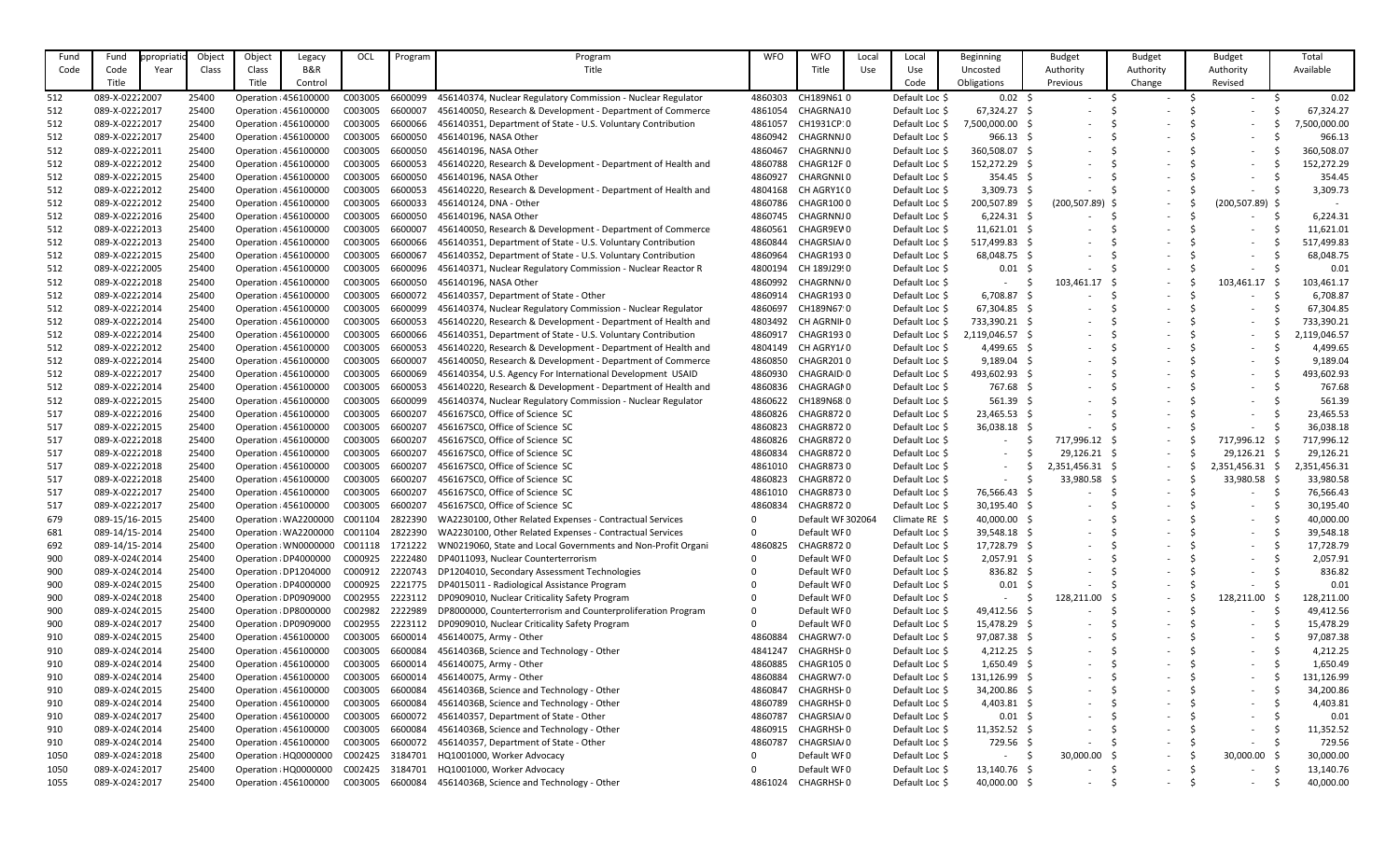| Fund         | Fund            | propriatio | Object | Object | Legacy                | OCL     | Program | Program                                                      | <b>WFO</b> | <b>WFO</b>       | Local | Local          | <b>Beginning</b>  | <b>Budget</b>            | <b>Budget</b>            | <b>Budget</b>                  | Total        |
|--------------|-----------------|------------|--------|--------|-----------------------|---------|---------|--------------------------------------------------------------|------------|------------------|-------|----------------|-------------------|--------------------------|--------------------------|--------------------------------|--------------|
| Code         | Code            | Year       | Class  | Class  | B&R                   |         |         | Title                                                        |            | Title            | Use   | Use            | Uncosted          | Authority                | Authority                | Authority                      | Available    |
|              | Title           |            |        | Title  | Control               |         |         |                                                              |            |                  |       | Code           | Obligations       | Previous                 | Change                   | Revised                        |              |
| 1055         | 089-X-02432017  |            | 25400  |        | Operation : 456100000 | C003005 | 6600084 | 45614036B, Science and Technology - Other                    | 4861049    | CHAGRHSH0        |       | Default Loc \$ | 10,281.56 \$      | $\overline{\phantom{a}}$ | $\overline{a}$           |                                | 10,281.56    |
| 1055         | 089-X-02432015  |            | 25400  |        | Operation : 456100000 | C003005 | 6600084 | 45614036B, Science and Technology - Other                    | 4860933    | CHAGRHSH0        |       | Default Loc \$ | $2,147.71$ \$     |                          |                          |                                | 2,147.71     |
| 1055         | 089-X-02432015  |            | 25400  |        | Operation : 456100000 | C003005 | 6600084 | 45614036B, Science and Technology - Other                    | 4860960    | CHAGRHSH0        |       | Default Loc \$ | 220,841.38 \$     |                          |                          |                                | 220,841.38   |
| 1055         | 089-X-024: 2016 |            | 25400  |        | Operation : 456100000 | C003005 | 6600084 | 45614036B, Science and Technology - Other                    | 4860997    | CHAGRHSH0        |       | Default Loc \$ | 73,555.62 \$      |                          |                          |                                | 73,555.62    |
| 1055         | 089-X-02432015  |            | 25400  |        | Operation : 456100000 | C003005 | 6600014 | 456140075, Army - Other                                      | 4860967    | <b>CHAGR1070</b> |       | Default Loc \$ | $243.43 \quad$ \$ |                          |                          |                                | 243.43       |
| 1055         | 089-X-02432016  |            | 25400  |        | Operation : 456100000 | C003005 | 6600084 | 45614036B, Science and Technology - Other                    | 4860960    | CHAGRHSH0        |       | Default Loc \$ | 90,000.00 \$      |                          |                          |                                | 90,000.00    |
|              | 089-X-024: 2017 |            | 25400  |        | Operation : 456100000 | C003005 | 6600040 | 456140142, Other DOD Agencies - Other                        | 4861055    | <b>CHAGRNCSO</b> |       | Default Loc \$ | 400,000.00 \$     |                          |                          |                                | 400,000.00   |
| 1055<br>1055 | 089-X-024: 2016 |            | 25400  |        | Operation : 456100000 | C003005 | 6600040 | 456140142, Other DOD Agencies - Other                        | 4861013    | CHAGRNID 0       |       | Default Loc \$ | 100,000.00 \$     |                          |                          |                                | 100,000.00   |
| 1055         | 089-X-024: 2017 |            | 25400  |        | Operation : 456100000 | C003005 | 6600084 | 45614036B, Science and Technology - Other                    | 4861038    | AGRHSHQF0        |       | Default Loc \$ | 535.90 \$         |                          |                          |                                | 535.90       |
| 1055         | 089-X-02432015  |            | 25400  |        | Operation : 456100000 | C003005 | 6600084 | 45614036B, Science and Technology - Other                    | 4842545    | CHAGRHSH0        |       | Default Loc \$ | $2,702.32$ \$     |                          |                          |                                | 2,702.32     |
| 1055         | 089-X-024: 2016 |            | 25400  |        | Operation : 456100000 | C003005 | 6600084 | 45614036B, Science and Technology - Other                    | 4861005    | CHAGRHSH0        |       | Default Loc \$ | 543,163.05 \$     |                          |                          |                                | 543,163.05   |
| 1055         | 089-X-02432009  |            | 25400  |        | Operation : 456100000 | C003005 | 6600020 | 456140086, Navy - Other                                      | 4860535    | CHAGRN000        |       | Default Loc \$ | $1.63 \quad $$    |                          |                          |                                | 1.63         |
| 1055         | 089-X-02432012  |            | 25400  |        | Operation : 456100000 | C003005 | 6600084 | 45614036B, Science and Technology - Other                    | 4860604    | CHAGRHSH0        |       | Default Loc \$ | $20,000.00$ \$    |                          |                          |                                | 20,000.00    |
| 1055         | 089-X-02432018  |            | 25400  |        | Operation : 456100000 | C003005 | 6600109 | 456140063, Air Force - Other                                 | 4861078    | CHAGRF4FI0       |       | Default Loc \$ |                   | 97,087.38                | $\overline{\phantom{a}}$ | 97,087.38                      | 97,087.38    |
| 1055         | 089-X-024: 2015 |            | 25400  |        | Operation : 456100000 | C003005 | 6600084 | 45614036B, Science and Technology - Other                    | 4860923    | CHARGHSH0        |       | Default Loc \$ | $696.09$ \$       |                          | $\overline{\phantom{0}}$ |                                | 696.09       |
|              | 089-X-02432016  |            | 25400  |        | Operation : 456100000 | C003005 | 6600084 | 45614036B, Science and Technology - Other                    | 4861008    | CHAGRHSH0        |       | Default Loc \$ | 25,000.00 \$      |                          |                          |                                | 25,000.00    |
| 1055         | 089-X-024: 2017 |            | 25400  |        | Operation : 456100000 | C003005 | 6600084 | 45614036B, Science and Technology - Other                    | 4861051    | CHAGRHSH0        |       | Default Loc \$ | 105,000.00 \$     |                          |                          |                                | 105,000.00   |
| 1055<br>1055 | 089-X-02432011  |            | 25400  |        | Operation : 456100000 | C003005 | 6600020 | 456140086, Navy - Other                                      | 4860694    | CHAGRN000        |       | Default Loc \$ | $2,572.20$ \$     |                          |                          |                                | 2,572.20     |
| 1055         | 089-X-024:2011  |            | 25400  |        | Operation : 456100000 | C003005 | 6600084 | 45614036B, Science and Technology - Other                    | 4860604    | CHAGRHSH0        |       | Default Loc \$ | 25,454.80 \$      |                          |                          |                                | 25,454.80    |
| 1055         | 089-X-024: 2016 |            | 25400  |        | Operation : 456100000 | C003005 | 6600084 | 45614036B, Science and Technology - Other                    | 4860994    | CHAGRHSH0        |       | Default Loc \$ | $2,561.17$ \$     |                          |                          |                                | 2,561.17     |
| 1055         | 089-X-02432010  |            | 25400  |        | Operation : 456100000 | C003005 | 6600040 | 456140142, Other DOD Agencies - Other                        | 4860682    | CHAGREAC0        |       | Default Loc \$ | $1,372.48$ \$     |                          |                          |                                | 1,372.48     |
| 1055         | 089-X-024: 2016 |            | 25400  |        | Operation : 456100000 | C003005 | 6600084 | 45614036B, Science and Technology - Other                    | 4842534    | CHAGRHSH0        |       | Default Loc \$ | $21,555.93$ \$    |                          |                          |                                | 21,555.93    |
| 1055         | 089-X-024:2012  |            | 25400  |        | Operation : 456100000 | C003005 | 6600084 | 45614036B, Science and Technology - Other                    | 4860643    | CHAGRHSH0        |       | Default Loc \$ | 7,027.90 \$       | $(7,027.90)$ \$          | $\overline{\phantom{0}}$ | $(7,027.90)$ \$                |              |
| 1055         | 089-X-024: 2017 |            | 25400  |        | Operation : 456100000 | C003005 | 6600084 | 45614036B, Science and Technology - Other                    | 4861005    | CHAGRHSH0        |       | Default Loc \$ | 2,047,256.00 \$   |                          | $\overline{\phantom{a}}$ |                                | 2,047,256.00 |
| 1055         | 089-X-02432012  |            | 25400  |        | Operation : 456100000 | C003005 | 6600084 | 45614036B, Science and Technology - Other                    | 4860789    | CHAGRHSH0        |       | Default Loc \$ | $1,561.80$ \$     |                          |                          |                                | 1,561.80     |
| 1055         | 089-X-024: 2017 |            | 25400  |        | Operation : 456100000 | C003005 | 6600084 | 45614036B, Science and Technology - Other                    | 4861048    | CHAGRHSH0        |       | Default Loc \$ | 400,000.00        |                          |                          |                                | 400,000.00   |
| 1055         | 089-X-024: 2017 |            | 25400  |        | Operation : 456100000 | C003005 | 6600084 | 45614036B, Science and Technology - Other                    | 4861002    | CHAGRHSH0        |       | Default Loc \$ | 9,013.25          |                          |                          |                                | 9,013.25     |
| 1055         | 089-X-024: 2016 |            | 25400  |        | Operation : 456100000 | C003005 | 6600033 | 456140124, DNA - Other                                       | 4861006    | CHAGR1000        |       | Default Loc \$ | $9,664.04$ \$     |                          |                          |                                | 9,664.04     |
| 1060         | 089-X-02432018  |            | 25400  |        | Operation : GD6000000 | C002970 | 3203763 | GD6020300, Investigations                                    |            | Default WF0      |       | Default Loc \$ |                   | 772,550.00 \$            | $\overline{\phantom{0}}$ | 772,550.00                     | 772,550.00   |
| 1060         | 089-X-024: 2016 |            | 25400  |        | Operation : GD6000000 | C002970 | 3203764 | GD6020400, CI Training                                       |            | Default WF0      |       | Default Loc \$ | 11,412.93         |                          | $\overline{\phantom{0}}$ | $\sim$                         | 11,412.93    |
| 1060         | 089-X-024:2018  |            | 25400  |        | Operation : GD6000000 | C002970 | 3203769 | GD6020900, Office of The SCIO                                |            | Default WF0      |       | Default Loc \$ |                   | 408,130.00 \$            | $\overline{\phantom{0}}$ | 408,130.00                     | 408,130.00   |
| 1060         | 089-X-024: 2017 |            | 25400  |        | Operation : GD6000000 | C002970 | 3203769 | GD6020900, Office of The SCIO                                |            | Default WF0      |       | Default Loc \$ | 172,424.87 \$     |                          | $\overline{\phantom{0}}$ | -S<br>$\overline{\phantom{a}}$ | 172,424.87   |
| 1060         | 089-X-024:2017  |            | 25400  |        | Operation : GD6000000 | C002970 | 3203763 | GD6020300, Investigations                                    |            | Default WF0      |       | Default Loc \$ | 348,672.66 \$     | $\overline{\phantom{a}}$ | $\overline{\phantom{a}}$ | $\overline{\phantom{a}}$       | 348,672.66   |
| 1060         | 089-X-024: 2017 |            | 25400  |        | Operation (GD6000000  | C002970 | 3203764 | GD6020400, CI Training                                       |            | Default WF0      |       | Default Loc \$ | 25,765.00 \$      |                          |                          | $\overline{\phantom{a}}$       | 25,765.00    |
| 1060         | 089-X-024: 2017 |            | 25400  |        | Operation : GD6000000 | C002970 | 3203761 | GD6020100, Analysis                                          |            | Default WF0      |       | Default Loc \$ | 99,987.56 \$      |                          | $\overline{\phantom{a}}$ |                                | 99,987.56    |
| 1060         | 089-X-024: 2017 |            | 25400  |        | Operation : GD6000000 | C002970 | 3203779 | GD6050100, CYBER & OPERATIONS                                |            | Default WF0      |       | Default Loc \$ | $113,058.15$ \$   |                          | $\overline{\phantom{a}}$ | $\sim$                         | 113,058.15   |
| 1060         | 089-X-024: 2018 |            | 25400  |        | Operation : GD6000000 | C002970 | 3203780 | GD6050200, Technical Services                                |            | Default WF0      |       | Default Loc \$ |                   | 205,256.00               | $\sim$                   | 205,256.00                     | 205,256.00   |
| 1060         | 089-X-024: 2015 |            | 25400  |        | Operation (GD2500000  | C002546 | 3203755 | GD2540250, CI Training                                       |            | Default WF0      |       | Default Loc \$ | 38,022.43 \$      |                          | $\overline{\phantom{0}}$ | $\sim$                         | 38,022.43    |
| 1060         | 089-X-02432017  |            | 25400  |        | Operation (GD6000000  | C002970 | 3203780 | GD6050200, Technical Services                                |            | Default WF0      |       | Default Loc \$ | $126,271.10$ \$   |                          | $\overline{\phantom{0}}$ | $\overline{\phantom{a}}$       | 126,271.10   |
| 1060         | 089-X-024:2018  |            | 25400  |        | Operation : GD6000000 | C002970 | 3203761 | GD6020100, Analysis                                          |            | Default WF0      |       | Default Loc \$ |                   | 180,090.00 \$            | $\overline{\phantom{a}}$ | 180,090.00                     | 180,090.00   |
| 1060         | 089-X-024: 2018 |            | 25400  |        | Operation : GD6000000 | C002970 | 3203764 | GD6020400, CI Training                                       |            | Default WF0      |       | Default Loc \$ | $\sim$ $-$        | 5,070.00                 | $\overline{\phantom{a}}$ | 5,070.00                       | 5,070.00     |
| 1079         | 089-16/17-2016  |            | 25400  |        | Operation ¿CS0000000  | C000892 | 1713352 | CS7000000, Integrated Joint Cybersecurity Coordination Cente |            | Default WF0      |       | Default Loc \$ | 24,072.62 \$      |                          | $\overline{\phantom{0}}$ | $\overline{\phantom{a}}$       | 24,072.62    |
| 1551         | 089-X-0309 2017 |            | 25400  |        | Operation : DN3001000 | C003039 | 2223079 | DN3001010, Highly Enriched Uranium HEU Reactor Conversion    |            | Default WF0      |       | Default Loc \$ | $10,135.62$ \$    |                          |                          | $\overline{\phantom{a}}$       | 10,135.62    |
| 1551         | 089-X-03092014  |            | 25400  |        | Operation : NN4000000 | C001056 | 2222722 | NN4010021, US Costs for Russia Newly Independent States      |            | Default WF0      |       | Default Loc \$ | 327.66 \$         |                          |                          |                                | 327.66       |
| 1551         | 089-X-0309 2015 |            | 25400  |        | Operation : NN5000000 | C001058 | 2221234 | NN5002010, U.S. Costs for Russia Newly Independent States Pr |            | Default WF0      |       | Default Loc \$ | 426,518.22 \$     |                          | $\overline{\phantom{a}}$ |                                | 426,518.22   |
| 1551         | 089-X-0309 2015 |            | 25400  |        | Operation : NN5000000 | C001058 | 2222881 | NN5070040, US Costs for Non Russia Non-Newly Independent Sta |            | Default WF0      |       | Default Loc \$ | 15,000.00 \$      |                          | $\overline{\phantom{a}}$ | $\overline{\phantom{a}}$       | 15,000.00    |
| 1551         | 089-X-0309 2015 |            | 25400  |        | Operation : NN5000000 | C001058 | 2221240 | NN5004010, U.S. Costs for Russia Newly Independent States Pr |            | Default WF0      |       | Default Loc \$ | 33,515.04 \$      | $(18,029.44)$ \$         | $\overline{\phantom{a}}$ | $(18,029.44)$ \$               | 15,485.60    |
| 1551         | 089-X-0309 2017 |            | 25400  |        | Operation : DN4000000 | C003042 | 2223102 | DN4003020, Nuclear Noncompliance Verification                |            | Default WF0      |       | Default Loc \$ | $32,240.31$ \$    |                          | $\overline{\phantom{0}}$ | $\overline{\phantom{a}}$       | 32,240.31    |
| 1551         | 089-X-0309 2017 |            | 25400  |        | Operation : DN4000000 | C003042 | 2223096 | DN4001030, Safeguards Technology Development                 |            | Default WF0      |       | Default Loc \$ | 155,393.01 \$     |                          | $\overline{\phantom{a}}$ | $\overline{\phantom{a}}$       | 155,393.01   |
| 1551         | 089-X-0309 2017 |            | 25400  |        | Operation : DN1001000 | C003034 | 2223049 | DN1001011, U.S. Costs for Russia Newly Independent State Pro |            | Default WF0      |       | Default Loc \$ | 140,000.00 \$     |                          | $\overline{\phantom{a}}$ | $\overline{\phantom{a}}$       | 140,000.00   |
| 1551         | 089-X-0309 2017 |            | 25400  |        | Operation : DN3001000 | C003039 | 2223080 | DN3001020, Molybdenum-99 Mo-99                               |            | Default WF0      |       | Default Loc \$ | 7,011.34 \$       | $\overline{\phantom{a}}$ | $\overline{\phantom{a}}$ | $\sim$                         | 7,011.34     |
| 1551         | 089-X-0309 2017 |            | 25400  |        | Operation ¿CT0000000  | C003007 | 2223023 | CT8404010, Evaluation, Exercise, Readiness, and Response Sup |            | Default WF0      |       | Default Loc \$ | $4,995.57$ \$     |                          |                          | $\sim$                         | 4,995.57     |
| 1551         | 089-X-0309 2016 |            | 25400  |        | Operation : DN4000000 | C003042 | 2223101 | DN4003010, Warhead Dismantlement and Fissile Material Transp |            | Default WF0      |       | Default Loc \$ | $2,912.16$ \$     | $\overline{\phantom{a}}$ |                          | $\sim$                         | 2,912.16     |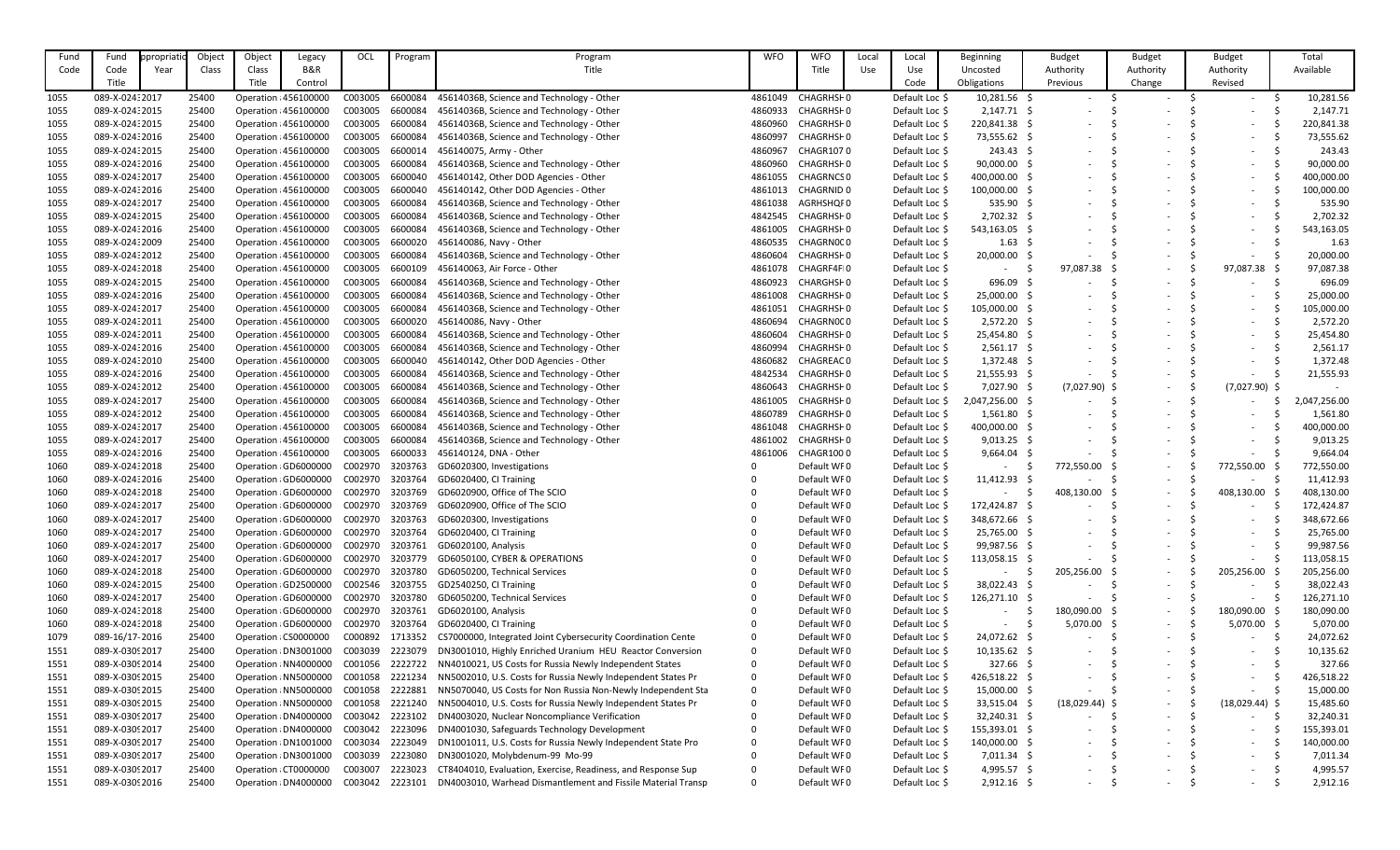| Fund | Fund            | opropriatic | Object | Object | Legacy                | OCL     | Program | Program                                                      | <b>WFO</b> | <b>WFO</b>        | Local | Local          | Beginning       | <b>Budget</b>            | <b>Budget</b>            | <b>Budget</b>            | Total       |
|------|-----------------|-------------|--------|--------|-----------------------|---------|---------|--------------------------------------------------------------|------------|-------------------|-------|----------------|-----------------|--------------------------|--------------------------|--------------------------|-------------|
| Code | Code            | Year        | Class  | Class  | B&R                   |         |         | Title                                                        |            | Title             | Use   | Use            | Uncosted        | Authority                | Authority                | Authority                | Available   |
|      | Title           |             |        | Title  | Control               |         |         |                                                              |            |                   |       | Code           | Obligations     | Previous                 | Change                   | Revised                  |             |
| 1551 | 089-X-0309 2017 |             | 25400  |        | Operation : DN4000000 | C003042 | 2223103 | DN4004010, Global Regimes                                    |            | Default WF0       |       | Default Loc \$ | 25,181.87 \$    |                          | $\overline{\phantom{a}}$ |                          | 25,181.87   |
| 1551 | 089-X-0309 2015 |             | 25400  |        | Operation : NN5000000 | C001058 | 2221243 | NN5005011, U.S. Costs for Russia Newly Independent States Pr |            | Default WF0       |       | Default Loc \$ | 54,437.77 \$    |                          |                          |                          | 54,437.77   |
| 1551 | 089-X-0309 2015 |             | 25400  |        | Operation : NN4000000 | C001056 | 2222718 | NN4009020, DO NOT USE!!! Safeguards Engagement               |            | Default WF0       |       | Default Loc \$ | $1,520.12$ \$   |                          |                          |                          | 1,520.12    |
| 1551 | 089-X-0309 2015 |             | 25400  |        | Operation : NN5000000 | C001058 | 2221235 | NN5002020, In-Country Costs for Russia Newly Independent Sta |            | Default WF0       |       | Default Loc \$ | ,298,068.16 \$  |                          |                          |                          | ,298,068.16 |
| 1551 | 089-X-0309 2015 |             | 25400  |        | Operation : NN4000000 | C001056 | 2222717 | NN4009010, Safeguards Policy and Human Resources             |            | Default WF0       |       | Default Loc \$ | $30,331.23$ \$  |                          |                          |                          | 30,331.23   |
| 1551 | 089-X-0309 2015 |             | 25400  |        | Operation : NN4000000 | C001056 | 2222730 | NN4012010, Global Regimes                                    |            | Default WF0       |       | Default Loc \$ | $2,345.59$ \$   |                          |                          |                          | 2,345.59    |
| 1551 | 089-X-0309 2017 |             | 25400  |        | Operation (CT0000000  | C003007 | 2223020 | CT8401000, Radiological Assistance Program RAP               |            | Default WF0       |       | Default Loc \$ | 1,086,494.82 \$ |                          |                          |                          | ,086,494.82 |
| 1551 | 089-X-0309 2014 |             | 25400  |        | Operation : NN5000000 | C001058 | 2221231 | NN5001010, U.S. Costs for Russia Newly Independent States Pr |            | Default WF0       |       | Default Loc \$ | $72.68$ \$      |                          |                          |                          | 72.68       |
| 1551 | 089-X-0309 2016 |             | 25400  |        | Operation : DN1001000 | C003034 | 2223053 | DN1001021, U.S. Costs for Russia Newly Independent State Pro |            | Default WF0       |       | Default Loc \$ | 596,721.35 \$   |                          |                          |                          | 596,721.35  |
| 1551 | 089-X-0309 2014 |             | 25400  |        | Operation : NN5000000 | C001058 | 2222881 | NN5070040, US Costs for Non Russia Non-Newly Independent Sta | 0          | Default WF0       |       | Default Loc \$ | 27,382.94 \$    |                          |                          |                          | 27,382.94   |
| 1551 | 089-X-0309 2013 |             | 25400  |        | Operation : NN5000000 | C001058 | 2221240 | NN5004010, U.S. Costs for Russia Newly Independent States Pr |            | Default WF0       |       | Default Loc \$ | 116,033.19 \$   | $(116,798.56)$ \$        | $\overline{\phantom{a}}$ | (116, 798.56)            | (765.37)    |
| 1551 | 089-X-0309 2017 |             | 25400  |        | Operation (CT0000000  | C003007 | 2223014 | CT8101000, Nuclear Incident Policy and Cooperation           |            | Default WF0       |       | Default Loc \$ | 230,790.44 \$   |                          |                          |                          | 230,790.44  |
| 1551 | 089-X-0309 2017 |             | 25400  |        | Operation : DN1003000 | C003036 | 2223063 | DN1003011, U.S. Costs for Russia Newly Independent State Pro |            | Default WF0       |       | Default Loc \$ | 341,187.02 \$   |                          |                          |                          | 341,187.02  |
| 1551 | 089-X-0309 2015 |             | 25400  |        | Operation : NN2000000 | C001052 | 2221132 | NN2001000, Nonproliferation Detection                        |            | Default WF0       |       | Default Loc \$ | 26,300.17 \$    |                          |                          |                          | 26,300.17   |
| 1551 | 089-X-0309 2018 |             | 25400  |        | Operation : DN2000000 | C003038 | 2223076 | DN2001000, Proliferation Detection                           |            | Default WF0       |       | Default Loc \$ | $\sim$          | 296,034.71               |                          | 296,034.71               | 296,034.71  |
| 1551 | 089-X-0309 2013 |             | 25400  |        | Operation : NN4000000 | C001056 | 2222721 | NN4010010, International Nonproliferation Export Control     |            | Default WF0       |       | Default Loc \$ | 348.29 \$       |                          |                          |                          | 348.29      |
| 1551 | 089-X-0309 2016 |             | 25400  |        | Operation : DN4000000 | C003042 | 2223105 | DN4004030, Multilateral Supplier Policy                      |            | Default WF0       |       | Default Loc \$ | 127,037.86 \$   |                          |                          |                          | 127,037.86  |
| 1551 | 089-X-0309 2017 |             | 25400  |        | Operation : DN4000000 | C003042 | 2223094 | DN4001010, Safeguards Policy                                 |            | Default WF0       |       | Default Loc \$ | 295,963.81 \$   |                          |                          |                          | 295,963.81  |
| 1551 | 089-X-0309 2013 |             | 25400  |        | Operation : NN5000000 | C001058 | 2222811 | NN5003040, US Costs for Non Russia Non-Newly Independent Sta |            | Default WF0       |       | Default Loc \$ | 2,868.79 \$     |                          |                          |                          | 2,868.79    |
| 1551 | 089-X-0309 2017 |             | 25400  |        | Operation : DN2000000 | C003038 | 2223154 | DN2006000, USHPRR                                            |            | Default WF0       |       | Default Loc \$ | 283,177.06 \$   |                          |                          |                          | 283,177.06  |
| 1551 | 089-X-03092015  |             | 25400  |        | Operation : NN9100000 | C002938 | 2222883 | NN9100000, Highly Enriched Uranium HEU Reactor Conversion    |            | Default WF0       |       | Default Loc \$ | $952.05$ \$     |                          |                          |                          | 952.05      |
| 1551 | 089-X-0309 2015 |             | 25400  |        | Operation : NN4000000 | C001056 | 2222732 | NN4012030, Multilateral Supplier Policy                      |            | Default WF0       |       | Default Loc \$ | 830.02 \$       |                          |                          |                          | 830.02      |
| 1551 | 089-X-03092015  |             | 25400  |        | Operation : NN4000000 | C001056 | 2222719 | NN4009030, Safeguards Technology Development                 |            | Default WF0       |       | Default Loc \$ | $2,773.36$ \$   |                          |                          |                          | 2,773.36    |
| 1551 | 089-X-0309 2017 |             | 25400  |        | Operation : DN4000000 | C003042 | 2223106 | DN4004040, Policy Studies and Support                        |            | Default WF0       |       | Default Loc \$ | $26.66$ \$      |                          |                          |                          | 26.66       |
| 1551 | 089-X-0309 2015 |             | 25400  |        | Operation : NN9300000 | C002936 | 2222890 | NN9301000, Domestic Nuclear and Radiological Material Protec |            | Default WF0       |       | Default Loc \$ | $23,901.61$ \$  |                          |                          |                          | 23,901.61   |
| 1551 | 089-X-0309 2014 |             | 25400  |        | Operation : NN5000000 | C001058 | 2221241 | NN5004020, In-Country Costs for Russia Newly Independent Sta |            | Default WF0       |       | Default Loc \$ | 22,388.44 \$    | $(22,388.44)$ \$         | $\overline{\phantom{a}}$ | $(22,388.44)$ \$         |             |
| 1551 | 089-X-0309 2017 |             | 25400  |        | Operation : DN4000000 | C003042 | 2223095 | DN4001020, Safeguards Engagement INSEP                       |            | Default WF0       |       | Default Loc \$ | 953,147.65 \$   |                          |                          |                          | 953,147.65  |
| 1551 | 089-X-0309 2018 |             | 25400  |        | Operation : CT0000000 | C003007 | 2223020 | CT8401000, Radiological Assistance Program RAP               |            | Default WF0       |       | Default Loc \$ |                 | 947,292.00               |                          | 947,292.00               | 947,292.00  |
| 1551 | 089-X-0309 2018 |             | 25400  |        | Operation : DN4000000 | C003042 | 2223094 | DN4001010, Safeguards Policy                                 |            | Default WF0       |       | Default Loc \$ |                 | 267,577.00 \$            | $\overline{\phantom{a}}$ | 267,577.00               | 267,577.00  |
| 1551 | 089-X-0309 2018 |             | 25400  |        | Operation : DN2000000 | C003038 | 2223154 | DN2006000, USHPRR                                            |            | Default WF0       |       | Default Loc \$ |                 | 147,344.00               | $\overline{\phantom{a}}$ | 147,344.00               | 147,344.00  |
| 1551 | 089-X-0309 2015 |             | 25400  |        | Operation : NN4000000 | C001056 | 2222728 | NN4011020, Nuclear Noncompliance Verification                |            | Default WF0       |       | Default Loc \$ | 1,486.29 \$     |                          | $\overline{\phantom{a}}$ |                          | 1,486.29    |
| 1551 | 089-X-0309 2016 |             | 25400  |        | Operation : DN1001000 | C003034 | 2223049 | DN1001011, U.S. Costs for Russia Newly Independent State Pro |            | Default WF0       |       | Default Loc \$ | 72,500.55 \$    | 5                        | $\overline{\phantom{a}}$ |                          | 72,500.55   |
| 1551 | 089-X-0309 2015 |             | 25400  |        | Operation : NN5000000 | C001058 | 2222810 | NN5002040, US Costs for Non Russia Non-Newly Independent Sta |            | Default WF0       |       | Default Loc \$ | 69,665.61 \$    | $\overline{\phantom{a}}$ |                          | $\overline{\phantom{0}}$ | 69,665.61   |
| 1551 | 089-X-0309 2015 |             | 25400  |        | Operation : NN4000000 | C001056 | 2222733 | NN4012040, Policy Studies and Support                        |            | Default WF0       |       | Default Loc \$ | 52,839.60 \$    | $\overline{\phantom{a}}$ |                          |                          | 52,839.60   |
| 1551 | 089-X-0309 2014 |             | 25400  |        | Operation : NN5000000 | C001058 | 2221235 | NN5002020, In-Country Costs for Russia Newly Independent Sta |            | Default WF0       |       | Default Loc \$ | 570,714.02 \$   |                          | $\overline{\phantom{a}}$ | $-$                      | 570,714.02  |
| 1551 | 089-X-03092015  |             | 25400  |        | Operation : NN5000000 | C001058 | 2221241 | NN5004020, In-Country Costs for Russia Newly Independent Sta |            | Default WF0       |       | Default Loc \$ | $29.25$ \$      | $(29.25)$ \$             | $\overline{\phantom{a}}$ | $(29.25)$ \$             |             |
| 1551 | 089-X-0309 2017 |             | 25400  |        | Operation : DN1005000 | C003088 | 2223152 | DN1005010, Domestic Radiological Security                    |            | Default WF0       |       | Default Loc \$ | 40,000.00 \$    |                          | $\overline{\phantom{a}}$ |                          | 40,000.00   |
| 1551 | 089-X-03092017  |             | 25400  |        | Operation : DN2000000 | C003038 | 2223076 | DN2001000, Proliferation Detection                           |            | Default WF0       |       | Default Loc \$ | 480,711.69 \$   | $\overline{\phantom{a}}$ | $\overline{\phantom{a}}$ | $\overline{\phantom{0}}$ | 480,711.69  |
| 1551 | 089-X-03092017  |             | 25400  |        | Operation : CT0000000 | C003007 | 2223025 | CT8405010, Technology Integration TI                         |            | Default WF0       |       | Default Loc \$ | 319.64 \$       |                          | $\overline{\phantom{a}}$ | $\sim$                   | 319.64      |
| 1551 | 089-X-0309 2018 |             | 25400  |        | Operation : DN4000000 | C003042 | 2223096 | DN4001030, Safeguards Technology Development                 |            | Default WF0       |       | Default Loc \$ | $\sim$          | 482,048.21               | $\overline{\phantom{a}}$ | 482,048.21               | 482,048.21  |
| 1551 | 089-X-0309 2018 |             | 25400  |        | Operation : CT0000000 | C003007 | 2223023 | CT8404010, Evaluation, Exercise, Readiness, and Response Sup |            | Default WF0       |       | Default Loc \$ |                 | 34,905.00                | $\overline{\phantom{a}}$ | 34,905.00                | 34,905.00   |
| 1551 | 089-X-0309 2018 |             | 25400  |        | Operation : CT0000000 | C003007 | 2223025 | CT8405010, Technology Integration TI                         |            | Default WF0       |       | Default Loc \$ |                 | 4,374.00 \$              | $\sim$                   | $4,374.00$ \$            | 4,374.00    |
| 1551 | 089-X-0309 2018 |             | 25400  |        | Operation : DN4000000 | C003042 | 2223103 | DN4004010, Global Regimes                                    |            | Default WF0       |       | Default Loc \$ | $-$             | 68,661.09                | $\sim$                   | 68,661.09 \$             | 68,661.09   |
| 1551 | 089-X-0309 2018 |             | 25400  |        | Operation : DN4000000 | C003042 | 2223102 | DN4003020, Nuclear Noncompliance Verification                |            | Default WF0       |       | Default Loc \$ | $\sim$ $-$      | 205,841.21 \$            | $ \,$                    | 205,841.21               | 205,841.21  |
| 1551 | 089-X-0309 2018 |             | 25400  |        | Operation : DN4000000 | C003042 | 2223095 | DN4001020, Safeguards Engagement INSEP                       |            | Default WF0       |       | Default Loc \$ |                 | 238,893.24               | $\overline{\phantom{a}}$ | 238,893.24               | 238,893.24  |
| 1557 | 089-X-03092012  |             | 25400  |        | Operation : NN5000000 | C001058 | 2222290 | NN5010000, International Contributions UK                    |            | Default WF0       |       | Default Loc \$ | 46,587.47 \$    |                          |                          |                          | 46,587.47   |
| 1650 | 089-X-031:2010  |             | 25400  |        | Operation : PS0000000 | C001075 | 2221514 | PS0202132, Advisory and Assistance, Diversity Programs       |            | Default WF0       |       | Default Loc \$ | 38,795.51 \$    | $\overline{\phantom{a}}$ | $\overline{\phantom{a}}$ |                          | 38,795.51   |
| 1689 | 089-14/15-2014  |             | 25400  |        | Operation : PS0000000 | C001075 | 2222565 | PS0202200, A&A, Counterterrorism                             |            | Default WF0       |       | Default Loc \$ | $2,021.13$ \$   | $\overline{\phantom{a}}$ |                          |                          | 2,021.13    |
| 1751 | 089-X-0315 2015 |             | 25400  |        | Operation : EZ5000000 | C002226 | 1110981 | EZ5012300 - BRNL-0030 Soil and Water Remediation - Brookhave | 0          | Default WF0       |       | Default Loc \$ | $47.62 \div$    |                          | $\overline{\phantom{a}}$ | $-$                      | 47.62       |
| 1751 | 089-X-03152013  |             | 25400  |        | Operation : EZ5000000 | C002226 | 1110981 | EZ5012300 - BRNL-0030 Soil and Water Remediation - Brookhave |            | Default WF0       |       | Default Loc \$ | 510,649.00 \$   |                          | $\overline{\phantom{a}}$ |                          | 510,649.00  |
| 2300 | 089-X-418(2017  |             | 25400  |        | Operation : ST0000000 | C001087 | 2720718 | ST6001020, Brookhaven Linear Isotope Producer BLIP           |            | Default WF0       |       | Default Loc \$ | 241,530.03 \$   | 160,000.00               | $\overline{\phantom{a}}$ | 160,000.00               | 401,530.03  |
| 2300 | 089-X-418(2015  |             | 32003  |        | Accelerator ST0000000 | C001087 | 2924281 | ST6001034, Facility Upgrades                                 |            | Default WF 485395 |       | CHAIP          | 152,000.00 \$   |                          | $\overline{\phantom{a}}$ | $-$                      | 152,000.00  |
| 2300 | 089-X-418(2016  |             | 25400  |        | Operation : ST0000000 | C001087 | 2924282 | ST6001036, Technical Services                                |            | Default WF0       |       | Default Loc \$ | 19,083.00 \$    | $\sim$                   | $\overline{\phantom{a}}$ | $\sim$                   | 19,083.00   |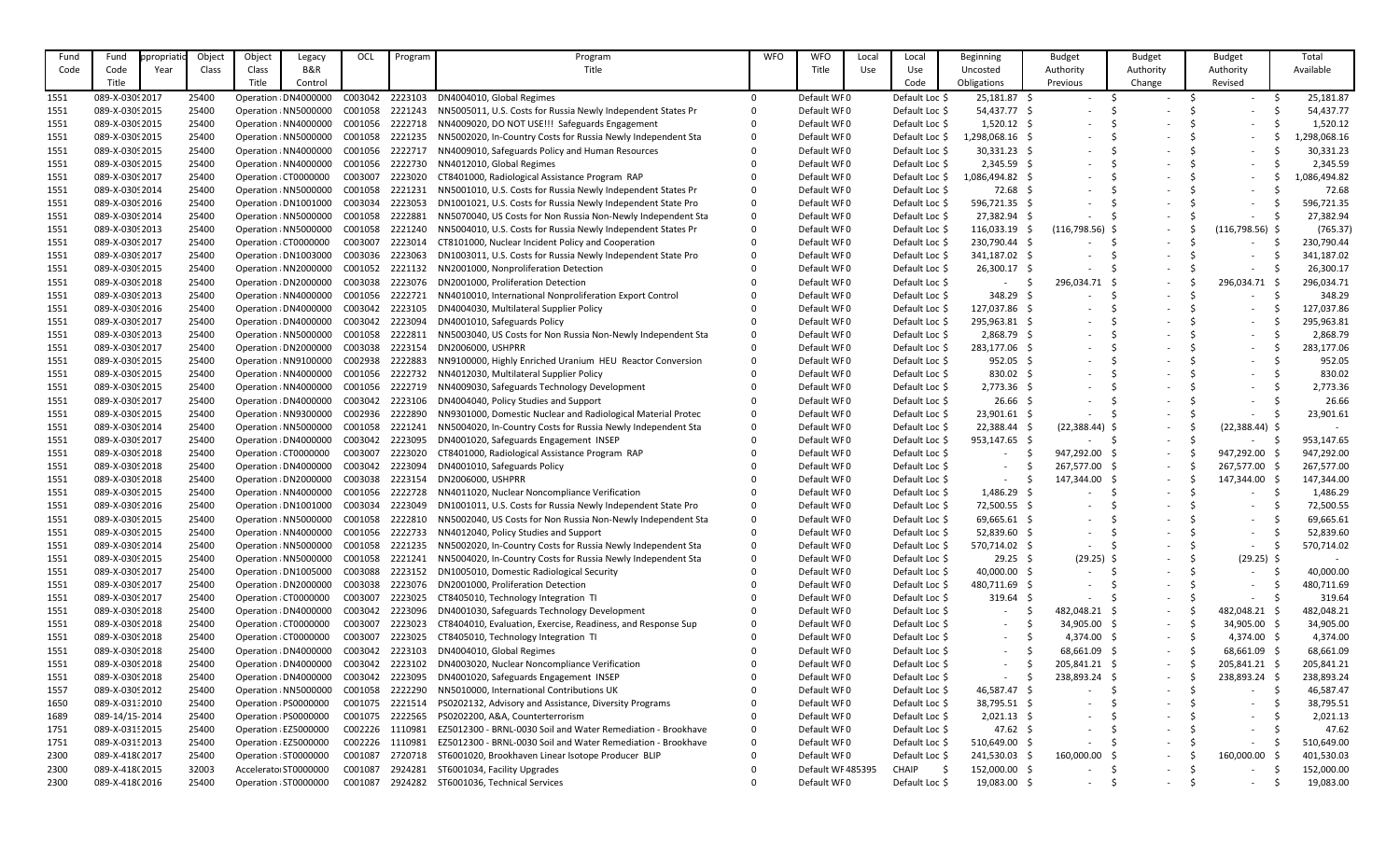| Fund | Fund            | propriatio | Object | Object | Legacy                | OCL     | Program | Program                                                      | <b>WFO</b> | <b>WFO</b>       | Local | Local          | Beginning           | <b>Budget</b>            | <b>Budget</b>            | <b>Budget</b>            | Total        |
|------|-----------------|------------|--------|--------|-----------------------|---------|---------|--------------------------------------------------------------|------------|------------------|-------|----------------|---------------------|--------------------------|--------------------------|--------------------------|--------------|
| Code | Code            | Year       | Class  | Class  | B&R                   |         |         | Title                                                        |            | <b>Title</b>     | Use   | Use            | Uncosted            | Authority                | Authority                | Authority                | Available    |
|      | Title           |            |        | Title  | Control               |         |         |                                                              |            |                  |       | Code           | Obligations         | Previous                 | Change                   | Revised                  |              |
| 2300 | 089-X-418(2014  |            | 32003  |        | Accelerator ST000000C | C001087 | 2924281 | ST6001034, Facility Upgrades                                 | $\Omega$   | Default WF485395 |       | <b>CHAIP</b>   | 123,010.46 \$       | $(1,283.45)$ \$          | $\sim$                   | $(1,283.45)$ \$          | 121,727.01   |
| 2300 | 089-X-418(2018  |            | 25400  |        | Operation : ST0000000 | C001087 | 2924424 | ST5001040, Actinium-225 Technology Research and Integration  |            | Default WF0      |       | Default Loc \$ |                     | 310,000.00               |                          | 310,000.00               | 310,000.00   |
| 2300 | 089-X-418(2016  |            | 25400  |        | Operation : ST0000000 | C001087 | 2924306 | ST6001031, Production                                        |            | Default WF0      |       | Default Loc \$ | 428,187.59 \$       |                          |                          |                          | 428,187.59   |
| 2300 | 089-X-418(2014  |            | 25400  |        | Operation : ST0000000 | C001087 | 2720714 | ST5001020, Brookhaven Linear Isotope Producer BLIP           |            | Default WF0      |       | Default Loc \$ | 229,180.08 \$       |                          | $\overline{\phantom{a}}$ |                          | 229,180.08   |
| 2300 | 089-X-418(2018  |            | 25400  |        | Operation : ST0000000 | C001087 | 2924281 | ST6001034, Facility Upgrades                                 |            | Default WF0      |       | Default Loc \$ |                     | 214,000.00               | $\overline{\phantom{a}}$ | 214,000.00               | 214,000.00   |
| 2300 | 089-X-418(2018  |            | 25400  |        | Operation : ST0000000 | C001087 | 2720715 | ST5001030, Other National Lab Research                       |            | Default WF0      |       | Default Loc \$ |                     | 247,000.00               | $\sim$                   | 247,000.00               | 247,000.00   |
| 2300 | 089-X-418(2018  |            | 25400  |        | Operation : ST0000000 | C001087 | 2720718 | ST6001020, Brookhaven Linear Isotope Producer BLIP           |            | Default WF0      |       | Default Loc \$ |                     | 809,000.00               | $\overline{\phantom{a}}$ | 809,000.00               | 809,000.00   |
| 2300 | 089-X-418(2016  |            | 25400  |        | Operation : ST0000000 | C001087 | 2720716 | ST5002000, University Research                               |            | Default WF0      |       | Default Loc \$ | $1,292.10$ \$       |                          | $\overline{\phantom{a}}$ |                          | 1,292.10     |
| 2300 | 089-X-418(2016  |            | 25400  |        | Operation : ST0000000 | C001087 | 2924424 | ST5001040, Actinium-225 Technology Research and Integration  |            | Default WF0      |       | Default Loc \$ | 100,000.00 \$       |                          | $\overline{\phantom{a}}$ |                          | 100,000.00   |
| 2300 | 089-X-418(2017  |            | 25400  |        | Operation : ST0000000 | C001087 | 2924280 | ST6001032, Hot Cell and Other National Lab Facilities        |            | Default WF0      |       | Default Loc \$ | 658,053.20          | 650,000.00               | $\overline{\phantom{a}}$ | 650,000.00               | ,308,053.20  |
| 2300 | 089-X-418(2018  |            | 25400  |        | Operation : ST0000000 | C001087 | 2924306 | ST6001031, Production                                        |            | Default WF0      |       | Default Loc \$ |                     | 3,518,000.00             | $\overline{\phantom{a}}$ | 3,518,000.00             | ,518,000.00  |
| 2300 | 089-X-418(2018  |            | 25400  |        | Operation : ST0000000 | C001087 | 2720716 | ST5002000, University Research                               |            | Default WF0      |       | Default Loc \$ |                     | 35,000.00                | $\overline{\phantom{a}}$ | 35,000.00 \$             | 35,000.00    |
| 2300 | 089-X-418(2017  |            | 25400  |        | Operation : ST0000000 | C001087 | 2720715 | ST5001030, Other National Lab Research                       |            | Default WF0      |       | Default Loc \$ | 408,904.78 \$       | 220,000.00               | $\overline{\phantom{a}}$ | 220,000.00               | 628,904.78   |
| 2300 | 089-X-418(2017  |            | 25400  |        | Operation : ST0000000 | C001087 | 2924306 | ST6001031, Production                                        |            | Default WF0      |       | Default Loc \$ | 2,160,000.00        | 191,000.00               | $\sim$                   | 191,000.00               | 2,351,000.00 |
| 2300 | 089-X-418(2017  |            | 25400  |        | Operation : ST0000000 | C001087 | 2924281 | ST6001034, Facility Upgrades                                 |            | Default WF0      |       | Default Loc \$ | 592,572.04 \$       |                          |                          |                          | 592,572.04   |
|      | 089-X-418(2018  |            | 25400  |        | Operation : ST0000000 | C001087 | 2924280 | ST6001032, Hot Cell and Other National Lab Facilities        |            | Default WF0      |       | Default Loc \$ |                     | 1,436,000.00             | $\overline{\phantom{a}}$ | $\sim$<br>1,436,000.00   |              |
| 2300 |                 |            |        |        |                       |         |         |                                                              |            |                  |       |                |                     |                          | $\overline{\phantom{a}}$ |                          | ,436,000.00  |
| 2300 | 089-X-418(2014  |            | 25400  |        | Operation : ST0000000 | C001087 | 2924424 | ST5001040, Actinium-225 Technology Research and Integration  |            | Default WF0      |       | Default Loc \$ | 46,351.44 \$        |                          |                          |                          | 46,351.44    |
| 2300 | 089-X-418(2017  |            | 25400  |        | Operation : ST0000000 | C001087 | 2924424 | ST5001040, Actinium-225 Technology Research and Integration  |            | Default WF0      |       | Default Loc \$ | 100,000.00          | 200,000.00               |                          | 200,000.00               | 300,000.00   |
| 5300 | 089-X-031 2016  |            | 25400  |        | Operation : TF0000000 | C002802 | 3123796 | TF0000000, National Electricity Delivery                     |            | Default WF0      |       | Default Loc \$ | $121.66$ \$         |                          | $\overline{\phantom{a}}$ |                          | 121.66       |
| 5300 | 089-X-03182016  |            | 25400  |        | Operation : TE1100000 | C002798 | 3123785 | TE1103000, Advanced Modeling Grid Research                   |            | Default WF0      |       | Default Loc \$ | $4,349.10$ \$       |                          |                          |                          | 4,349.10     |
| 5300 | 089-X-031 2016  |            | 25400  |        | Operation : TE1100000 | C002798 | 3123789 | TE1101000, Transmission Reliability & Renewables Integration |            | Default WF0      |       | Default Loc \$ | $136.88\frac{1}{2}$ |                          |                          |                          | 136.88       |
| 5300 | 089-X-031 2017  |            | 25400  |        | Operation : TE1200000 | C002799 | 3123811 | TE1205000, Resilient Electric Distribution Grid R&D          |            | Default WF0      |       | Default Loc \$ | 66,862.68 \$        |                          |                          |                          | 66,862.68    |
| 5300 | 089-X-031 2017  |            | 25400  |        | Operation : TE1100000 | C002798 | 3123816 | TE1104010, Monitoring and Real-Time Analysis                 |            | Default WF0      |       | Default Loc \$ | 44,125.59 \$        |                          |                          |                          | 44,125.59    |
| 5300 | 089-X-031 2018  |            | 25400  |        | Operation : TE1200000 | C002799 | 3123811 | TE1205000, Resilient Electric Distribution Grid R&D          |            | Default WF0      |       | Default Loc \$ |                     | 85,000.00                |                          | 85,000.00                | 85,000.00    |
| 5300 | 089-X-031 {2017 |            | 25400  |        | Operation : TE1100000 | C002798 | 3123785 | TE1103000, Advanced Modeling Grid Research                   |            | Default WF0      |       | Default Loc \$ | 517,786.00          |                          |                          |                          | 517,786.00   |
| 5300 | 089-X-031 2016  |            | 25400  |        | Operation : TE1200000 | C002799 | 3123810 | TE1204000, Market-Based Control Signal                       |            | Default WF0      |       | Default Loc \$ | $205.91$ \$         |                          |                          |                          | 205.91       |
| 5300 | 089-X-03182016  |            | 25400  |        | Operation : TE1300000 | C002800 | 3123804 | TE1302000, Cyber for Energy Security OPS                     |            | Default WF0      |       | Default Loc \$ | $200.26$ \$         |                          |                          |                          | 200.26       |
| 5300 | 089-X-03182017  |            | 25400  |        | Operation : TE1400000 | C002801 | 3123795 | TE1400000, Energy Storage                                    |            | Default WF0      |       | Default Loc \$ | $260.97$ \$         |                          |                          |                          | 260.97       |
| 5300 | 089-X-031 {2016 |            | 25400  |        | Operation : TE1300000 | C002800 | 3123815 | TE1305000, Virtual Energy Sector Forensics Analysis Platform |            | Default WF0      |       | Default Loc \$ | 2,255.84 \$         |                          |                          |                          | 2,255.84     |
| 5300 | 089-X-031 2016  |            | 25400  |        | Operation : TE1200000 | C002799 | 3123792 | TE1201000, Smart Grid                                        |            | Default WF0      |       | Default Loc \$ | $2,262.82$ \$       |                          |                          |                          | 2,262.82     |
| 5300 | 089-X-03182016  |            | 25400  |        | Operation : TE1200000 | C002799 | 3123812 | TE1206000, Advanced Secure Low-cost Sensors                  |            | Default WF0      |       | Default Loc \$ | 22.70%              |                          |                          |                          | 22.70        |
| 5300 | 089-X-031 2017  |            | 25400  |        | Operation : TE1300000 | C002800 | 3123803 | TE1301000, Cyber for Energy Security R&D                     |            | Default WF0      |       | Default Loc \$ | 28,066.30           | $\overline{\phantom{a}}$ |                          |                          | 28,066.30    |
| 5300 | 089-X-03182017  |            | 25400  |        | Operation : TE1200000 | C002799 | 3123809 | TE1203000, Advance Distribution Management System            |            | Default WF0      |       | Default Loc \$ | $6,380.00$ \$       | $\overline{\phantom{a}}$ | $\overline{\phantom{a}}$ | $\overline{\phantom{0}}$ | 6,380.00     |
| 5300 | 089-X-031 2016  |            | 25400  |        | Operation : TE1100000 | C002798 | 3123802 | TE1104000, Energy Systems Predictive Capability              |            | Default WF0      |       | Default Loc \$ | 200,456.62 \$       |                          | $\overline{\phantom{a}}$ | $\sim$                   | 200,456.62   |
| 5300 | 089-X-031 {2018 |            | 25400  |        | Operation : TE1100000 | C002798 | 3123785 | TE1103000, Advanced Modeling Grid Research                   |            | Default WF0      |       | Default Loc \$ | $\sim$              | 116,666.00               | $\overline{\phantom{a}}$ | 116,666.00               | 116,666.00   |
| 5350 | 089-X-03192017  |            | 25400  |        | Operation : AF5800000 | C000822 | 2720667 | AF5810000, Advanced Fuels Research, Development and Testing  |            | Default WF0      |       | Default Loc \$ | 116,766.49 \$       |                          |                          |                          | 116,766.49   |
| 5350 | 089-X-03192017  |            | 25400  |        | Operation : AF5800000 | C000822 | 2720875 | AF5832030, Program Assessment & Coordination                 |            | Default WF0      |       | Default Loc \$ | 236,776.05 \$       | $\overline{\phantom{a}}$ | $\overline{\phantom{a}}$ |                          | 236,776.05   |
| 5350 | 089-X-03192017  |            | 25400  |        | Operation : AF5800000 | C000822 | 2720965 | AF5861010, Spent Fuel and Waste Disposition Program Manageme |            | Default WF0      |       | Default Loc \$ | 88,979.28 \$        | $\overline{\phantom{a}}$ | $\overline{\phantom{a}}$ | $-$                      | 88,979.28    |
| 5350 | 089-X-03192017  |            | 25400  |        | Operation : AF5800000 | C000822 | 2720625 | AF5855000, Fuel Resources R&D                                |            | Default WF0      |       | Default Loc \$ | $1,298.93$ \$       |                          | $\overline{\phantom{a}}$ | $\sim$                   | 1,298.93     |
| 5350 | 089-X-03192018  |            | 25400  |        | Operation : AF5800000 | C000822 | 2720874 | AF5832020, Systems Analysis                                  |            | Default WF0      |       | Default Loc \$ | $\sim$              | 179,400.00               | $\overline{\phantom{a}}$ | 179,400.00               | 179,400.00   |
| 5350 | 089-X-03192016  |            | 25400  |        | Operation : AF0400000 | C002768 | 2720880 | AF0440000, Program Support                                   |            | Default WF0      |       | Default Loc \$ | 2,801.06 \$         |                          | $\overline{\phantom{a}}$ |                          | 2,801.06     |
| 5350 | 089-X-03192018  |            | 25400  |        | Operation : AF5800000 | C000822 | 2720875 | AF5832030, Program Assessment & Coordination                 |            | Default WF0      |       | Default Loc \$ |                     | 17,940.00                | $\overline{\phantom{a}}$ | 17,940.00                | 17,940.00    |
| 5350 | 089-X-03192017  |            | 25400  |        | Operation : RC0400000 | C002775 | 2720918 | RC0424000, ARC International Collaborations                  |            | Default WF0      |       | Default Loc \$ | 13,562.95 \$        |                          | $\overline{\phantom{a}}$ |                          | 13,562.95    |
| 5350 | 089-X-03192017  |            | 25400  |        | Operation : AF5800000 | C000822 | 2720874 | AF5832020, Systems Analysis                                  |            | Default WF0      |       | Default Loc \$ | 253,116.01 \$       |                          | $\overline{\phantom{a}}$ | $-$                      | 253,116.01   |
| 5350 | 089-X-03192013  |            | 25400  |        | Operation : NT0100000 | C002769 | 2720775 | NT0104000, Reactor Materials                                 |            | Default WF0      |       | Default Loc \$ | 15,703.42 \$        |                          | $\overline{\phantom{a}}$ |                          | 15,703.42    |
| 5350 | 089-X-03192018  |            | 25400  |        | Operation : AF5800000 | C000822 | 2720667 | AF5810000, Advanced Fuels Research, Development and Testing  |            | Default WF0      |       | Default Loc \$ |                     | 312,000.00               | $\overline{\phantom{a}}$ | 312,000.00               | 312,000.00   |
| 5350 | 089-X-03192018  |            | 25400  |        | Operation : RC0500000 | C003095 | 2720978 | RC0504000, Program Assessment and Coordination               |            | Default WF0      |       | Default Loc \$ | $\sim$              | 43,350.00                | $\overline{\phantom{a}}$ | 43,350.00                | 43,350.00    |
| 5450 | 089-X-03212016  |            | 25400  |        | Operation : SL0000000 | C002911 | 1005616 | SL0300000, Systems Integration Balance of Systems and Power  |            | Default WF0      |       | Default Loc \$ | 7,158.23 \$         |                          | $\overline{\phantom{a}}$ | $-$                      | 7,158.23     |
| 5450 | 089-X-03212016  |            | 25400  |        | Operation : ED0000000 | C000949 | 1009209 | ED2701000, Next Generation Manufacturing                     |            | Default WF0      |       | Default Loc \$ | 491,168.00          |                          |                          |                          | 491,168.00   |
| 5450 | 089-X-03212013  |            | 25400  |        | Operation : EL1700000 | C000955 | 1005091 | EL1708000, DOE Specific Investments                          |            | Default WF0      |       | Default Loc \$ | $401.75$ \$         |                          |                          |                          | 401.75       |
| 5450 | 089-X-03212016  |            | 25400  |        | Operation : PG0000000 | C002840 | 1005604 | PG0400000, Innovation & Deployment                           |            | Default WF0      |       | Default Loc \$ | 62,004.64 \$        | $\overline{\phantom{a}}$ |                          | $\overline{\phantom{0}}$ | 62,004.64    |
| 5450 | 089-X-03212014  |            | 25400  |        | Operation : BM0100000 | C000846 | 1009218 | BM0107000, Biopower                                          |            | Default WF0      |       | Default Loc \$ | $1,252.09$ \$       | $\overline{\phantom{a}}$ |                          | $\overline{\phantom{0}}$ | 1,252.09     |
| 5450 | 089-X-03212015  |            | 25400  |        | Operation ¿SL0000000  | C002911 | 1005616 | SL0300000, Systems Integration Balance of Systems and Power  |            | Default WF0      |       | Default Loc \$ | $801.50$ \$         | $\overline{\phantom{a}}$ |                          | $\sim$                   | 801.50       |
|      |                 |            |        |        |                       |         |         |                                                              |            |                  |       |                |                     |                          |                          |                          |              |